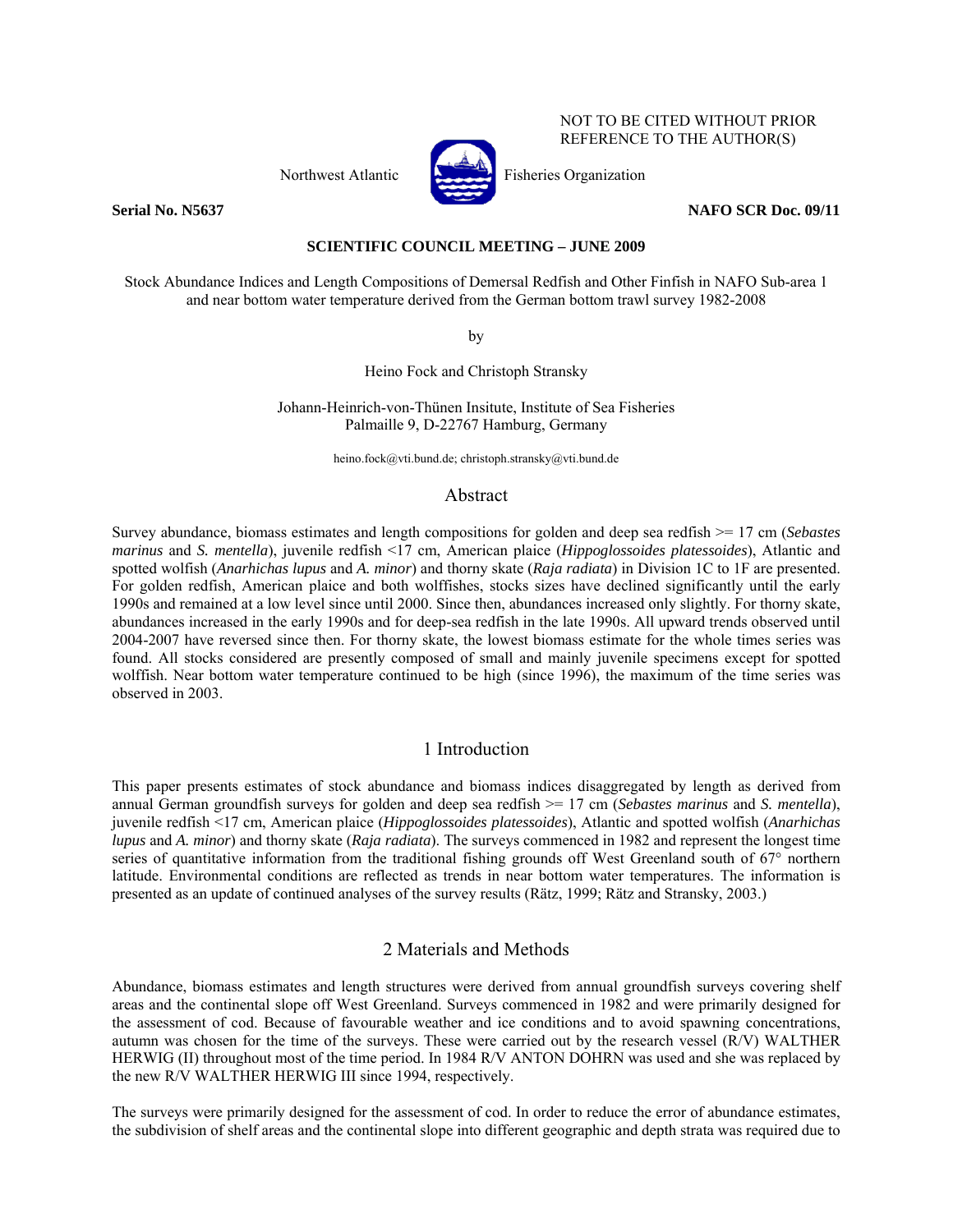a pronounced heterogeneity of cod distribution. The survey area was thus split into four geographic strata. Each stratum was itself subdivided into two depth strata covering the 0-200 m and 201-400 m zones. Figure 1 and Table 2 indicate the names of the 8 strata, their geographic boundaries, depth ranges and areas in nautical square miles (nm2). All strata were limited at the 3 mile offshore line.

The applied strategy was to distribute the sampling effort according both to the stratum areas and to cod abundance. Consequently, fifty percent of the hauls were allocated proportionally to strata by stratum area while the other fifty percent were apportioned on the basis of a review of the historical mean cod abundance/nm², all hauls being randomly distributed within trawlable areas of the various strata. Non-trawlable areas were mainly located inshore. During 1982-2002, 1 697 successful sets were carried out, the numbers of valid sets by year and stratum being listed in Table 3. In 1995 and since 2001, the survey area off West Greenland was incompletely covered due to technical problems. Only 75 % of the strata of West Greenland were covered in 2005. Figure 1 shows the positions of hauls conducted during the most recent survey.

The fishing gear used was a standardized 140-feet bottom trawl, its net frame rigged with heavy ground gear because of the rough nature of the fishing grounds. A small mesh liner (10mm) was used inside the cod end. The horizontal distance between wing-ends was 25 m at 300 m depth, the vertical net opening being 4 m. In 1994, smaller Polyvalent doors (4.5 m<sup>2</sup>, 1,500 kg) were used for the first time to reduce net damages due to overspread caused by bigger doors (6 m², 1,700 kg), which have been used earlier. Fish were identified to species or lowest taxonomic level and the catch in number and weight was recorded. Total fish lengths were measured to cm below.

Hauls, which received net damage or became hang-up after less than 15 minutes, were rejected. Some hauls of the 1987 and 1988 surveys were also included although their towing time had been intentionally reduced to 10 minutes because of the expected large cod catches as observed from echo sounder traces. The coefficient of catchability was set arbitrarily at 1.0, implying that estimates are merely indices of abundance and biomass. The towing time was normally 30 min. at a speed of 4.5 knots (Table1). Stratified abundance estimates were calculated from catch-pertow data using the stratum areas as weighting factor for the arithmetic means (Cochran, 1953; Saville, 1977). All calculations of abundance and biomass indices were based on the 'swept area' method using 22 m horizontal net opening as trawl parameter, i. e. the constructional width specified by the manufacturer. The conversion of catchper-tow  $(C_{\text{tow}})$  to catch per nautical square mile  $C_{\text{spam}}$  is:

 $C_{\text{spam}}=C_{\text{tow}}*30$  minutes/trawled time\*84.1616/2.25

Respective confidence intervals (CI) were set at the 95% level of significance of the stratified mean.

Strata with less than five valid sets were rejected from the calculation. To account for missing strata, a further experimental General Linear Model (GLM) index was calculated for biomass assuming multiplicative effects of year and stratum on biomass, which implies log-transformation of the catch data C.

log  $(C_{\text{tow}}+1) = \alpha + \beta 1$  year +  $\beta 2$  stratum + e (=a)

Accordingly, residuals are assumed log-normally distributed. Specific treatment of zero catches is required (here: unit value is added to every catch datum) and backtransformation to the stratum mean follows

 $C_{\text{stratum. year}} = \exp(a + b/2) - 1$ 

where a is the mean by stratum and year and b is the corresponding stratum variance of the mean. The addition of b/2 accounts partly for negative bias due to log-transformation. Though the addition and subtraction of unit value to the catch prior to transformation is incorrect, for catch rates the application of the log-normal model is likely more realistic than the gamma model (Venables and Dichmont 2004). A gamma model proved to be less sensitive (not shown).

Near bottom water temperature was measured directly before or after a trawl haul be means of a CTD sonde.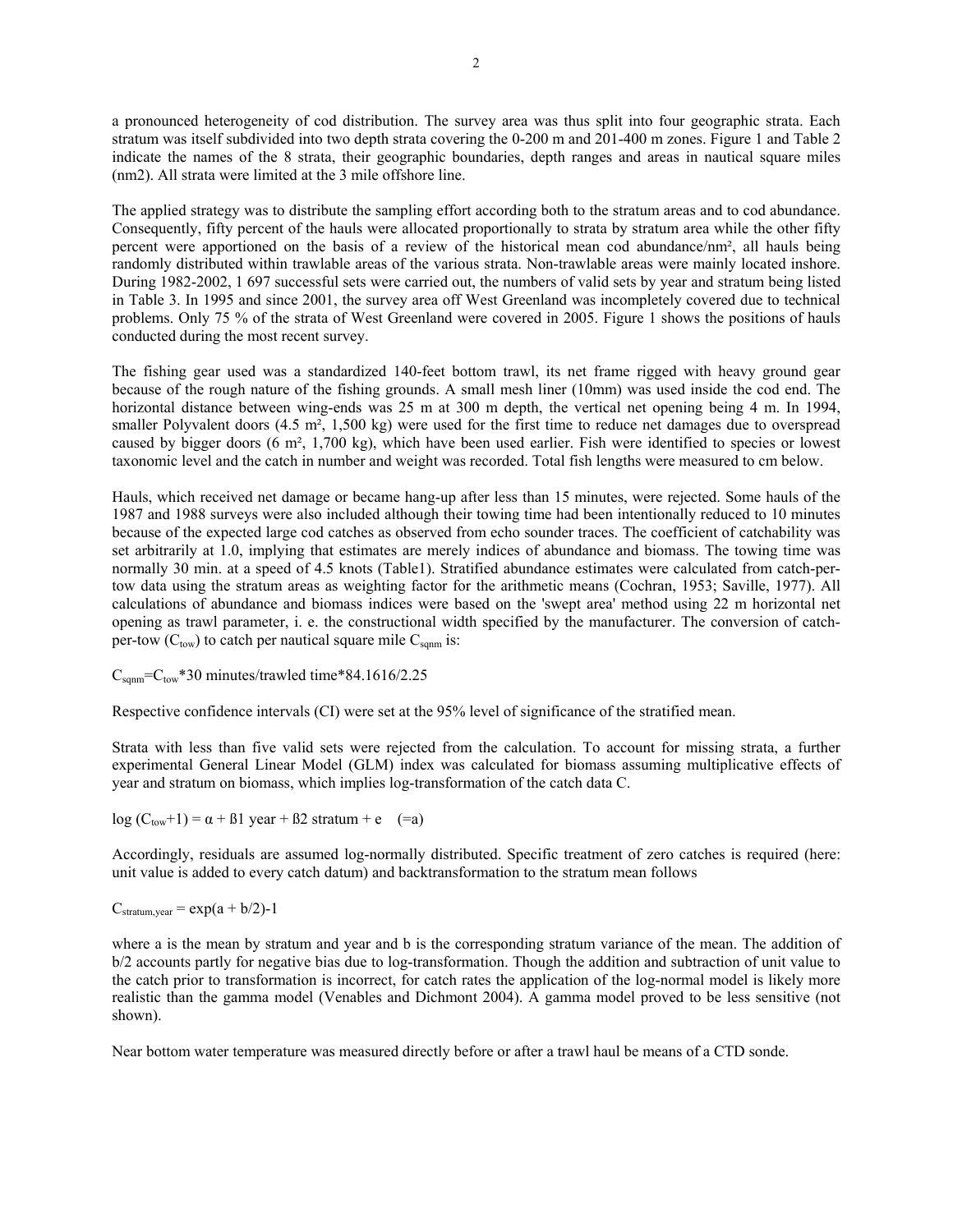#### Results

Fig. 1 displays the coverage of the survey area by the geographical haul distribution in 2007.

The abundance and biomass indices by stratum of *S. marinus*  $\ge$  17 cm is given in Table 3 and illustrated in Figure 2. The stock is indicated to be depleted since the early 1990s. Since 2002 a slight increase was observed. However, in 2008 all indices (abundance, biomass, GLM) showed a downward trend again. Thus, recovery back to historical levels does not appear. Compared to 2007, a strong decrease was found for specimens > 30 cm length (Table 4, Fig. 3).

Table 5 lists the abundance and biomass indices of *S. mentella*  $\geq$  17 cm by stratum, the values being presented in Figure 4. Abundance peaked in 1997. Since then, three further years with high abundances have been recorded including 2006. Since 2006, abundance declined.

In 2008, the length distribution was multi-modal with peaks at 17 cm, 22 cm, 27 cm, 31 cm, 35 cm. This indicates several year classes present, however at low abundances each (Fig. 5 and Table 6). It must be noted, that the survey design hardly covers the distribution area of deep sea redfish, and the survey results should be carefully interpreted. Larger fish are likely to replenish the pelagic stock of *S. mentella*.

The abundance of juvenile redfish <17 cm *Sebastes spp.* has varied over a wide range since 1982. The recent index is among the lowest observed since 1982 (Fig. 6 and Table 7). The length composition revealed no strong peaks, so that at present age classes 0, 1 and 2 are only weakly represented in the autumn survey (Fig. 7 and Table 8).

Abundance and biomass of American plaice *Hippoglossoides platessoides* significantly declined since the late 1980s but increased slightly since 2002 – 2004 (Fig. 8 and Table 9). Since then, a decline is evident in survey index and GLM index. Compared to previous veras (Figure 9 and listed in Table 10), the share of specimens  $> 30$  cm decreased in 2007. The catchability of flatfish by the survey gear is considered poor but the time series seems is deemed appropriate to indicate the trend of the stock.

With regard to biomass index, Atlantic wolfish *Anarhichas lupus* has recovered slightly after 2002 but still is below historical stock levels and is declining since 2004 (Fig. 10 and Table 11). Opposite to previous years, the length distribution for 2008 shows no prevailing size class (Figure 11). Table 12 shows that since 1998 the share of specimens larger than 40 cm has increased until 2005 but decreased since then.

The abundance and biomass of spotted wolfish *Anarhichas minor* decreased significantly until 1992 (Fig. 12 and Table 13). From 2000 to 2007, stock size increased in terms of biomass, but decreased in 2008. The size distribution is scattered as a result of low catch rates and high variation in body length (Fig. 13 and Table 14).

Both abundance and biomass indices of thorny skate *Raja radiata* are recently very low compared to the values estimated during the 1980s and early 1990s (Fig. 14 and Table 15). The GLM index indicates the lowest biomass value in the time series since 1982. As in previous years, size composition was dominated by small specimens below 25 cm body length, and the average size is further decreasing (Fig. 15 and Table 16).

Trends in near bottom temperature means by stratum and stratified mean temperature are listed in Table 17 and shown in Figure 16. They reveal that the warm conditions off West Greenland continued since 1996 with a maximum stratified mean temperature in 2003. The stratum mean temperatures show a significant depth effect, with the colder temperatures measured in the shallow strata  $(<200 \text{ m})$ . Deeper strata are generally warmer by about 1- $2^{\circ}C$ .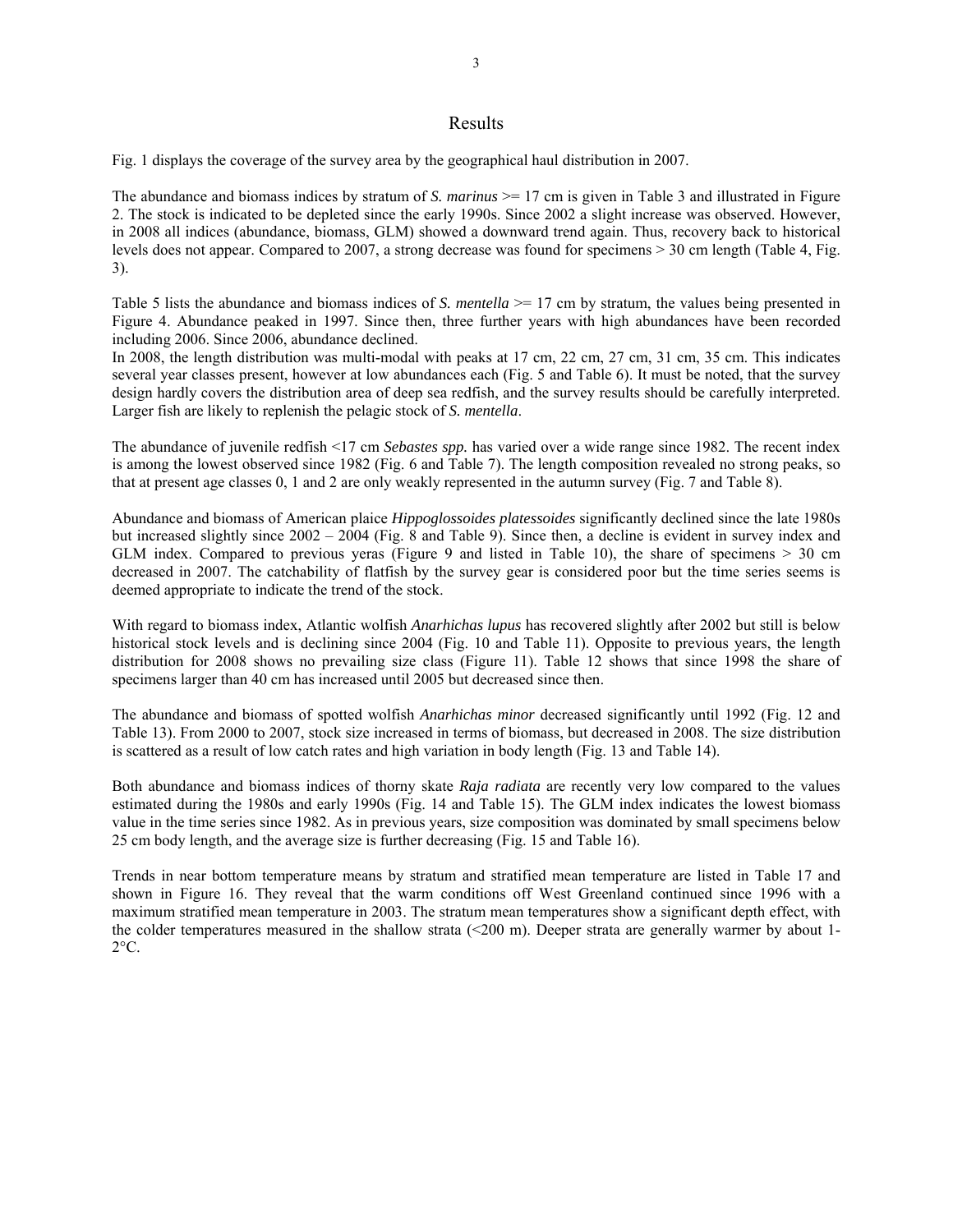## References

Cochran, W. G. 1953. Sampling techniques. John Wiley & Sons Inc., New York: 1-330

- Rätz, H.-J. 1999. Structures and Changes of the Demersal Fish Assemblage off Greenland, 1982-96. NAFO Sci. Coun. Studies, 32: 1-15
- Rätz, H.-J. and C. Stransky 2003. Stock Abundance Indices and Length Compositions of Demersal Redfish and Other Finfish in NAFO Sub-area 1 based on the German bottom trawl survey. NAFO SCR Doc. 03/15, Ser. No. N4821, 28 pp.

Saville, A. 1977. Survey methods of apprising fishery resources. FAO Fish. Tech. Pap. 171: 1-76

Venables W. N., Dichmont C. M. 2004. GLMs, GAMs and GLMMs: an overview of theory for applications in fisheries research. *Fisheries Research* 70:319-337

Table 1 Trawl parameters of the German bottom trawl survey off West Greenland.

|                             | German survey         |
|-----------------------------|-----------------------|
| Gear                        | 140-feet bottom trawl |
| Horizontal net opening      | 22 m                  |
| Standard trawling speed     | 4.5 kn                |
| Towing time                 | 30 minutes            |
|                             |                       |
| Coefficient of catchability | 1.0                   |

Tab. 2 Survey areas and effort (hauls) of the German bottom trawl survey off West Greenland by stratum and bottom water temperatures, 1982-2008. Strata 1.1 – 4.2 refer to West Greenland.

| Summe - | 1C  | 1D             |                | 1E             |                | 1F             |     |                         | <b>East Greenland</b> |     |     |     |     |       |
|---------|-----|----------------|----------------|----------------|----------------|----------------|-----|-------------------------|-----------------------|-----|-----|-----|-----|-------|
| year    | 1.1 | 1.2            | 2.1            | 2.2            | 3.1            | 3.2            | 4.1 | 4.2                     | 5.1                   | 5.2 | 6.1 | 6.2 | 7.2 | Total |
| 1982    | 20  | 11             | 16             | $\overline{7}$ | 9              | 6              | 13  | 2                       |                       | 10  | 3   | 12  | 25  | 135   |
| 1983    | 26  | 11             | 25             | 11             | 17             | 5              | 18  | 4                       | 3                     | 19  | 10  | 36  | 18  | 203   |
| 1984    | 25  | 13             | 26             | 8              | 19             | 6              | 20  | 4                       | 5                     | 4   | 2   | 8   | 5   | 145   |
| 1985    | 10  | 8              | 26             | 10             | 17             | 5              | 21  | 4                       | 5                     | 21  | 14  | 50  | 28  | 219   |
| 1986    | 27  | 9              | 21             | 9              | 16             | $\overline{7}$ | 20  | 3                       | 3                     | 15  | 14  | 37  | 34  | 215   |
| 1987    | 25  | 19             | 21             | 4              | 18             | 4              | 21  | 5                       | 19                    | 16  | 13  | 40  | 18  | 223   |
| 1988    | 34  | 21             | 28             | 5              | 18             | 5              | 18  | $\overline{\mathbf{c}}$ | 21                    | 8   | 13  | 39  | 26  | 238   |
| 1989    | 26  | 14             | 30             | 9              | 8              | 3              | 25  | 3                       | 16                    | 17  | 13  | 30  | 11  | 205   |
| 1990    | 19  | 7              | 23             | 8              | 16             | 3              | 21  | 6                       | 18                    | 19  | 6   | 15  | 13  | 174   |
| 1991    | 19  | 11             | 23             | 7              | 12             | 6              | 14  | 5                       | 8                     | 11  | 10  | 27  | 17  | 170   |
| 1992    | 6   | 6              | 6              | 5              | 6              | 6              |     | 5                       |                       |     |     |     | 6   | 53    |
| 1993    | 9   | 6              | 9              | 6              | 10             | 8              |     |                         | 9                     | 6   | 6   | 18  | 14  | 108   |
| 1994    | 16  | 13             | 13             | 8              | 10             | 6              | 7   | 5                       |                       |     |     |     | 6   | 84    |
| 1995    |     |                | 3              |                | 10             | $\overline{7}$ | 10  | 5                       | 8                     | 6   | 6   | 17  | 12  | 84    |
| 1996    | 5   | 5              | 8              | 5              | 12             | 5              | 10  | 5                       |                       | 9   | 5   | 13  | 9   | 98    |
| 1997    | 5   | 6              | 5              | 5              | 6              | 5              | 8   | 5                       | 5                     | 5   | 4   | 8   | 8   | 75    |
| 1998    | 9   | 5              | 10             | 7              | 11             | 6              | 10  | 5                       | 5                     | 8   | 6   | 12  | 9   | 103   |
| 1999    | 8   | $\overline{7}$ | 14             | 8              | 13             | 6              | 9   | 3                       | 5                     | 6   | 6   | 13  | 6   | 104   |
| 2000    | 13  | 6              | 15             | 6              | 14             | 5              | 9   | 5                       | 6                     | 5   | 8   | 16  | 11  | 119   |
| 2001    |     |                | 15             | 7              | 15             | 5              | 11  | 6                       | 5                     | 6   | 9   | 18  | 15  | 112   |
| 2002    |     |                | 7              | 2              | 5              | 6              | 8   | 4                       | 6                     | 6   | 5   | 10  | 10  | 69    |
| 2003    |     |                | $\overline{7}$ | 6              | $\overline{7}$ | $\overline{7}$ | 7   | 5                       | 5                     | 5   | 5   | 9   | 14  | 77    |
| 2004    | 8   | 8              | 11             | 9              | 9              | 6              | 9   | 5                       |                       |     | 8   | 12  | 15  | 114   |
| 2005    |     |                | 9              | 7              | 8              | 6              | 6   | 5                       | 6                     |     | 8   | 11  | 15  | 88    |
| 2006    | 6   | 5              |                | 5              | 7              |                | 8   | 5                       |                       |     | 5   | 11  | 12  | 81    |
| 2007    | 5   | 5              |                | 5              | 6              | 5              | 9   |                         |                       | 5   | 6   | 10  | 13  | 85    |
| 2008    | 5   |                |                | 7              | 8              | 9              | 8   | 6                       | 6                     | 8   | 5   | 9   | 12  | 90    |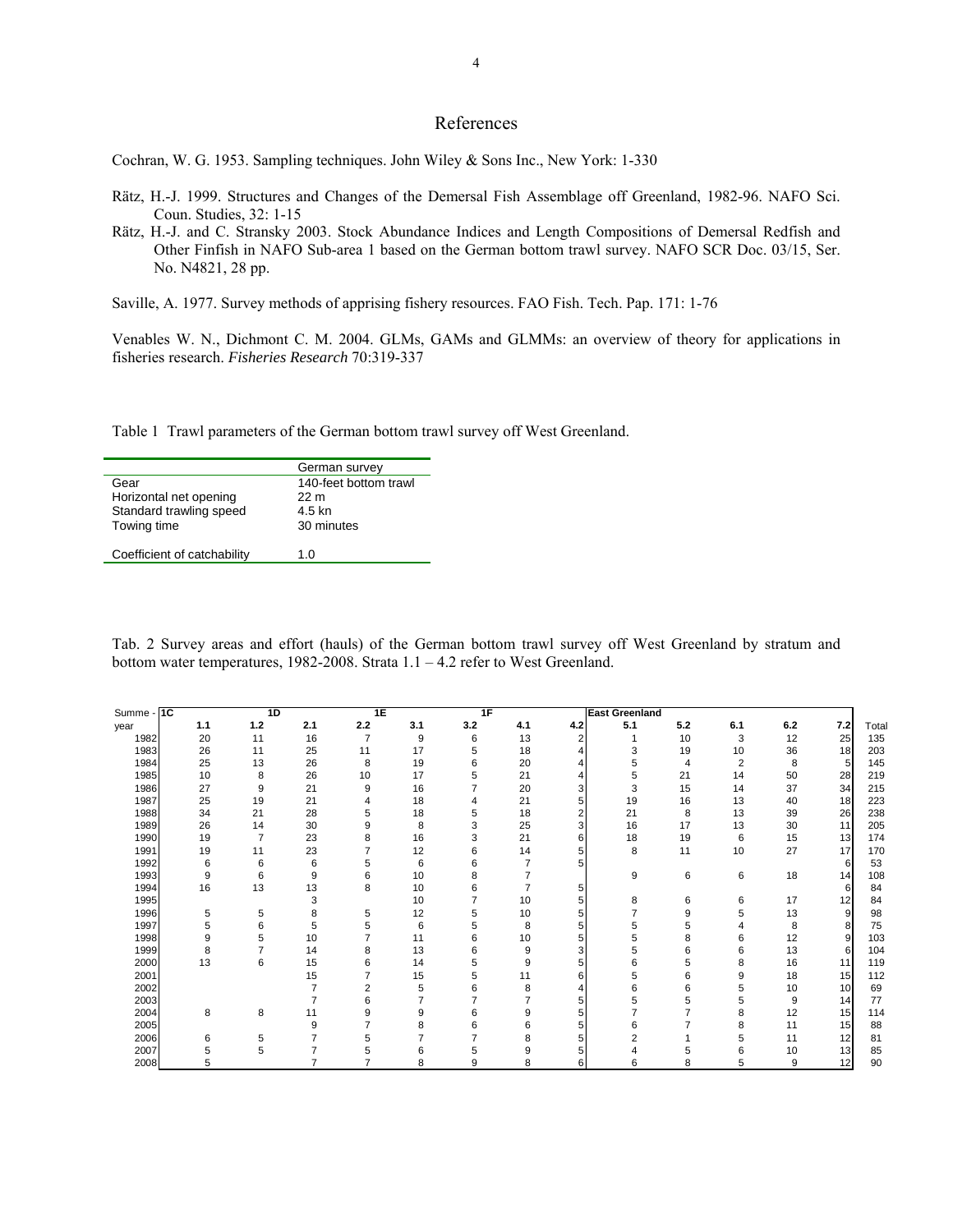Table 3 *S. marinus* >= 17cm, abundance ('1000) and biomass indices (tons) for West Greenland by stratum and total, 1982-2008. Confidence intervals (CI) are given in per cent of the stratified mean at 95% level of significance for West Greenland.

| Abundance |      |         |                      |       |               |       |       |                      |       |        |     |
|-----------|------|---------|----------------------|-------|---------------|-------|-------|----------------------|-------|--------|-----|
| Year      |      |         | Str1.1 Str1.2 Str2.1 |       | Str2.2 Str3.1 |       |       | Str3.2 Str4.1 Str4.2 |       | Total  | СI  |
|           | 1982 | 7016    | 6341                 | 88792 | 5511          | 5736  | 14876 | 4088                 |       | 132360 | 117 |
|           | 1983 | 4022    | 3186                 | 3356  | 6523          | 4043  | 5886  | 1697                 |       | 28713  | 82  |
|           | 1984 | 1327    | 3438                 | 461   | 1209          | 10671 | 2776  | 4214                 |       | 24096  | 101 |
|           | 1985 | 4661    | 10451                | 6157  | 1569          | 3221  | 14442 | 4974                 |       | 45475  | 87  |
|           | 1986 | 6329    | 4324                 | 2077  | 3483          | 21504 | 2883  | 2717                 |       | 43317  | 58  |
|           | 1987 | 905     | 653                  | 1328  |               | 9611  |       | 660                  |       | 13157  | 77  |
|           | 1988 | 830     | 2238                 | 343   | 2255          | 5938  | 1954  | 732                  |       | 14290  | 60  |
|           | 1989 | 422     | 421                  | 776   | 690           | 6490  |       | 362                  |       | 9161   | 49  |
|           | 1990 | 122     | 433                  | 280   | 710           | 1037  |       | 146                  | 2270  | 4998   | 41  |
|           | 1991 | 225     | 256                  | 96    | 691           | 236   | 528   | 21                   | 1671  | 3724   | 68  |
|           | 1992 | 129     | 105                  | 73    | 190           | 194   | 476   | 193                  | 836   | 2196   | 69  |
|           | 1993 | 170     | 482                  | 59    | 267           | 79    | 132   | 0                    |       | 1189   | 55  |
|           | 1994 | 109     | 325                  | 155   | 167           | 66    | 46    | 152                  | 247   | 1267   | 45  |
|           | 1995 |         |                      |       |               | 50    | 68    | 39                   | 146   | 303    | 68  |
|           | 1996 | 150     | 267                  | 21    | 243           | 380   | 383   | 28                   | 298   | 1770   | 57  |
|           | 1997 | 252     | 609                  | 16    | 175           | 120   | 311   | 36                   | 552   | 2071   | 58  |
|           | 1998 | 116     | 141                  | 45    | 142           | 19    | 106   | 126                  | 254   | 949    | 57  |
|           | 1999 | 225     | 293                  | 132   | 219           | 72    | 213   | 10                   |       | 1164   | 37  |
|           | 2000 | 197     | 621                  | 63    | 571           | 83    | 200   | 10                   | 836   | 2581   | 53  |
|           | 2001 |         |                      | 106   | 304           | 72    | 456   | 8                    | 1557  | 2503   | 75  |
|           | 2002 |         |                      | 101   |               | 333   | 536   | 13                   |       | 983    | 75  |
|           | 2003 |         |                      | 251   | 375           | 186   | 516   | 0                    | 1998  | 3326   | 63  |
|           | 2004 | 143     | 331                  | 56    | 373           | 209   | 453   | 64                   | 2042  | 3671   | 61  |
|           | 2005 |         |                      | 195   | 399           | 155   | 1041  | 159                  | 5916  | 7866   | 97  |
|           | 2006 | 0       | 241                  | 25    | 183           | 62    | 823   | 120                  | 9642  | 11095  | 116 |
|           | 2007 | 343     | 2437                 | 127   | 874           | 160   | 1693  | 214                  | 10136 | 15984  | 87  |
|           | 2008 | $0_{.}$ |                      | 29    | 145           | 48    | 2940  | 70                   | 8763  | 11995  | 103 |

| <b>Biomass</b> |      |                |      |                |                                                               |       |      |             |      |       |     |                    |
|----------------|------|----------------|------|----------------|---------------------------------------------------------------|-------|------|-------------|------|-------|-----|--------------------|
| Year           |      |                |      |                | Str1.1 Str1.2 Str2.1 Str2.2 Str3.1 Str3.2 Str4.1 Str4.2 Total |       |      |             |      |       | СI  | <b>GLM Biomass</b> |
|                | 1982 | 1797           |      | 1354 34439     | 2557                                                          | 3205  | 9794 | 2532        |      | 55678 | 106 | 11654              |
|                | 1983 | 844            | 944  | 1572           | 3043                                                          | 1874  | 4816 | 1084        |      | 14177 | 106 | 6309               |
|                | 1984 | 306            | 893  | 197            | 518                                                           | 4934  | 2284 | 2088        |      | 11220 | 111 | 4941               |
|                | 1985 | 1021           | 1819 | 2968           | 472                                                           | 1426  | 9210 | 2720        |      | 19636 | 121 | 5417               |
|                | 1986 | 1279           | 1215 | 752            | 1230                                                          | 10122 | 1705 | 1762        |      | 18065 | 76  | 7901               |
|                | 1987 | 252            | 246  | 660            |                                                               | 4954  |      | 439         |      | 6551  | 106 | 5827               |
|                | 1988 | 143            | 404  | 118            | 942                                                           | 2570  | 1342 | 383         |      | 5902  | 55  | 3496               |
|                | 1989 | 184            | 137  | 273            | 249                                                           | 2620  |      | 208         |      | 3671  | 55  | 3801               |
|                | 1990 | 41             | 149  | 75             | 275                                                           | 479   |      | 80          | 1343 | 2442  | 58  | 4340               |
|                | 1991 | 41             | 83   | 24             | 226                                                           | 120   | 272  | 3           | 1007 | 1776  | 93  | 1865               |
|                | 1992 | 20             | 36   | 21             | 61                                                            | 52    | 241  | 69          | 447  | 947   | 83  | 1303               |
|                | 1993 | 48             | 111  | 19             | 114                                                           | 39    | 55   | $\mathbf 0$ |      | 386   | 54  | 632                |
|                | 1994 | 34             | 147  | 47             | 64                                                            | 27    | 36   | 41          | 80   | 476   | 53  | 880                |
|                | 1995 |                |      |                |                                                               | 19    | 19   | 21          | 43   | 102   | 60  | 224                |
|                | 1996 | 61             | 102  | $\overline{2}$ | 60                                                            | 128   | 118  | 8           | 132  | 611   | 51  | 508                |
|                | 1997 | 41             | 261  | 5              | 61                                                            | 35    | 188  | 10          | 246  | 847   | 70  | 424                |
|                | 1998 | 20             | 43   | 12             | 42                                                            | 14    | 54   | 56          | 117  | 358   | 71  | 447                |
|                | 1999 | 54             | 71   | 35             | 68                                                            | 17    | 82   | 8           |      | 335   | 53  | 554                |
|                | 2000 | 68             | 173  | 31             | 215                                                           | 21    | 76   | 3           | 388  | 975   | 59  | 945                |
|                | 2001 |                |      | 24             | 113                                                           | 54    | 228  | 3           | 776  | 1198  | 83  | 907                |
|                | 2002 |                |      | 24             |                                                               | 157   | 230  | 13          |      | 424   | 75  | 1608               |
|                | 2003 |                |      | 96             | 174                                                           | 83    | 284  | 0           | 966  | 1603  | 59  | 2308               |
|                | 2004 | 61             | 171  | 24             | 181                                                           | 91    | 262  | 41          | 1235 | 2066  | 63  | 1978               |
|                | 2005 |                |      | 82             | 201                                                           | 52    | 476  | 118         | 2986 | 3915  | 100 | 3253               |
|                | 2006 | 0              | 72   | 12             | 133                                                           | 32    | 450  | 92          | 6226 | 7017  | 122 | 3419               |
|                | 2007 | 50             | 446  | 52             | 219                                                           | 110   | 686  | 93          | 5205 | 6861  | 101 | 6561               |
|                | 2008 | $\mathbf{0}$ . |      | 14             | 41                                                            | 23    | 773  | 39          | 3532 | 4422  | 91  | 3318               |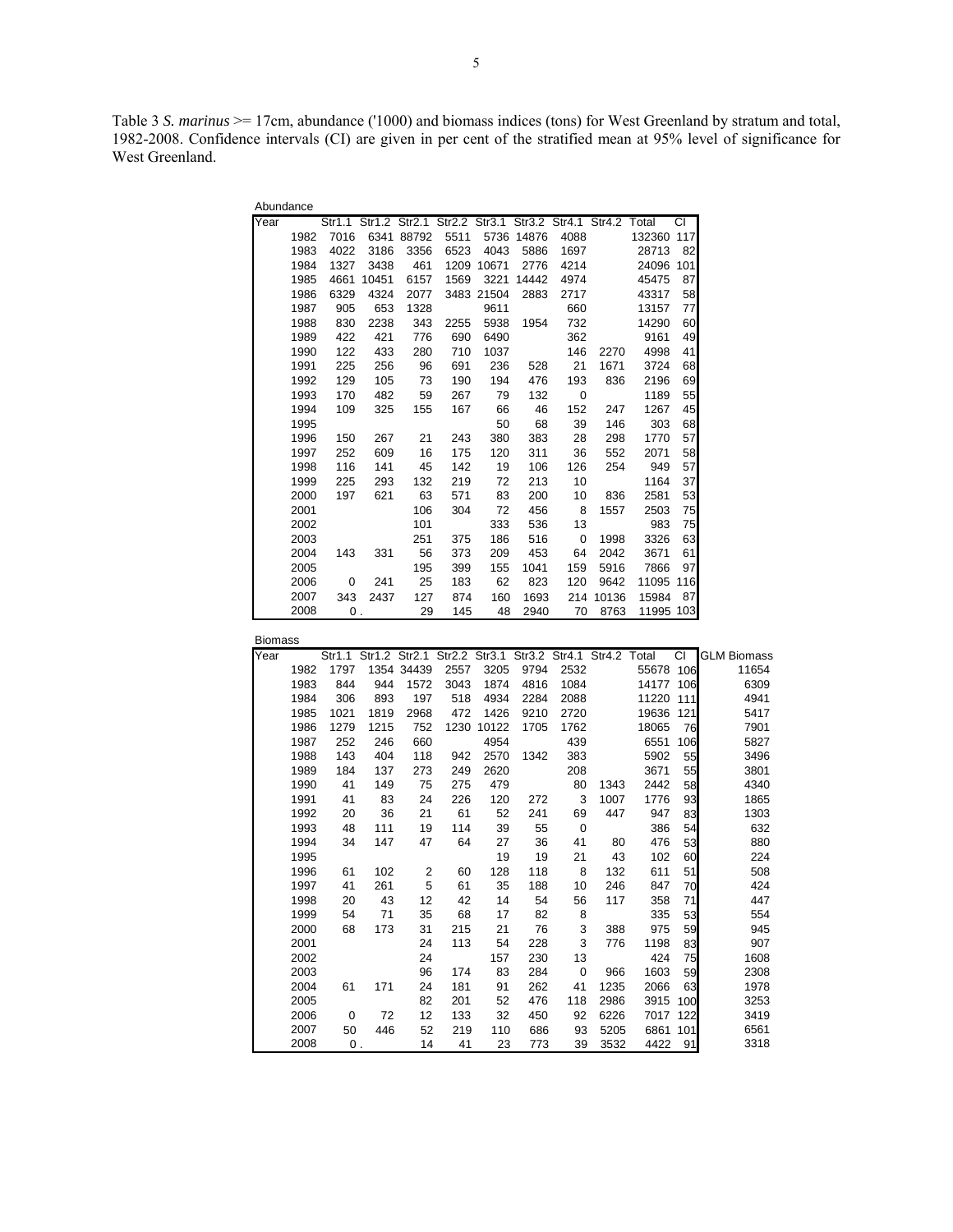| Length       |        |        | 1998 1999 2000 2001 |          | 2002     | 2003 2004 2005 2006 2007 2008 |           |            |                |                           |            |
|--------------|--------|--------|---------------------|----------|----------|-------------------------------|-----------|------------|----------------|---------------------------|------------|
| 15.5         | 0      | 12     | 0                   | 0        | 0        | 0                             | 0         | 0          | 0              | 0                         | 0          |
| 16.5         | 0      | 0      | $\mathbf 0$         | 0        | 0        | 0                             | 0         | 0          | 0              | 0                         | 0          |
| 17.5         | 0      | 0      | 30                  | 28       | 26       | 27                            | 64        | 49         | 19             | 512                       | 435        |
| 18.5         | 0      | 22     | 65                  | 6        | 26       | 69                            | 45        | 123        | 11             | 903                       | 696        |
| 19.5         | 6      | 31     | 95                  | 85       | 44       | 51                            | 77        | 219        | 57             | 974                       | 621        |
| 20.5         | 34     | 41     | 127                 | 30       | 34       | 32                            | 55        | 371        | 151            | 521                       | 480        |
| 21.5         | 5      | 100    | 78                  | 52       | 32       | 120                           | 61        | 501        | 166            | 483                       | 613        |
| 22.5         | 68     | 51     | 113                 | 97       | 96       | 93                            | 88        | 290        | 125            | 516                       | 723        |
| 23.5         | 33     | 103    | 84                  | 63       | 18       | 97                            | 95        | 456        | 278            | 414                       | 926        |
| 24.5         | 76     | 51     | 150                 | 74       | 68       | 109                           | 153       | 437        | 426            | 626                       | 620        |
| 25.5         | 71     | 64     | 179                 | 134      | 31       | 95                            | 207       | 485        | 249            | 858                       | 696        |
| 26.5         | 121    | 109    | 199                 | 166      | 22       | 85                            | 202       | 443        | 276            | 721                       | 755        |
| 27.5         | 103    | 86     | 115                 | 175      | 74       | 160                           | 266       | 434        | 289            | 716                       | 735        |
| 28.5         | 36     | 66     | 184                 | 219      | 35       | 150                           | 256       | 478        | 439            | 653                       | 634        |
| 29.5         | 66     | 75     | 142                 | 143      | 32       | 280                           | 124       | 431        | 817            | 703                       | 656        |
| 30.5         | 53     | 91     | 138                 | 143      | 54       | 199                           | 189       | 374        | 835            | 644                       | 413        |
| 31.5         | 19     | 109    | 124                 | 145      | 13       | 227                           | 127       | 219        | 755            | 598                       | 305        |
| 32.5         | 16     | 10     | 86                  | 137      | 60       | 244                           | 103       | 229        | 607            | 722                       | 228        |
| 33.5         | 10     | 21     | 115                 | 129      | 47       | 199                           | 179       | 240        | 602            | 573                       | 155        |
| 34.5         | 82     | 19     | 84                  | 77       | 27       | 214                           | 172       | 319        | 360            | 473                       | 199        |
| 35.5         | 14     | 26     | 95                  | 107      | 31       | 107                           | 112       | 178        | 321            | 404                       | 227        |
| 36.5         | 5      | 25     | 84                  | 107      | 47       | 144                           | 181       | 130        | 309            | 274                       | 218        |
| 37.5         | 43     | 5      | 76                  | 63       | 32       | 96                            | 153       | 214        | 359            | 336                       | 127        |
| 38.5         | 11     | 5      | 60                  | 94       | 36       | 75                            | 114       | 199        | 200            | 382                       | 155        |
| 39.5         | 27     | 21     | 24<br>37            | 63       | 46       | 52                            | 103       | 155        | 520            | 426                       | 223        |
| 40.5         | 7      | 0      | 32                  | 24<br>52 | 4<br>4   | 132<br>86                     | 129       | 148        | 627<br>730     | 389<br>350                | 183<br>236 |
| 41.5         | 6      | 0      |                     |          |          |                               | 64        | 188<br>146 |                |                           |            |
| 42.5<br>43.5 | 0<br>5 | 5<br>0 | 29<br>27            | 40<br>18 | 13<br>13 | 30<br>37                      | 127<br>57 | 133        | 502<br>381     | 346<br>323                | 214<br>175 |
| 44.5         | 5      | 0      | 0                   | 18       | 9        | 34                            | 91        | 76         | 286            | 465                       | 86         |
| 45.5         | 15     | 0      | 0                   | 6        | 0        | 6                             | 7         | 48         | 150            | 211                       | 100        |
| 46.5         | 5      | 0      | 0                   | 0        | 0        | 27                            | 31        | 83         | 113            | 178                       | 77         |
| 47.5         | 0      | 5      | 0                   | 0        | 0        | 14                            | 7         | 20         | 15             | 125                       | 14         |
| 48.5         | 0      | 0      | 0                   | 6        | 9        | 29                            | 0         | 15         | 81             | 22                        | 8          |
| 49.5         | 0      | 0      | $\overline{7}$      | 0        | 0        | 0                             | 17        | 15         | 38             | 68                        | 22         |
| 50.5         | 0      | 0      | 0                   | 0        | 0        | 8                             | 0         | 15         | 7              | 15                        | 0          |
| 51.5         | 0      | 0      | 0                   | 0        | 0        | 0                             | 0         | 0          | 0              | 15                        | 15         |
| 52.5         | 0      | 0      | 0                   | 0        | 0        | 0                             | 0         | 0          | 0              | 7                         | 8          |
| 53.5         | 0      | 0      | 0                   | 0        | 0        | 0                             | 7         | 0          | 0              | 7                         | 0          |
| 54.5         | 0      | 0      | 0                   | 0        | 0        | 0                             | 4         | 0          | $\overline{7}$ | $\overline{\mathfrak{c}}$ | 0          |
| 55.5         | 0      | 0      | 0                   | 0        | 0        | 0                             | 0         | 0          | 0              | 0                         | 0          |
| 56.5         | 0      | 0      | 0                   | 0        | 0        | 0                             | 0         | 0          | 0              | $\overline{7}$            | 8          |
| 57.5         | 0      | 0      | 0                   | 0        | 0        | 0                             | 0         | 0          | 0              | 7                         | 4          |
| 58.5         | 0      | 0      | 0                   | 0        | 0        | 0                             | 0         | 0          | 0              | $\overline{7}$            | 0          |
| 59.5         | 0      | 0      | 0                   | 0        | 0        | 0                             | 0         | 0          | 0              | $\overline{7}$            | 0          |
| 60.5         | 0      | 0      | 0                   | 0        | 0        | 0                             | 0         | 0          | 0              | 0                         | 0          |
|              |        |        |                     |          |          |                               |           |            |                |                           |            |

Table 4 *S. marinus* >= 17 cm. Length composition by year ('1000), 1998-2008.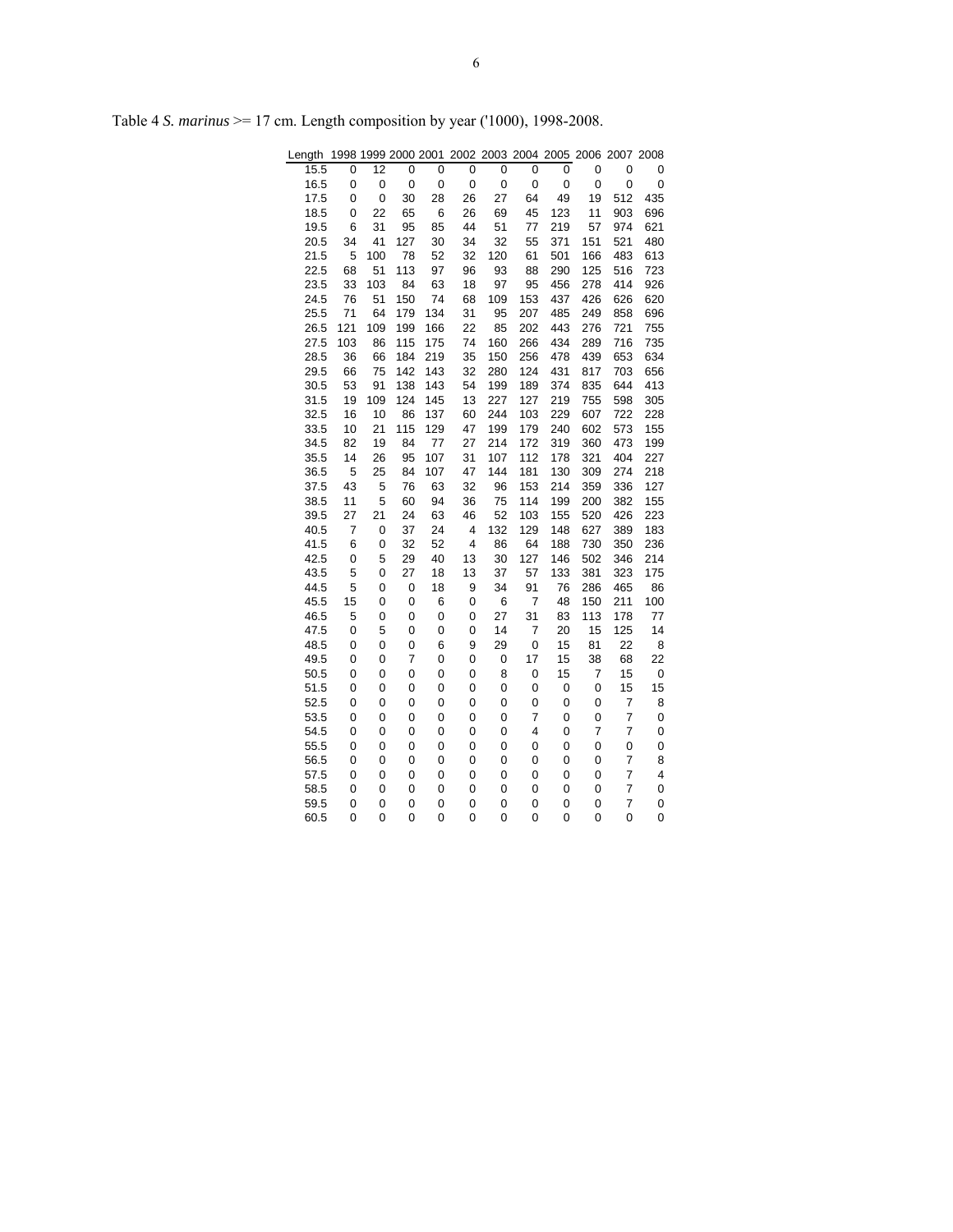| Abundance      |              |                      |             |                |               |                                           |             |           |                             |                |               |                    |
|----------------|--------------|----------------------|-------------|----------------|---------------|-------------------------------------------|-------------|-----------|-----------------------------|----------------|---------------|--------------------|
| Year           |              | Str1.1               |             |                |               | Str1.2 Str2.1 Str2.2 Str3.1 Str3.2 Str4.1 |             |           | Str4.2                      | Total          | СI            |                    |
|                | 1982         | 0                    | 389         | 16             | 348           | 0                                         | 2360        | 0         |                             | 3113 158       |               |                    |
|                | 1983         | 41                   | 1010        | 71             | 2528          | 0                                         | 5236        | 0         |                             | 8886 110       |               |                    |
|                | 1984         | 41                   | 2966        | $\overline{7}$ | 1276          | 0                                         | 1115        | 0         |                             | 5405           | 70            |                    |
|                | 1985         | 0                    | 369         | 31             | 26            | 56                                        | 327         | 0         |                             |                | 809 103       |                    |
|                | 1986         | 2144                 | 414         | 38             | 292           | 4                                         | 444         | 0         |                             | 3336           | 53            |                    |
|                | 1987         |                      | 987 13679   | 42             |               | 56                                        |             | 0         |                             | 14764          | 70            |                    |
|                | 1988         | 150                  | 3186        | 26             | 777           | 60                                        | 4620        | 0         |                             | 8819 117       |               |                    |
|                | 1989         | 0                    | 186         | 9              | 102           | 0                                         |             | 8         |                             | 305            | 81            |                    |
|                | 1990         | 0                    | 9           | 5              | 704           | 50                                        |             | 0         | 3881                        | 4649           | 87            |                    |
|                | 1991         | 0                    | 0           | 0              | 0             | 0                                         | 652         | 0         | 1773                        | 2425 107       |               |                    |
|                | 1992         | 0                    | 36          | 0              | 15            | 0                                         | 106         | 0         | 0                           |                | 157 154       |                    |
|                | 1993         | 0                    | 23          | 0              | 159           | 8                                         | 0           | 0         |                             |                | 190 212       |                    |
|                | 1994         | 0                    | 271         | 21             | 96            | 95                                        | 162         | 0         | 36                          | 681            | 75            |                    |
|                | 1995         |                      |             |                |               | 29                                        | 234         | 95        | 1468                        | 1826 128       |               |                    |
|                | 1996         | 1524                 | 619         | 0              | 236           | 0                                         | 1921        | 28        |                             | 7135 11463     | 97            |                    |
|                | 1997<br>1998 | 252<br>0             | 1759<br>324 | 0<br>0         | 381<br>212    | 37<br>151                                 | 3204<br>828 | 10        | 144 30742 36519 111<br>2543 | 4068 117       |               |                    |
|                | 1999         | 34                   | 235         | 7              | 281           | 39                                        | 1735        | 95        |                             | 2426 104       |               |                    |
|                | 2000         | 0                    | 94          | 7              | 768           | 31                                        | 1422        |           | 0 21187 23509 139           |                |               |                    |
|                | 2001         |                      |             | 24             | 636           | 116                                       | 5419        |           | 0 13939 20134 109           |                |               |                    |
|                | 2002         |                      |             | 0              |               | 0                                         | 1351        | 23        |                             | 1374           | 97            |                    |
|                | 2003         |                      |             | 0              | 571           | 114                                       | 1554        | 0         |                             | 9365 11604 108 |               |                    |
|                | 2004         | 225                  | 1206        | 40             | 1122          | 242                                       | 1115        | 139       | 5021                        | 9110           | 75            |                    |
|                | 2005         |                      |             | 40             | 1042          | 27                                        | 791         | 77        | 1123                        | 3100           | 76            |                    |
|                | 2006         | 0                    | 1309        | 63             | 739           | 52                                        | 1239        |           | 48 13311 16761 108          |                |               |                    |
|                | 2007         | 676                  | 1679        | 13             | 689           | 42                                        | 777         | 0         | 1192                        | 5068           | 57            |                    |
|                | 2008         | 0.                   |             | 64             | 641           | 136                                       | 896         | 0         | 1083                        | 2820           | 84            |                    |
|                |              |                      |             |                |               |                                           |             |           |                             |                |               |                    |
| <b>Biomass</b> |              |                      |             |                |               |                                           |             |           |                             |                |               |                    |
| Year           |              | Str1.1 Str1.2 Str2.1 |             |                | Str2.2 Str3.1 |                                           |             |           | Str3.2 Str4.1 Str4.2 Total  |                | CI            | <b>GLM Biomass</b> |
|                | 1982         | 0                    | 96          | 7              | 114           | 0                                         | 893         | 0         |                             | 1110 175       |               | 901                |
|                | 1983         | 14                   | 213         | 26             | 1158          | 0                                         | 2857        | 0         |                             | 4268 129       |               | 829                |
|                | 1984         | 7                    | 798         | 5              | 491           | 0                                         | 472         | 0         |                             | 1773           | 95            | 1269               |
|                | 1985         | 0                    | 96          | 14             | 11            | 27                                        | 110         | 0         |                             |                | 258 102       | 1510               |
|                | 1986         | 225                  | 38          | 19             | 110           | 4                                         | 180         | 0         |                             | 576            | 53            | 809                |
|                | 1987         | 82                   | 1183        | 9              |               | 31                                        |             | 0         |                             | 1305 115       |               | 612                |
|                | 1988         | 20                   | 425         | 21             | 159           | 45                                        | 1878        | 0         |                             | 2548           | 111           | 1562               |
|                | 1989         | 0                    | 23          | 7              | 15            | 0                                         |             | 0         |                             | 45             | 68            | 957                |
|                | 1990         | 0                    | 6           | 2              | 87            | 8                                         |             | 0         | 542                         |                | 645 105       | 610                |
|                | 1991         | 0                    | 0           | 0              | 0             | 0                                         | 153         | 0         | 445                         | 598            | 118           | 1611               |
|                | 1992         | 0                    | 2           | 0              | 1             | 0                                         | 28          | 0         | 0                           | 31             | 181           | 1224               |
|                | 1993         | 0                    | 4           | 0              | 22            | 2                                         | 0           | 0         |                             | 28             | 176           | 1930               |
|                | 1994         | 0                    | 32          | 2              | 10            | 12                                        | 24          | 0         | 3                           | 83             | 73            | 1090               |
|                | 1995         |                      |             |                |               | 6                                         | 24          | 10        | 159                         |                | 199 131       | 1883               |
|                | 1996         | 7                    | 55          | 0              | 19            | 0                                         | 235         | 3         | 689                         | 1008 111       |               | 3202               |
|                | 1997         | 20                   | 141         | 0              | 38            | 2                                         | 320         | 18        | 2973                        | 3512 111       |               | 3008               |
|                | 1998         | 0                    | 26          | 0              | 17            | 17                                        | 88          | 3         | 326                         |                | 477 135       | 2391               |
|                | 1999         | 7                    | 21          | 5              | 36            | 6                                         | 188         | 21        |                             |                | 284 112       | 1889               |
|                | 2000         | 0                    | 9           | 0              | 65            | $\overline{c}$                            | 122         | 0         | 1915                        | 2113 132       |               | 1814               |
|                | 2001         |                      |             | $\overline{c}$ | 66            | 10                                        | 469         | 0         | 1468                        | 2015           | 104           | 2747               |
|                | 2002         |                      |             | 0              |               | 0                                         | 145         | 3         |                             | 148            | 98            | 1368               |
|                | 2003         |                      |             | 0              | 66            | 12                                        | 223         | 0         | 1557                        | 1858           | 98            | 4251               |
|                | 2004<br>2005 | 34                   | 117         | 7              | 122<br>125    | 50<br>4                                   | 149         | 23<br>23  | 1172                        | 1674           | 93<br>649 109 | 2288<br>1580       |
|                | 2006         |                      | 138         | 5<br>7         |               |                                           | 89          | 24        | 403                         |                |               | 4144               |
|                | 2007         | 0<br>67              | 196         | $\mathbf{1}$   | 80<br>71      | 10<br>14                                  | 260<br>245  | $\pmb{0}$ | 4115<br>520                 | 4633<br>1114   | 120<br>80     | 3100               |

Table 5 *S. mentella* >= 17cm, abundance ('1000) and biomass indices (tons) for West Greenland by stratum and total, 1982-2008. Confidence intervals (CI) are given in per cent of the stratified mean at 95% level of significance for West Greenland. GLM 1985-1989 subject to revision.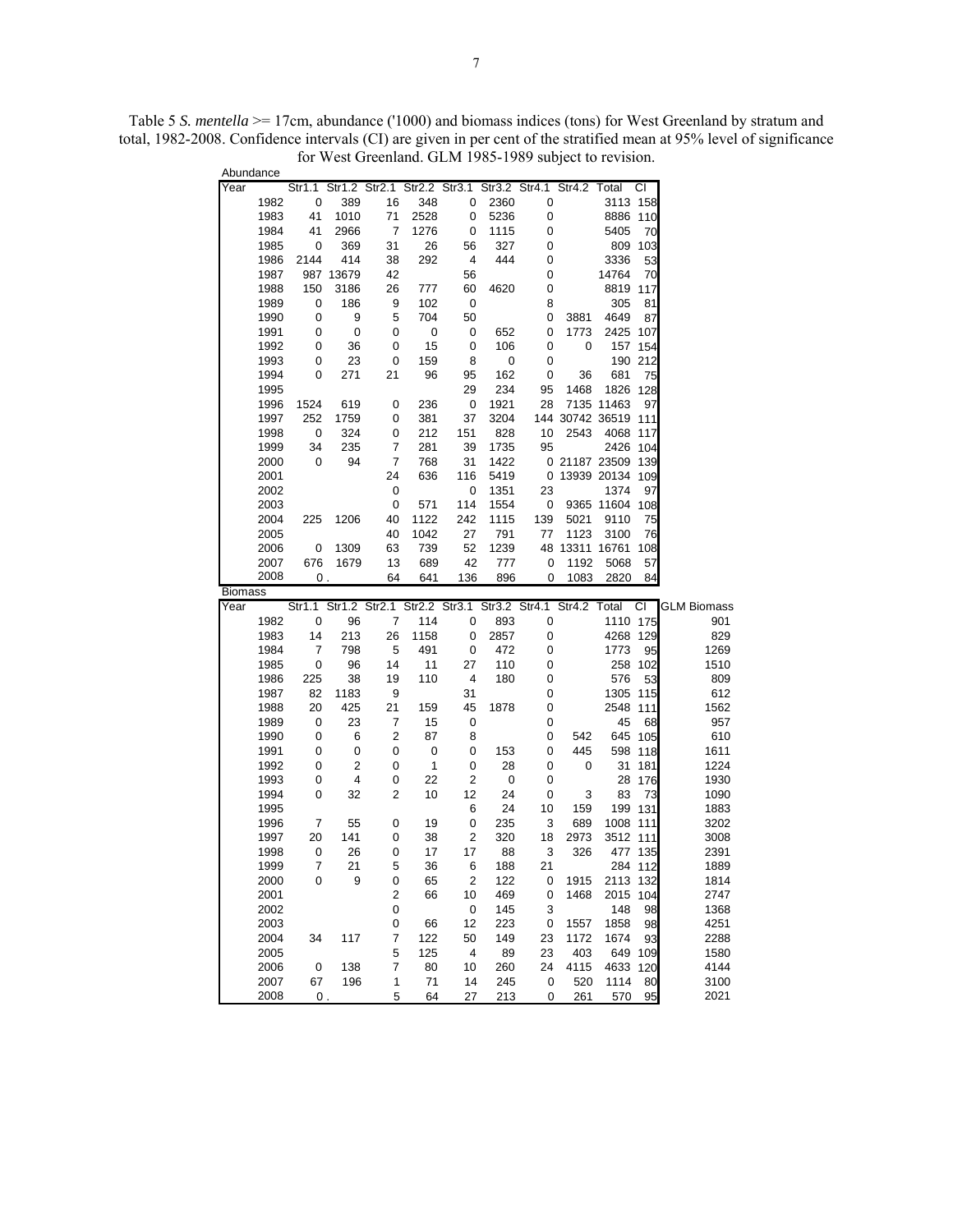| Length       | 1998   | 1999   | 2000           | 2001   | 2002        | 2003                | 2004                             | 2005   | 2006     | 2007        | 2008                |
|--------------|--------|--------|----------------|--------|-------------|---------------------|----------------------------------|--------|----------|-------------|---------------------|
| 15.5         | 0      | 0      | 0              | 0      | 0           | 0                   | 0                                | 0      | 0        | $\pmb{0}$   | 0                   |
| 16.5         | 0      | 0      | 0              | 0      | $\mathbf 0$ | 0                   | 0                                | 0      | 0        | $\mathbf 0$ | $\pmb{0}$           |
| 17.5         | 0      |        | 0 10530        | 5250   | 263         | 874                 | 1286                             | 244    | 613      | 289         | 252                 |
| 18.5         | 1341   | 987    | 4518           | 5763   | 157         | 1401                | 1232                             | 416    | 720      | 1055        | 316                 |
| 19.5         | 752    | 479    | 3353           | 3910   | 252         | 1104                | 771                              | 363    | 709      | 848         | 215                 |
| 20.5         | 543    | 380    | 1903           | 1827   | 316         | 1003                | 552                              | 399    | 686      | 454         | 125                 |
| 21.5         | 408    | 114    | 635            | 655    | 207         | 891                 | 683                              | 179    | 841      | 236         | 239                 |
| 22.5         | 364    | 95     | 733            | 713    | 78          | 1516                | 510                              | 217    | 1083     | 259         | 240                 |
| 23.5         | 264    | 49     | 579            | 519    | 37          | 1613                | 343                              | 59     | 1225     | 197         | 227                 |
| 24.5         | 120    | 85     | 413            | 498    | 23          | 1230                | 503                              | 76     | 1105     | 104         | 178                 |
| 25.5         | 80     | 58     | 264            | 354    | 9           | 325                 | 546                              | 43     | 943      | 162         | 151                 |
| 26.5         | 102    | 57     | 214            | 262    | 32          | 290                 | 639                              | 85     | 786      | 163         | 213                 |
| 27.5         | 34     | 45     | 130            | 156    | 0           | 405                 | 658                              | 78     | 865      | 159         | 172                 |
| 28.5         | 29     | 28     | 85             | 59     | 0           | 386                 | 341                              | 143    | 923      | 83          | 113                 |
| 29.5         | 15     | 11     | 59             | 53     | 0           | 250                 | 372                              | 107    | 1406     | 119         | 72                  |
| 30.5         | 20     | 9      | 29             | 35     | 0           | 142                 | 276                              | 283    | 1582     | 120         | 44                  |
| 31.5         | 0      | 11     | 15             | 30     | 0           | 75                  | 141                              | 157    | 1051     | 140         | 83                  |
| 32.5         | 0      | 0      | 29             | 11     | 0           | 55                  | 103                              | 68     | 866      | 181         | 26                  |
| 33.5         | 0      | 5      | 7              | 23     | 0           | 15                  | 66                               | 102    | 569      | 103         | 12                  |
| 34.5         | 0      | 0      | $\overline{7}$ | 12     | 0           | 19                  | 31                               | 47     | 261      | 108         | 22                  |
| 35.5         | 0      | 0      | 0              | 6      | 0           | 4                   | 32                               | 9      | 108      | 98          | 61                  |
| 36.5         | 0      | 12     | 0              | 0      | 0           | 0<br>$\overline{7}$ | $\overline{7}$<br>$\overline{7}$ | 17     | 139      | 47          | 14                  |
| 37.5         | 0      | 0      | 6              | 0      | 0           |                     |                                  | 9      | 66       | 35          | $\mathbf 0$         |
| 38.5         | 0      | 5      | 0              | 0      | 0           | 0                   | 10                               | 0      | 65       | 28<br>13    | 15                  |
| 39.5<br>40.5 | 0<br>0 | 0<br>0 | 0<br>0         | 0<br>0 | 0<br>0      | 0<br>0              | 0<br>0                           | 0<br>0 | 106<br>7 | 13          | 16                  |
| 41.5         | 0      | 0      | 0              | 0      | 0           | 0                   | 0                                | 0      | 38       | $\mathbf 0$ | 0<br>$\overline{7}$ |
| 42.5         | 0      | 0      | 0              | 0      | 0           | 0                   | 0                                | 0      | 0        | 15          | $\mathbf 0$         |
| 43.5         | 0      | 0      | 0              | 0      | 0           | 0                   | 0                                | 0      | 0        | 33          | 0                   |
| 44.5         | 0      | 0      | 0              | 0      | 0           | 0                   | 0                                | 0      | 0        | $\pmb{0}$   | 0                   |
| 45.5         | 0      | 0      | 0              | 0      | 0           | 0                   | 0                                | 0      | 0        | 0           | 0                   |
| 46.5         | 0      | 0      | 0              | 0      | 0           | 0                   | 0                                | 0      | 0        | 0           | $\overline{7}$      |
| 47.5         | 0      | 0      | 0              | 0      | 0           | 0                   | 0                                | 0      | 0        | 0           | $\mathbf 0$         |
| 48.5         | 0      | 0      | 0              | 0      | 0           | 0                   | 0                                | 0      | 0        | 0           | $\mathbf 0$         |
| 49.5         | 0      | 0      | 0              | 0      | 0           | 0                   | 0                                | 0      | 0        | 6           | 0                   |
| 50.5         | 0      | 0      | 0              | 0      | 0           | 0                   | 0                                | 0      | 0        | 0           | $\mathbf 0$         |
| 51.5         | 0      | 0      | 0              | 0      | 0           | 0                   | 0                                | 0      | 0        | 0           | 0                   |
| 52.5         | 0      | 0      | 0              | 0      | 0           | 0                   | 0                                | 0      | 0        | 0           | 0                   |
| 53.5         | 0      | 0      | 0              | 0      | 0           | 0                   | 0                                | 0      | 0        | 0           |                     |
| 54.5         | 0      | 0      | 0              | 0      | 0           | 0                   | 0                                | 0      | 0        | $\pmb{0}$   |                     |
| 55.5         | 0      | 0      | 0              | 0      | 0           | 0                   | 0                                | 0      | 0        | 0           |                     |
| 56.5         | 0      | 0      | 0              | 0      | 0           | 0                   | 0                                | 0      | 0        | 0           |                     |
| 57.5         | 0      | 0      | 0              | 0      | 0           | 0                   | 0                                | 0      | 0        | 0           |                     |
| 58.5         | 0      | 0      | 0              | 0      | 0           | 0                   | 0                                | 0      | 0        | 0           |                     |
| 59.5         | 0      | 0      | 0              | 0      | 0           | 0                   | 0                                | 0      | 0        | 0           |                     |
| 60.5         | 0      | 0      | 0              | 0      | 0           | 0                   | 0                                | 0      | 0        | 0           |                     |

Table 6 *S. mentella* >= 17 cm. Length composition by year ('1000), 1998-2008.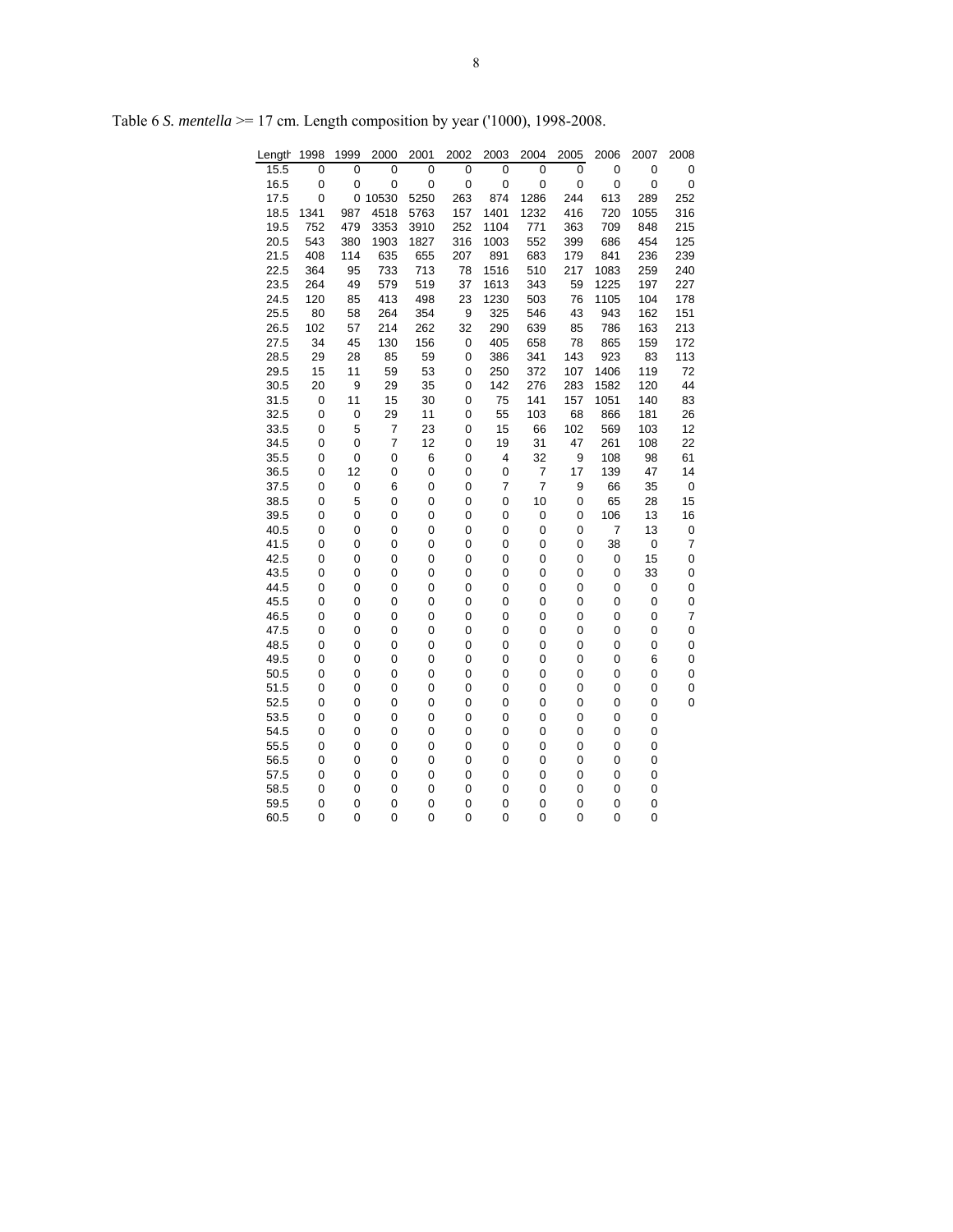Table 7 *Sebastes. spp.* < 17cm, abundance ('1000) and biomass indices (tons) for West Greenland by stratum and total, 1982-2008. Confidence intervals (CI) are given in per cent of the stratified mean at 95% level of significance for West Greenland. Abundance

| Abunuance |      |                           |                       |                         |                                     |      |           |                          |                                                               |               |               |
|-----------|------|---------------------------|-----------------------|-------------------------|-------------------------------------|------|-----------|--------------------------|---------------------------------------------------------------|---------------|---------------|
| Year      |      |                           |                       |                         |                                     |      |           |                          | Str1.1 Str1.2 Str2.1 Str2.2 Str3.1 Str3.2 Str4.1 Str4.2 Total |               | $\frac{1}{2}$ |
|           | 1982 | 1055                      | 357                   | 120                     | 27                                  | 8    | 42        | 23                       |                                                               | 1632          | 36            |
|           | 1983 | 3954                      | 506                   | 14                      | 138                                 | 8    | 16        | 21                       |                                                               | 4657          | 47            |
|           | 1984 | 5022                      | 3713                  | 21                      | 219                                 | 141  | 27        | 13                       |                                                               | 9156          | 61            |
|           | 1985 | 4886                      | 9616                  | 54                      | 2712                                | 47   | 67        | 54                       |                                                               | 17436         | 77            |
|           |      |                           | 1986 10738 237636 113 |                         | 1811                                | 54   | 218       | 39                       |                                                               | 250609        | 179           |
|           | 1987 |                           | 12453 113990          | $5^{\circ}$             |                                     | 19   |           | 18                       |                                                               | 126485        | 117           |
|           | 1988 | 19680                     | 42481                 | $\overline{\mathbf{0}}$ | 107                                 | 19   |           | 139 0                    |                                                               | 62426         | 46            |
|           | 1989 | 7717                      |                       | 13159 3071              | 5370                                | 17   |           | 69                       |                                                               | 29403         | 43            |
|           | 1990 | 11255                     |                       | 35933 15416             | 1538                                | 72   |           | 6199                     | 848                                                           | 71261         | 60            |
|           |      | 1991 51936                |                       |                         | 59846 34872 22668 13692             |      |           | 2508 891                 |                                                               | 1540 187953   | 32            |
|           |      | 1992 25716                |                       |                         | 19083 12690 17276 17463 13973 41    |      |           |                          |                                                               | 13718 119960  | 47            |
|           | 1993 | 5458                      | 39035                 |                         | 665 11331                           | 355  | 2773      | 13                       |                                                               | 59630         | 79            |
|           | 1994 | 3403                      | 12003                 |                         | 9828 4014                           | 1190 |           | 1730 10842               |                                                               | 9867 52877    | 44            |
|           | 1995 |                           |                       |                         |                                     |      | 399 10236 | 855                      | 34695                                                         | 46185         | 100           |
|           | 1996 | 456                       | 14356                 |                         | 5210 9377 26961 11571               |      |           | 2488                     |                                                               | 107236 177655 | 115           |
|           | 1997 | 6519                      | 47117                 |                         | 0 15852 43421 20194                 |      |           | 444                      |                                                               | 68931 202478  | 72            |
|           | 1998 | 1558                      |                       |                         | 25350 50177 30834 55983 13090 37049 |      |           |                          |                                                               | 13318 227359  | 61            |
|           | 1999 | 3886                      | 54143                 | 1067                    | 8617                                | 1105 | 7643      | 758                      |                                                               | 77219         | 94            |
|           | 2000 | 1293                      | 9958                  | 63                      | 3052                                | 393  |           | 8195 0                   | 33103                                                         | 56057         | 97            |
|           | 2001 |                           |                       | 1318                    | 3559                                | 110  |           | 2432 8                   | 1484                                                          | 8911          | 60            |
|           | 2002 |                           |                       | 1255                    |                                     | 145  | 1523      | 23                       |                                                               | 2946          | 84            |
|           | 2003 |                           |                       | 390                     | 7090                                | 114  | 1674      | 15                       | 1054                                                          | 10337         | 76            |
|           | 2004 |                           | 6676 12206            | 343                     | 4706                                | 112  | 1083      | 10                       | 1089                                                          | 26225         | 45            |
|           | 2005 |                           |                       | 118                     | 2628                                | 54   | 778       | $\overline{\phantom{0}}$ | 342                                                           | 3920          | 82            |
|           | 2006 | 1697                      | 26157                 | 264                     | 2186                                | 73   | 962       | 168                      | 603                                                           | 32110         | 108           |
|           | 2007 | 2544                      | 11361                 | 139                     | 896                                 | 26   | 1038      | 53                       | 400                                                           | 16457         | 71            |
|           | 2008 | $\overline{\mathbf{0}}$ . |                       | $\sim$ 21               | 1277                                | 50   | 900       | 23                       | 1280                                                          | 3551          | 76            |

| <b>Biomass</b> |      |     |               |     |     |                                           |     |          |      |       |     |
|----------------|------|-----|---------------|-----|-----|-------------------------------------------|-----|----------|------|-------|-----|
| Year           |      |     | Str1.1 Str1.2 |     |     | Str2.1 Str2.2 Str3.1 Str3.2 Str4.1 Str4.2 |     |          |      | Total | СI  |
|                | 1982 | 34  | 13            | 7   | 1   | 0                                         | 1   | 0        |      | 56    | 35  |
|                | 1983 | 102 | 21            | 0   | 6   | 0                                         | 1   | 0        |      | 130   | 44  |
|                | 1984 | 88  | 105           | 0   | 5   | 6                                         | 1   | 0        |      | 205   | 74  |
|                | 1985 | 82  | 367           | 2   | 58  | 2                                         | 3   | 0        |      | 514   | 95  |
|                | 1986 | 456 | 6646          | 2   | 77  | 2                                         | 6   | 0        |      | 7189  | 172 |
|                | 1987 | 265 | 5020          | 0   |     | 0                                         |     | 0        |      | 5285  | 132 |
|                | 1988 | 218 | 1492          | 0   | 3   | 0                                         | 5   | 0        |      | 1718  | 67  |
|                | 1989 | 109 | 271           | 21  | 49  | 0                                         |     | 0        |      | 450   | 46  |
|                | 1990 | 102 | 369           | 63  | 20  | 0                                         |     | 10       | 2    | 566   | 49  |
|                | 1991 | 197 | 798           | 73  | 242 | 29                                        | 24  | 3        | 15   | 1381  | 54  |
|                | 1992 | 150 | 386           | 49  | 111 | 74                                        | 220 | 0        | 64   | 1054  | 61  |
|                | 1993 | 75  | 512           | 16  | 265 | 6                                         | 76  | 0        |      | 950   | 88  |
|                | 1994 | 27  | 216           | 54  | 57  | 29                                        | 64  | 141      | 277  | 865   | 52  |
|                | 1995 |     |               |     |     | 6                                         | 330 | 10       | 348  | 694   | 101 |
|                | 1996 | 7   | 284           | 14  | 117 | 91                                        | 297 | 18       | 3300 | 4128  | 155 |
|                | 1997 | 61  | 344           | 0   | 214 | 163                                       | 544 | 15       | 2437 | 3778  | 110 |
|                | 1998 | 20  | 433           | 165 | 322 | 221                                       | 351 | 141      | 531  | 2184  | 53  |
|                | 1999 | 54  | 941           | 14  | 190 | 17                                        | 272 | 18       |      | 1506  | 84  |
|                | 2000 | 27  | 252           | 2   | 106 | 14                                        | 284 | $\Omega$ | 1414 | 2099  | 112 |
|                | 2001 |     |               | 7   | 65  | 6                                         | 90  | 0        | 71   | 239   | 69  |
|                | 2002 |     |               | 12  |     | $\overline{2}$                            | 29  | 0        |      | 43    | 93  |
|                | 2003 |     |               | 9   | 138 | $\overline{2}$                            | 40  | 0        | 26   | 215   | 73  |
|                | 2004 | 54  | 348           | 9   | 140 | 4                                         | 70  | 0        | 22   | 647   | 60  |
|                | 2005 |     |               | 2   | 69  | 0                                         | 19  | 0        | 3    | 93    | 94  |
|                | 2006 | 40  | 696           | 7   | 60  | 2                                         | 21  | 8        | 33   | 867   | 109 |
|                | 2007 | 83  | 435           | 2   | 25  | $\mathbf 0$                               | 16  | 1        | 59   | 621   | 78  |
|                | 2008 | 0.  |               | 0   | 16  | 1                                         | 23  | 0        | 32   | 72    | 78  |
|                |      |     |               |     |     |                                           |     |          |      |       |     |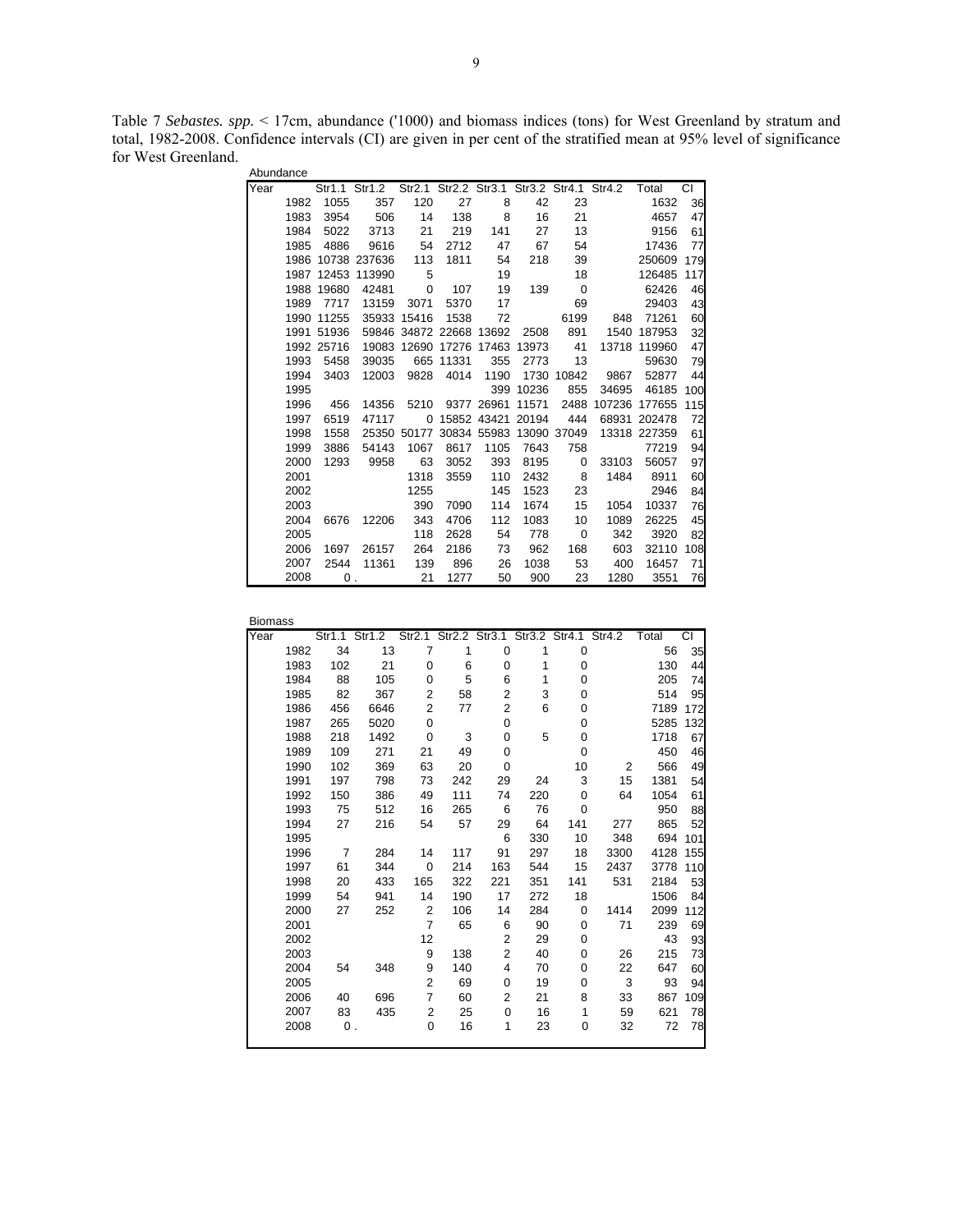| Length | 1998       | 1999  | 2000  | 2001 | 2002 | 2003 | 2004     | 2005 | 2006 | 2007 | 2008     |
|--------|------------|-------|-------|------|------|------|----------|------|------|------|----------|
| 0.5    | 0          | 0     | 0     | 0    | 0    | 0    | 0        | 0    | 0    | 0    | $\Omega$ |
| 1.5    | 0          | 0     | 0     | 0    | 0    | 0    | 0        | 0    | 0    | 0    | 0        |
| 2.5    | 0          | 0     | 0     | 0    | 0    | 0    | $\Omega$ | 0    | 0    | 0    | 0        |
| 3.5    | 0          | 0     | 0     | 0    | 0    | 0    | $\Omega$ | 0    | 0    | 0    | $\Omega$ |
| 4.5    | 0          | 0     | 0     | 6    | 0    | 0    | $\Omega$ | 0    | 4    | 0    | 0        |
| 5.5    | 182        | 1235  | 186   | 146  | 65   | 243  | 329      | 28   | 251  | 13   | 106      |
| 6.5    | 44724      | 3401  | 639   | 1202 | 699  | 1344 | 4039     | 178  | 1590 | 463  | 473      |
|        | 7.5 124965 | 232   | 411   | 1564 | 791  | 1115 | 7585     | 683  | 996  | 1801 | 479      |
| 8.5    | 4670       | 126   | 87    | 58   | 97   | 60   | 1041     | 161  | 89   | 455  | 449      |
| 9.5    | 3927       | 3177  | 1114  | 123  | 117  | 120  | 98       | 18   | 1288 | 114  | 211      |
| 10.5   | 10533      | 27661 | 1800  | 502  | 308  | 1007 | 403      | 168  | 4769 | 258  | 328      |
| 11.5   | 4294       | 23335 | 566   | 582  | 162  | 2030 | 1023     | 692  | 6865 | 828  | 367      |
| 12.5   | 2104       | 3134  | 4074  | 356  | 82   | 1614 | 612      | 604  | 3432 | 508  | 125      |
| 13.5   | 6322       | 4979  | 13437 | 729  | 105  | 628  | 476      | 215  | 1042 | 679  | 215      |
| 14.5   | 10205      | 4558  | 14810 | 824  | 214  | 802  | 2450     | 390  | 4212 | 2989 | 296      |
| 15.5   | 5645       | 1482  | 9324  | 955  | 188  | 780  | 5131     | 451  | 4931 | 5847 | 226      |
| 16.5   | 5203       | 1764  | 9607  | 1864 | 124  | 593  | 3040     | 332  | 2640 | 2504 | 275      |
| 17.5   | 4585       | 2139  | 0     | 0    | 0    | 0    | $\Omega$ | 0    | 0    | 0    | $\Omega$ |
| 18.5   | 0          | 0     | 0     | 0    | 0    | 0    | 0        | 0    | 0    | 0    | 0        |
| 19.5   | 0          | 0     | 0     | 0    | 0    | 0    | 0        | 0    | 0    | 0    |          |
| 20.5   | 0          | 0     | 0     | 0    | 0    | 0    | 0        | 0    | 0    | 0    |          |

Table 8 *Sebastes spp.* < 17 cm. Length composition by year (1 000), 1998-2008.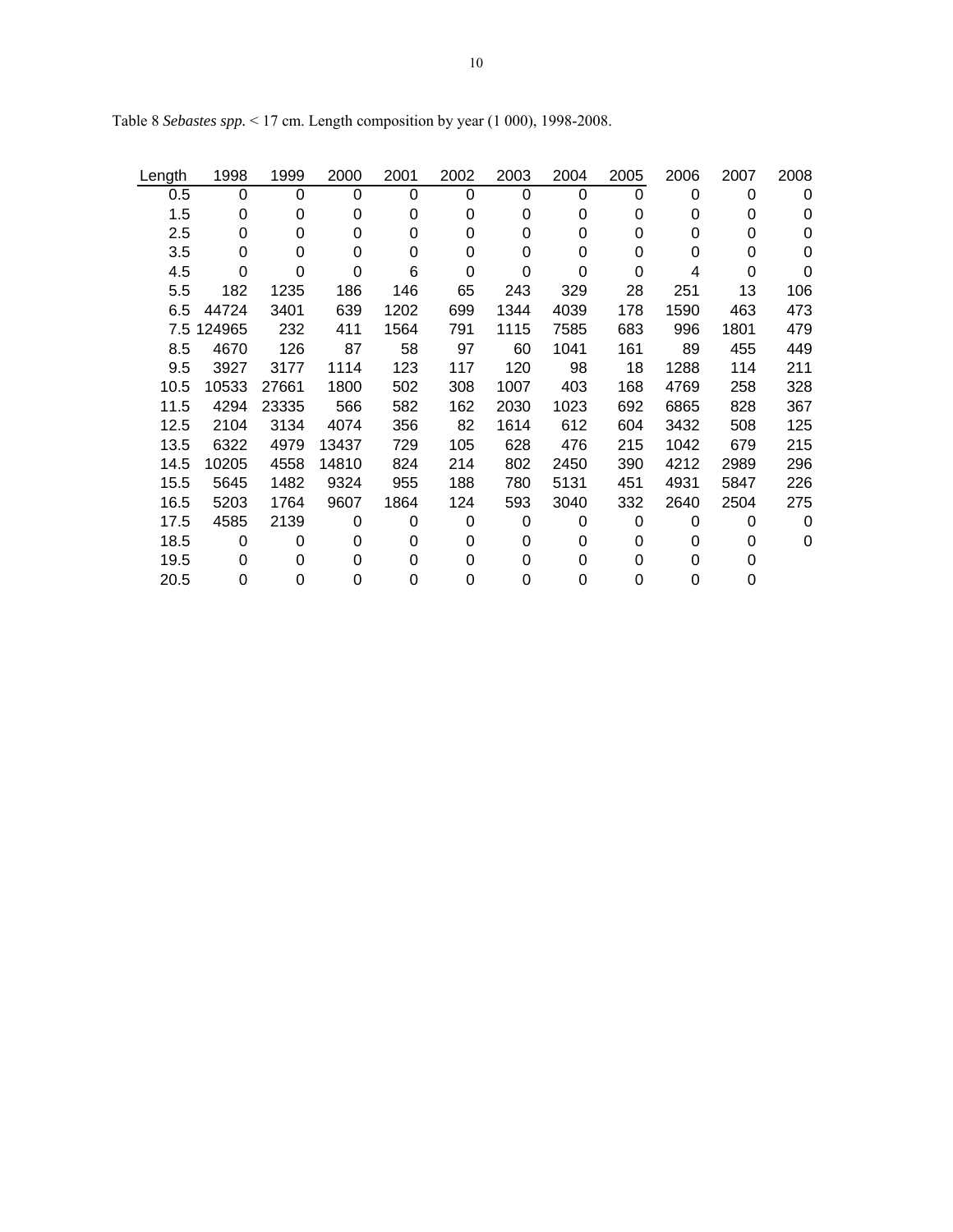Table 9 *Hippoglossoides platessoides*, abundance ('1000) and biomass indices (tons) for West Greenland by stratum and total, 1982-2008. Confidence intervals (CI) are given in per cent of the stratified mean at 95% level of significance for West Greenland.

|                | Abundance    |             |                        |              |            |                                                               |          |          |                |                    |    |                                                                              |
|----------------|--------------|-------------|------------------------|--------------|------------|---------------------------------------------------------------|----------|----------|----------------|--------------------|----|------------------------------------------------------------------------------|
| Year           |              |             |                        |              |            | Str1.1 Str1.2 Str2.1 Str2.2 Str3.1 Str3.2 Str4.1 Str4.2 Total |          |          |                |                    | СI |                                                                              |
|                |              | 1982 31582  |                        | 5092 29598   | 5735       | 2843                                                          | 2133     | 1043     |                | 78026              | 31 |                                                                              |
|                |              | 1983 46601  |                        | 6482 55493   | 2871       | 2725                                                          | 461      | 811      |                | 115444             | 44 |                                                                              |
|                |              | 1984 18251  |                        | 6258 53766   | 4366       | 2928                                                          | 2244     | 1792     |                | 89605 52           |    |                                                                              |
|                |              | 1985 21388  |                        | 5974 22819   | 6185       | 2632                                                          | 239      | 3161     |                | 62398 28           |    |                                                                              |
|                |              |             | 1986 22035 11393 58741 |              | 9556       | 2936                                                          | 2388     | 4463     |                | 111512 47          |    |                                                                              |
|                |              | 1987 23321  |                        | 3314 26226   |            | 2357                                                          |          | 1030     |                | 56248              | 30 |                                                                              |
|                |              | 1988 10963  | 3476                   | 8025         | 5698       | 3566                                                          | 800      | 1035     |                | 33563 21           |    |                                                                              |
|                | 1989         | 9370        |                        | 4454 11362   | 3775       | 8764                                                          |          | 1446     |                | 39171 24           |    |                                                                              |
|                | 1990         | 8615        | 6465                   | 8227         | 2614       | 1083                                                          |          | 1492     | 606            | 29102 30           |    |                                                                              |
|                | 1991         | 7826        | 4537                   | 5168         | 1899       | 1517                                                          | 639      | 1248     | 952            | 23786 21           |    |                                                                              |
|                | 1992         | 8527        | 4996                   | 3020         | 2704       | 1233                                                          | 1707     | 1744     | 175            | 24106 24           |    |                                                                              |
|                | 1993         | 5859        | 3284                   | 1201         | 1212       | 632                                                           | 694      | 398      |                | 13280 20           |    |                                                                              |
|                | 1994         | 2212        | 3525                   | 1488         | 1514       | 624                                                           | 282      | 1661     | 189            | 11495 28           |    |                                                                              |
|                | 1995         |             |                        |              |            | 891                                                           | 1189     | 1019     | 785            | 3884 44            |    |                                                                              |
|                | 1996         | 3716        | 1337                   | 956          | 1424       | 1946                                                          | 772      | 1566     | 472            | 12189 21           |    |                                                                              |
|                | 1997         | 8656        | 3262                   | 2585         | 3543       | 2973                                                          | 1288     | 2427     | 109            | 24843 24           |    |                                                                              |
|                | 1998         | 6254        | 3956                   | 5654         | 2873       | 1767                                                          | 865      | 2296     | 204            | 23869 27           |    |                                                                              |
|                | 1999         | 5410        | 2675                   | 5013         | 2904       | 1835                                                          | 389      | 1356     |                | 19582 25           |    |                                                                              |
|                | 2000         | 2273        | 3929                   | 1953         | 3302       | 1016                                                          | 361      | 1197     | 36             | 14067 28           |    |                                                                              |
|                | 2001         |             |                        | 11195        | 3831       | 1275                                                          | 394      | 3616     | 182            | 20493 41           |    |                                                                              |
|                | 2002         |             |                        | 6820         |            | 1203                                                          | 2138     | 1718     |                | 11879              | 47 |                                                                              |
|                | 2003         |             |                        | 20675        | 9700       | 1140                                                          | 2170     | 1633     | 15             | 35333 46           |    |                                                                              |
|                |              | 2004 23681  |                        | 7048 18111   | 6319       | 998                                                           | 1120     | 1741     | 50             | 59068 29           |    |                                                                              |
|                | 2005         |             |                        | 16344        | 8276       | 1459                                                          | 1087     | 950      | 606            | 28722 43           |    |                                                                              |
|                | 2006         | 4579        | 4563                   | 9006         | 7031       | 1139                                                          | 1156     | 1189     | 44             | 28707              | 34 |                                                                              |
|                | 2007         | 8696        | 4921                   |              | 2692       |                                                               | 355      | 192      |                | 20971              |    |                                                                              |
|                | 2008         | 5520.       |                        | 3505<br>3181 | 4773       | 574<br>367                                                    | 868      | 493      | 36<br>37       | 15239 45           | 32 |                                                                              |
|                |              |             |                        |              |            |                                                               |          |          |                |                    |    |                                                                              |
| <b>Biomass</b> |              |             |                        |              |            |                                                               |          |          |                |                    |    |                                                                              |
| Year           |              |             |                        |              |            |                                                               |          |          |                |                    |    |                                                                              |
|                |              |             |                        |              |            |                                                               |          |          |                |                    |    | Str1.1 Str1.2 Str2.1 Str2.2 Str3.1 Str3.2 Str4.1 Str4.2 Total CI GLM Biomass |
|                | 1982         | 6050        | 946                    | 7797         | 1151       | 919                                                           | 376      | 157      |                | 17396 34           |    | 5002                                                                         |
|                | 1983         | 7451        |                        | 1155 11771   | 607        | 1008                                                          | 88       | 167      |                | 22247              | 41 | 4670                                                                         |
|                | 1984         | 1701        | 762                    | 8662         | 807        | 607                                                           | 387      | 365      |                | 13291              | 58 | 5171                                                                         |
|                | 1985         | 1939        | 600                    | 3861         | 1062       | 519                                                           | 49       | 321      |                | 8351               | 33 | 3909                                                                         |
|                | 1986         | 2150        | 1147                   | 8429         | 1385       | 703                                                           | 452      | 460      |                | 14726 47           |    | 5402                                                                         |
|                | 1987         | 3130        | 339                    | 5471         |            | 645                                                           |          | 229      |                | 9814 37            |    | 4342                                                                         |
|                | 1988         | 919         | 293                    | 1699         | 807        | 814                                                           | 137      | 236      |                | 4905 31            |    | 3166                                                                         |
|                | 1989         | 517         | 297                    | 1476         | 371        | 2120                                                          |          | 288      |                | 5069 35            |    | 2750                                                                         |
|                | 1990         | 395         | 397                    | 1220         | 314        | 213                                                           |          | 288      | 221            | 3048 42            |    | 3144                                                                         |
|                | 1991         | 347         | 399                    | 486          | 260        | 266                                                           | 125      | 187      | 173            | 2243 26            |    | 3134                                                                         |
|                | 1992         | 578         | 419                    | 228          | 183        | 151                                                           | 250      | 152      | 25             | 1986 27            |    | 2624                                                                         |
|                | 1993         |             |                        |              |            |                                                               | 70       |          |                |                    |    |                                                                              |
|                |              | 327         | 222                    | 82           | 102        | 66                                                            |          | 26       |                | 895 22             |    | 2395                                                                         |
|                | 1994         | 143         | 416                    | 134          | 143        | 64                                                            | 34       | 108      | 28             | 1070 41            |    | 1212                                                                         |
|                | 1995         |             |                        |              |            | 70                                                            | 154      | 123      | 58             | 405 52             |    | 3990                                                                         |
|                | 1996         | 211         | 100                    | 66           | 164        | 159                                                           | 78       | 149      | 38             | 965 27             |    | 3046                                                                         |
|                | 1997         | 490         | 265                    | 209          | 343        | 353                                                           | 168      | 185      | $\overline{7}$ | 2020 30            |    | 2902                                                                         |
|                | 1998         | 306         | 252                    | 355          |            | 244 186                                                       | 122      | 185      |                | 19  1669  26       |    | 2397                                                                         |
|                | 1999         | 245         | 160                    | 331          | 268        | 180                                                           | 35       | 85       |                | 1304 25            |    | 1931                                                                         |
|                | 2000         | 122         | 331                    | 136          | 309        | 105                                                           | 38       | 49       | 6              | 1096 34            |    | 1844                                                                         |
|                | 2001         |             |                        | 637          | 297        | 109                                                           | 45       | 149      | 12             | 1249 36            |    | 2727                                                                         |
|                | 2002         |             |                        | 390          |            | 122                                                           | 200      | 113      |                | 825 49             |    | 2885                                                                         |
|                | 2003         |             |                        | 1462         | 922        | 124                                                           | 258      | 126      | 3              | 2895 40            |    | 3242                                                                         |
|                | 2004         | 1613        | 581                    | 1629         | 753        | 136                                                           | 175      | 221      | 4              | 5112 28            |    | 3623                                                                         |
|                | 2005         |             |                        | 2115         | 1398       | 238                                                           | 134      | 149      | 79             | 4113 45            |    | 3507                                                                         |
|                | 2006         | 256         | 429                    | 975          | 1036       | 136                                                           | 114      | 218      | 9              | 3171 45            |    | 2698                                                                         |
|                | 2007<br>2008 | 524<br>366. | 430                    | 608<br>404   | 369<br>528 | 77<br>37                                                      | 53<br>98 | 47<br>62 | 7<br>6         | 2115 41<br>1501 51 |    | 1697<br>1433                                                                 |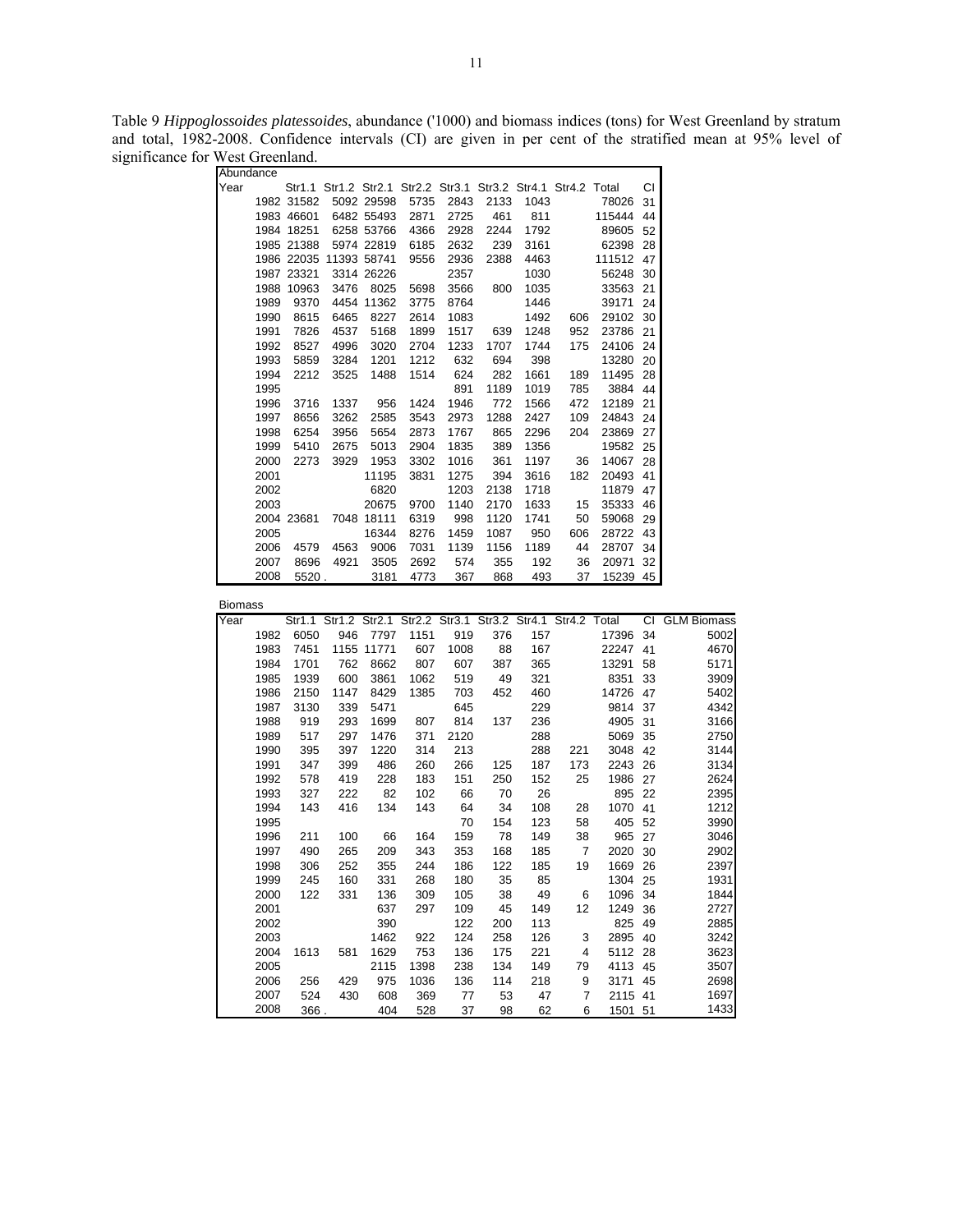| Length | 1998        | 1999 | 2000 | 2001 | 2002        | 2003        | 2004             | 2005             | 2006        | 2007 | 2008 |
|--------|-------------|------|------|------|-------------|-------------|------------------|------------------|-------------|------|------|
| 0.5    | 0           | 0    | 0    | 0    | 0           | 0           | 0                | 0                | 0           | 0    | 0    |
| 1.5    | 0           | 0    | 0    | 0    | 0           | 0           | 0                | 0                | 0           | 0    | 0    |
| 2.5    | 0           | 0    | 0    | 0    | 0           | 0           | 0                | 0                | 0           | 0    | 0    |
| 3.5    | 0           | 6    | 0    | 0    | 0           | 0           | 0                | 0                | 0           | 0    | 0    |
| 4.5    | 14          | 87   | 6    | 44   | 18          | 0           | 198              | 0                | 18          | 0    | 0    |
| 5.5    | 0           | 43   | 0    | 6    | 0           | 0           | 141              | 0                | 0           | 0    | 0    |
| 6.5    | 51          | 95   | 71   | 0    | 13          | 0           | 0                | 0                | 0           | 0    | 0    |
| 7.5    | 506         | 546  | 183  | 134  | 53          | 0           | 28               | 19               | 42          | 0    | 0    |
| 8.5    | 353         | 334  | 148  | 203  | 80          | 0           | 36               | 29               | 6           | 14   | 126  |
| 9.5    | 194         | 435  | 147  | 241  | 143         | 107         | 194              | 31               | 182         | 14   | 0    |
| 10.5   | 139         | 635  | 183  | 533  | 245         | 151         | 203              | 32               | 401         | 108  | 25   |
| 11.5   | 278         | 1106 | 414  | 768  | 334         | 233         | 278              | $\boldsymbol{0}$ | 661         | 140  | 20   |
| 12.5   | 406         | 1281 | 604  | 989  | 537         | 315         | 1720             | 9                | 914         | 469  | 196  |
| 13.5   | 761         | 796  | 932  | 1582 | 1036        | 1352        | 3931             | 355              | 934         | 1227 | 778  |
| 14.5   | 1164        | 1053 | 1003 | 2031 | 1711        | 1804        | 4534             | 739              | 1147        | 1328 | 832  |
| 15.5   | 2329        | 1269 | 1273 | 2161 | 2470        | 3390        | 4324             | 986              | 1889        | 1640 | 955  |
| 16.5   | 2540        | 1183 | 1227 | 2057 | 2344        | 4059        | 4679             | 2051             | 1527        | 1427 | 775  |
| 17.5   | 3044        | 1089 | 965  | 1700 | 2571        | 3489        | 4258             | 2180             | 1957        | 1493 | 1460 |
| 18.5   | 2233        | 1180 | 816  | 1644 | 1940        | 2658        | 4689             | 2256             | 1440        | 1345 | 1284 |
| 19.5   | 1817        | 1165 | 625  | 1039 | 1845        | 2898        | 3563             | 1792             | 1771        | 1015 | 948  |
| 20.5   | 1309        | 1272 | 647  | 1159 | 1333        | 1868        | 3374             | 1239             | 1984        | 1014 | 1145 |
| 21.5   | 966         | 1365 | 494  | 876  | 929         | 2047        | 3086             | 1240             | 1351        | 999  | 940  |
| 22.5   | 816         | 810  | 562  | 421  | 1146        | 1442        | 2105             | 999              | 1513        | 1332 | 798  |
| 23.5   | 701         | 679  | 634  | 430  | 741         | 1534        | 2354             | 847              | 1451        | 1109 | 781  |
| 24.5   | 759         | 729  | 534  | 329  | 736         | 1302        | 2414             | 1038             | 1066        | 1040 | 460  |
| 25.5   | 674         | 429  | 579  | 211  | 692         | 1446        | 2548             | 1304             | 874         | 1227 | 441  |
| 26.5   | 757         | 433  | 402  | 402  | 637         | 1061        | 2030             | 1694             | 889         | 706  | 474  |
| 27.5   | 535         | 536  | 360  | 352  | 406         | 1122        | 1770             | 1279             | 934         | 524  | 635  |
| 28.5   | 530         | 366  | 371  | 384  | 442         | 648         | 1867             | 1455             | 1124        | 421  | 337  |
| 29.5   | 366         | 232  | 206  | 253  | 299         | 925         | 1947             | 1504             | 891         | 537  | 478  |
| 30.5   | 339         | 270  | 246  | 210  | 471         | 511         | 1080             | 1391             | 999         | 268  | 315  |
| 31.5   | 211         | 132  | 178  | 115  | 136         | 401         | 434              | 982              | 744         | 365  | 419  |
| 32.5   | 123         | 146  | 232  | 119  | 211         | 240         | 460              | 771              | 766         | 361  | 77   |
| 33.5   | 58          | 50   | 84   | 77   | 145         | 141         | 180              | 647              | 417         | 219  | 148  |
| 34.5   | 44          | 48   | 79   | 50   | 77          | 61          | 297              | 599              | 219         | 207  | 89   |
| 35.5   | 10          | 40   | 26   | 22   | 55          | 34          | 139              | 370              | 312         | 108  | 59   |
| 36.5   | 24          | 30   | 42   | 0    | 33          | 73          | 69               | 298              | 161         | 112  | 61   |
| 37.5   | 27          | 10   | 26   | 0    | 5           | 8           | 62               | 359              | 67          | 125  | 24   |
| 38.5   | 5           | 0    | 0    | 0    | 5           | 13          | 63               | 66               | 35          | 21   | 31   |
| 39.5   | 10          | 0    | 0    | 11   | 13          | $\mbox{O}$  | 9                | 104              | $\mathbf 0$ | 36   | 0    |
| 40.5   | $\mathbf 0$ | 0    | 6    | 0    | 0           | $\mathbf 0$ | $\boldsymbol{0}$ | 45               | 21          | 8    | 0    |
| 43.5   | $\mathbf 0$ | 0    | 0    | 0    | $\mathbf 0$ | 0           | 0                | 16               | $\mathbf 0$ | 13   | 4    |

Table 10 *Hippoglossoides platessoides*. Length composition by year ('1000), 1998-2008.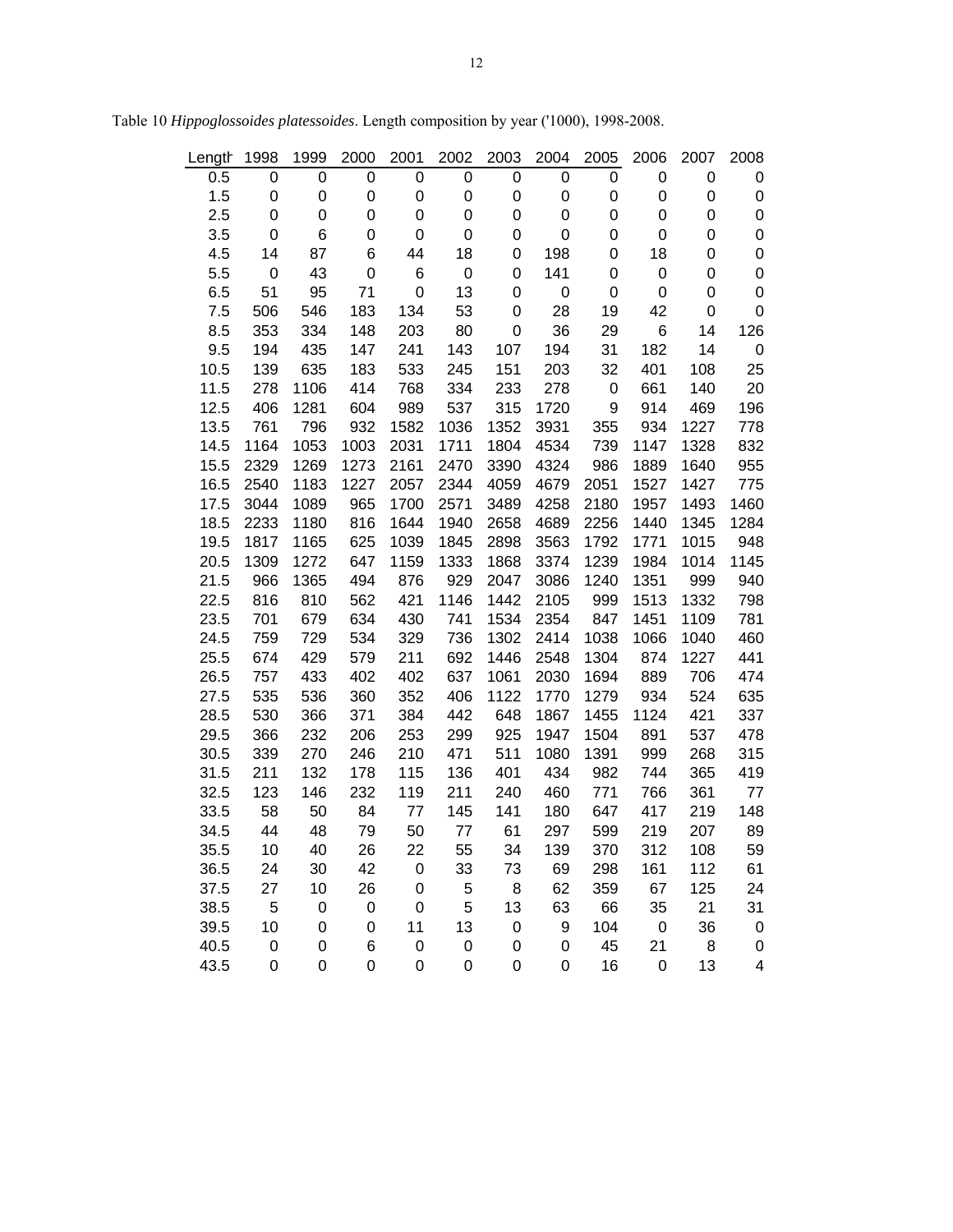Table 11 *Anarhichas lupus*, abundance ('1000) and biomass indices (tons) for West Greenland by stratum and total, 1982-2008. Confidence intervals (CI) are given in per cent of the stratified mean at 95% level of significance for West Greenland.

| Abundance |      |            |      |      |      |                                                               |      |      |      |            |           |
|-----------|------|------------|------|------|------|---------------------------------------------------------------|------|------|------|------------|-----------|
| Year      |      |            |      |      |      | Str1.1 Str1.2 Str2.1 Str2.2 Str3.1 Str3.2 Str4.1 Str4.2 Total |      |      |      |            | <b>CI</b> |
|           |      | 1982 11113 | 2955 | 3457 | 2313 | 1822                                                          | 458  | 945  |      | 23063      | 19        |
|           | 1983 | 7567       | 3186 | 1720 | 485  | 1471                                                          | 211  | 786  |      | 15426      | 20        |
|           | 1984 | 5777       | 1277 | 1542 | 185  | 1382                                                          | 111  | 750  |      | 11024      | 17        |
|           | 1985 | 5369       | 2718 | 1419 | 370  | 955                                                           | 999  | 907  |      | 12737      | 19        |
|           | 1986 | 4961       | 1704 | 1967 | 635  | 1500                                                          | 511  | 811  |      | 12089      | 25        |
|           | 1987 | 5328       | 1644 | 888  |      | 1023                                                          |      | 691  |      | 9574       | 19        |
|           | 1988 | 4927       | 1834 | 895  | 449  | 1136                                                          | 555  | 758  |      | 10554      | 25        |
|           | 1989 | 3675       | 673  | 1669 | 516  | 2901                                                          |      | 1130 |      | 10564      | 21        |
|           | 1990 | 3511       | 1076 | 1981 | 295  | 1899                                                          |      | 1066 |      | 612 10440  | 22        |
|           | 1991 | 2838       | 1010 | 968  | 756  | 2593                                                          | 639  | 562  | 494  | 9860       | 27        |
|           | 1992 | 3015       | 376  | 1509 | 937  | 3360                                                          | 916  | 948  |      | 2107 13168 | 31        |
|           | 1993 | 4723       | 1712 | 703  | 426  | 574                                                           | 326  | 385  |      | 8849       | 29        |
|           | 1994 | 1545       | 1196 | 1725 | 567  | 1225                                                          | 153  | 4515 |      | 1047 11973 | 46        |
|           | 1995 |            |      |      |      | 1349                                                          | 563  | 529  | 705  | 3146       | 31        |
|           | 1996 | 715        | 942  | 254  | 381  | 2574                                                          | 622  | 799  | 1075 | 7362       | 33        |
|           | 1997 | 3001       | 1279 | 1126 | 335  | 3771                                                          | 1149 | 1538 |      | 2863 15062 | 36        |
|           | 1998 | 3083       | 957  | 783  | 653  | 1990                                                          | 620  | 1009 |      | 1047 10142 | 28        |
|           | 1999 | 4457       | 1138 | 1941 | 653  | 6287                                                          | 1337 | 801  |      | 16614      | 46        |
|           | 2000 | 1980       | 1725 | 402  | 413  | 2072                                                          | 1116 | 480  |      | 2652 10840 | 34        |
|           | 2001 |            |      | 973  | 1110 | 3800                                                          | 1160 | 724  | 1774 | 9541       | 34        |
|           | 2002 |            |      | 3001 |      | 3351                                                          | 403  | 552  |      | 7307       | 40        |
|           | 2003 |            |      | 1307 | 1714 | 7345                                                          | 511  | 575  |      | 1468 12920 | 46        |
|           | 2004 | 8234       | 2071 | 1718 | 826  | 3238                                                          | 953  | 1271 |      | 1744 20055 | 23        |
|           | 2005 |            |      | 3565 | 462  | 6264                                                          | 1138 | 2517 |      | 625 14571  | 41        |
|           | 2006 | 1759       | 1304 | 1529 | 769  | 1481                                                          | 1019 | 1477 | 1301 | 10640      | 32        |
|           | 2007 | 2423       | 556  | 1107 | 724  | 1883                                                          | 822  | 384  | 952  | 8851       | 34        |
|           | 2008 | 1411.      |      | 691  | 365  | 575                                                           | 358  | 231  | 887  | 4518       | 27        |

| Biomass |
|---------|
|---------|

| Year |      |      | Str1.1 Str1.2 Str2.1 Str2.2 Str3.1 Str3.2 Str4.1 Str4.2 Total |      |      |      |     |      |     |       |    | CI <b>GLM</b> Biomass |
|------|------|------|---------------------------------------------------------------|------|------|------|-----|------|-----|-------|----|-----------------------|
|      | 1982 | 9908 | 2974                                                          | 5203 | 3926 | 2273 | 475 | 1240 |     | 25999 | 26 | 6269                  |
|      | 1983 | 3661 | 3442                                                          | 2084 | 471  | 1769 | 271 | 1086 |     | 12784 | 27 | 4099                  |
|      | 1984 | 3089 | 673                                                           | 1283 | 189  | 820  | 71  | 871  |     | 6996  | 18 | 4617                  |
|      | 1985 | 1837 | 1134                                                          | 1020 | 200  | 581  | 557 | 632  |     | 5961  | 19 | 3547                  |
|      | 1986 | 1783 | 912                                                           | 1441 | 434  | 973  | 458 | 768  |     | 6769  | 23 | 4042                  |
|      | 1987 | 2191 | 521                                                           | 573  |      | 1048 |     | 616  |     | 4949  | 20 | 4310                  |
|      | 1988 | 1102 | 384                                                           | 797  | 298  | 882  | 341 | 696  |     | 4500  | 20 | 3650                  |
|      | 1989 | 687  | 222                                                           | 620  | 246  | 1750 |     | 1037 |     | 4562  | 27 | 3267                  |
|      | 1990 | 708  | 177                                                           | 496  | 111  | 655  |     | 660  | 320 | 3127  | 22 | 3049                  |
|      | 1991 | 456  | 166                                                           | 160  | 161  | 674  | 148 | 249  | 214 | 2228  | 30 | 2141                  |
|      | 1992 | 436  | 79                                                            | 322  | 237  | 831  | 200 | 231  | 630 | 2966  | 33 | 3068                  |
|      | 1993 | 646  | 314                                                           | 101  | 80   | 130  | 67  | 108  |     | 1446  | 24 | 2199                  |
|      | 1994 | 218  | 209                                                           | 376  | 97   | 285  | 26  | 865  | 171 | 2247  | 45 | 1687                  |
|      | 1995 |      |                                                               |      |      | 248  | 68  | 131  | 114 | 561   | 29 | 2877                  |
|      | 1996 | 61   | 261                                                           | 42   | 68   | 486  | 114 | 169  | 238 | 1439  | 33 | 3418                  |
|      | 1997 | 306  | 239                                                           | 89   | 77   | 665  | 164 | 352  | 372 | 2264  | 39 | 2756                  |
|      | 1998 | 361  | 194                                                           | 125  | 146  | 287  | 97  | 175  | 266 | 1651  | 25 | 2375                  |
|      | 1999 | 327  | 273                                                           | 322  | 146  | 1039 | 230 | 136  |     | 2473  | 45 | 2946                  |
|      | 2000 | 231  | 297                                                           | 63   | 88   | 349  | 168 | 172  | 560 | 1928  | 39 | 2160                  |
|      | 2001 |      |                                                               | 209  | 263  | 1006 | 218 | 185  | 579 | 2460  | 37 | 3989                  |
|      | 2002 |      |                                                               | 578  |      | 859  | 91  | 146  |     | 1674  | 38 | 3624                  |
|      | 2003 |      |                                                               | 486  | 438  | 2475 | 141 | 200  | 646 | 4386  | 47 | 4754                  |
|      | 2004 | 1327 | 389                                                           | 550  | 242  | 971  | 299 | 758  | 652 | 5188  | 22 | 4812                  |
|      | 2005 |      |                                                               | 1372 | 165  | 1812 | 299 | 1284 | 384 | 5316  | 28 | 4983                  |
|      | 2006 | 279  | 306                                                           | 682  | 302  | 614  | 196 | 1110 | 821 | 4311  | 32 | 3996                  |
|      | 2007 | 576  | 137                                                           | 475  | 266  | 705  | 192 | 306  | 683 | 3340  | 35 | 2601                  |
|      | 2008 | 160. |                                                               | 368  | 79   | 260  | 102 | 133  | 378 | 1480  | 37 | 1410                  |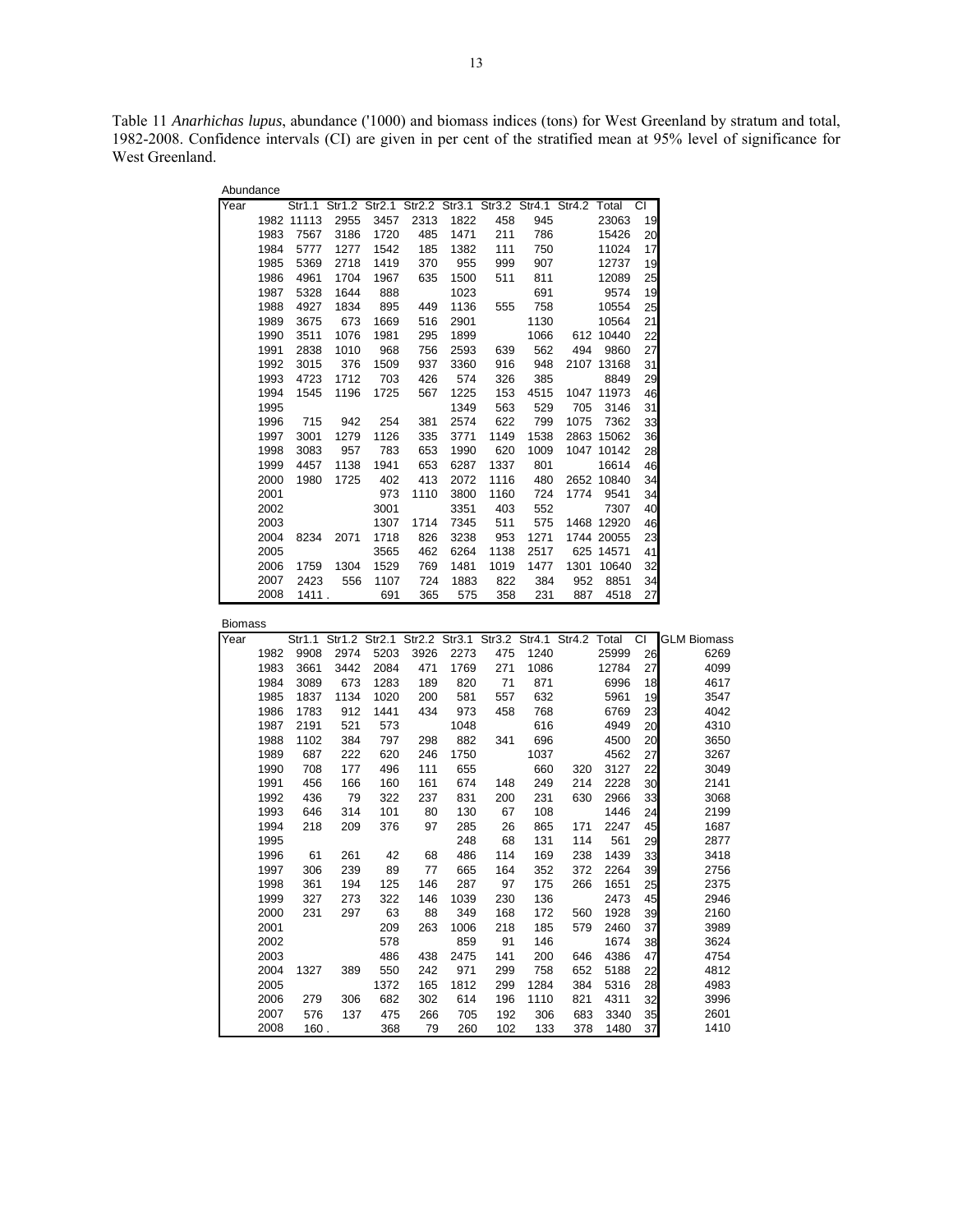| Length       | 1998           | 1999       | 2000       | 2001       | 2002        | 2003       | 2004       | 2005       | 2006       | 2007            | 2008             |
|--------------|----------------|------------|------------|------------|-------------|------------|------------|------------|------------|-----------------|------------------|
| 0.5          | 0              | 0          | 0          | 0          | 0           | 0          | 0          |            | 0          | 0               | 0                |
| 1.5          | 0              | $\pmb{0}$  | 0          | 0          | $\pmb{0}$   | $\pmb{0}$  | 0          |            | 0          | 0               | 0                |
| 2.5          | 0              | 0          | 0          | 0          | 0           | 0          | 0          |            | 0          | 0               | 0                |
| 3.5          | 0              | 0          | 0          | 0          | 0           | 0          | 0          |            | 0          | 0               | 0                |
| 4.5          | 0              | $\pmb{0}$  | 0          | 0          | $\mathbf 0$ | 0          | $\pmb{0}$  |            | 0          | 0               | $\pmb{0}$        |
| 5.5          | 0              | 0          | 0          | 0          | 13          | 0          | $\pmb{0}$  |            | 0          | 0               | $\pmb{0}$        |
| 6.5<br>7.5   | 85<br>186      | 134<br>567 | 0<br>25    | 0<br>44    | 88<br>241   | 0<br>23    | 104<br>164 | 13<br>406  | 22<br>88   | $\pmb{0}$<br>28 | 6<br>25          |
| 8.5          | 186            | 389        | 36         | 89         | 179         | 43         | 112        | 94         | 64         | 14              | 248              |
| 9.5          | 201            | 480        | 105        | 70         | 38          | 18         | 128        | $\pmb{0}$  | 86         | 11              | 20               |
| 10.5         | 231            | 475        | 110        | 39         | 115         | 68         | 205        | 57         | 181        | 53              | 246              |
| 11.5         | 110            | 432        | 96         | 58         | 156         | 13         | 258        | 81         | 106        | 130             | 172              |
| 12.5         | 280            | 396        | 177        | 129        | 253         | 60         | 220        | 158        | 159        | 70              | 42               |
| 13.5         | 435            | 670        | 124        | 145        | 212         | 87         | 433        | 137        | 88         | 40              | 119              |
| 14.5         | 517            | 666        | 146        | 108        | 132         | 214        | 550        | 84         | 48         | 82              | 88               |
| 15.5         | 350            | 623        | 143        | 112        | 192         | 164        | 475        | 179        | 65         | 35              | 75               |
| 16.5         | 343            | 671        | 410        | 163        | 170         | 107        | 561        | 303        | 55         | 172             | 69               |
| 17.5         | 410            | 595        | 584        | 275        | 124         | 171        | 574        | 369        | 167        | 74              | 60               |
| 18.5         | 543            | 855        | 584        | 447        | 186         | 268        | 647        | 438        | 381        | 231             | 113              |
| 19.5         | 435            | 808        | 766        | 340        | 266         | 355        | 758        | 311        | 345        | 126             | 113              |
| 20.5         | 712            | 842        | 780        | 414        | 172         | 401        | 886        | 475        | 221        | 323             | 287              |
| 21.5         | 462            | 879        | 775        | 380        | 251         | 435        | 1128       | 509        | 519        | 349             | 80               |
| 22.5         | 409            | 607        | 635        | 409        | 454         | 331        | 1167       | 479        | 341        | 303             | 24               |
| 23.5         | 386            | 708        | 778        | 530        | 304         | 643        | 1059       | 384        | 400        | 239             | 179              |
| 24.5         | 350            | 513        | 488        | 360        | 317         | 635        | 1144       | 634        | 501        | 416             | 221              |
| 25.5         | 438<br>329     | 580<br>588 | 509<br>474 | 472<br>442 | 383<br>205  | 620<br>363 | 872<br>874 | 425<br>716 | 379<br>453 | 342<br>575      | 146<br>215       |
| 26.5<br>27.5 | 338            | 465        | 419        | 458        | 196         | 590        | 714        | 575        | 348        | 413             | 67               |
| 28.5         | 168            | 436        | 346        | 373        | 312         | 528        | 778        | 492        | 453        | 401             | 97               |
| 29.5         | 200            | 461        | 251        | 391        | 288         | 390        | 515        | 475        | 385        | 336             | 123              |
| 30.5         | 277            | 379        | 242        | 310        | 214         | 527        | 432        | 441        | 331        | 345             | 46               |
| 31.5         | 162            | 272        | 163        | 325        | 159         | 411        | 452        | 466        | 331        | 329             | 193              |
| 32.5         | 109            | 282        | 131        | 329        | 113         | 480        | 547        | 492        | 307        | 332             | 109              |
| 33.5         | 230            | 240        | 195        | 307        | 208         | 507        | 291        | 446        | 310        | 235             | 60               |
| 34.5         | 64             | 200        | 158        | 286        | 161         | 559        | 469        | 405        | 237        | 306             | 56               |
| 35.5         | 209            | 178        | 64         | 197        | 171         | 425        | 499        | 387        | 214        | 287             | 54               |
| 36.5         | 166            | 176        | 147        | 158        | 92          | 343        | 288        | 357        | 281        | 167             | 11               |
| 37.5         | 94             | 107        | 131        | 181        | 121         | 413        | 254        | 339        | 172        | 172             | $\pmb{0}$        |
| 38.5         | 85             | 116        | 128        | 155        | 95          | 300        | 294        | 317        | 200        | 126             | 195              |
| 39.5         | 133            | 145        | 91         | 144        | 84          | 372        | 316        | 447        | 186        | 98              | 42               |
| 40.5         | 58             | 133        | 69         | 127        | 101         | 396        | 301        | 422        | 200        | 116             | 36               |
| 41.5<br>42.5 | 87<br>40       | 115<br>84  | 44<br>64   | 122<br>147 | 54<br>51    | 224<br>393 | 132<br>133 | 169<br>282 | 186<br>120 | 127<br>106      | 83<br>60         |
| 43.5         | 23             | 34         | 81         | 76         | 28          | 250        | 178        | 301        | 173        | 165             | 91               |
| 44.5         | 27             | 63         | 86         | 59         | 57          | 228        | 290        | 196        | 229        | 148             | 42               |
| 45.5         | 57             | 80         | 33         | 69         | 28          | 176        | 143        | 170        | 79         | 61              | 53               |
| 46.5         | 62             | 26         | 42         | 63         | 41          | 63         | 82         | 127        | 181        | 118             | 86               |
| 47.5         | $\overline{7}$ | 11         | 20         | 25         | 37          | 127        | 170        | 106        | 144        | 102             | 48               |
| 48.5         | 24             | 12         | 61         | 22         | 37          | 76         | 110        | 156        | 73         | 140             | 59               |
| 49.5         | 35             | 64         | 33         | 47         | 32          | 15         | 58         | 223        | 174        | 47              | 34               |
| 50.5         | 12             | 6          | 17         | 55         | 28          | 7          | 59         | 193        | 77         | 182             | $\pmb{0}$        |
| 51.5         | 0              | 11         | 39         | 30         | 42          | 12         | 59         | 83         | 127        | 51              | 57               |
| 52.5         | $\pmb{0}$      | $\pmb{0}$  | 12         | 26         | 42          | 65         | 18         | 53         | 113        | 21              | $\boldsymbol{7}$ |
| 53.5         | 14             | 17         | $\pmb{0}$  | 5          | 28          | 0          | 56         | 65         | 102        | 87              | 21               |
| 54.5         | 9              | 12         | 11         | 17         | 4           | 0          | 13         | 62         | 41         | 29              | 21               |
| 55.5         | 14             | 9          | $\pmb{0}$  | 11         | 15          | 0          | 41         | 31         | 81         | 59              | 22               |
| 56.5         | 0              | 6          | 21         | 0          | 13          | 31         | 7          | 0          | 19         | 20              | 7                |
| 57.5         | 0              | 0          | 0          | 0          | 15          | $\pmb{0}$  | $\pmb{0}$  | 8          | 38         | 38              | 26               |
| 58.5         | 5              | 0          | 0          | 6          | 0           | 8          | 0          | 0          | 12         | 7               | 14               |
| 59.5         | 0              | 0          | 0          | 0          | 0           | 0          | 7          | 0<br>19    | 21         | 29<br>15        | $\pmb{0}$<br>27  |
| 60.5<br>61.5 | 28             | 0          | 0          | 6          | 0           | 0          | 0          | 6          | 7<br>0     | 8               | 0                |
| 62.5         |                |            |            |            |             |            |            | 0          |            | 26              | 0                |
|              |                |            |            |            |             |            |            |            |            |                 |                  |

Table 12 *Anarhichas lupus*. Length composition by year ('1000), 1998-2008.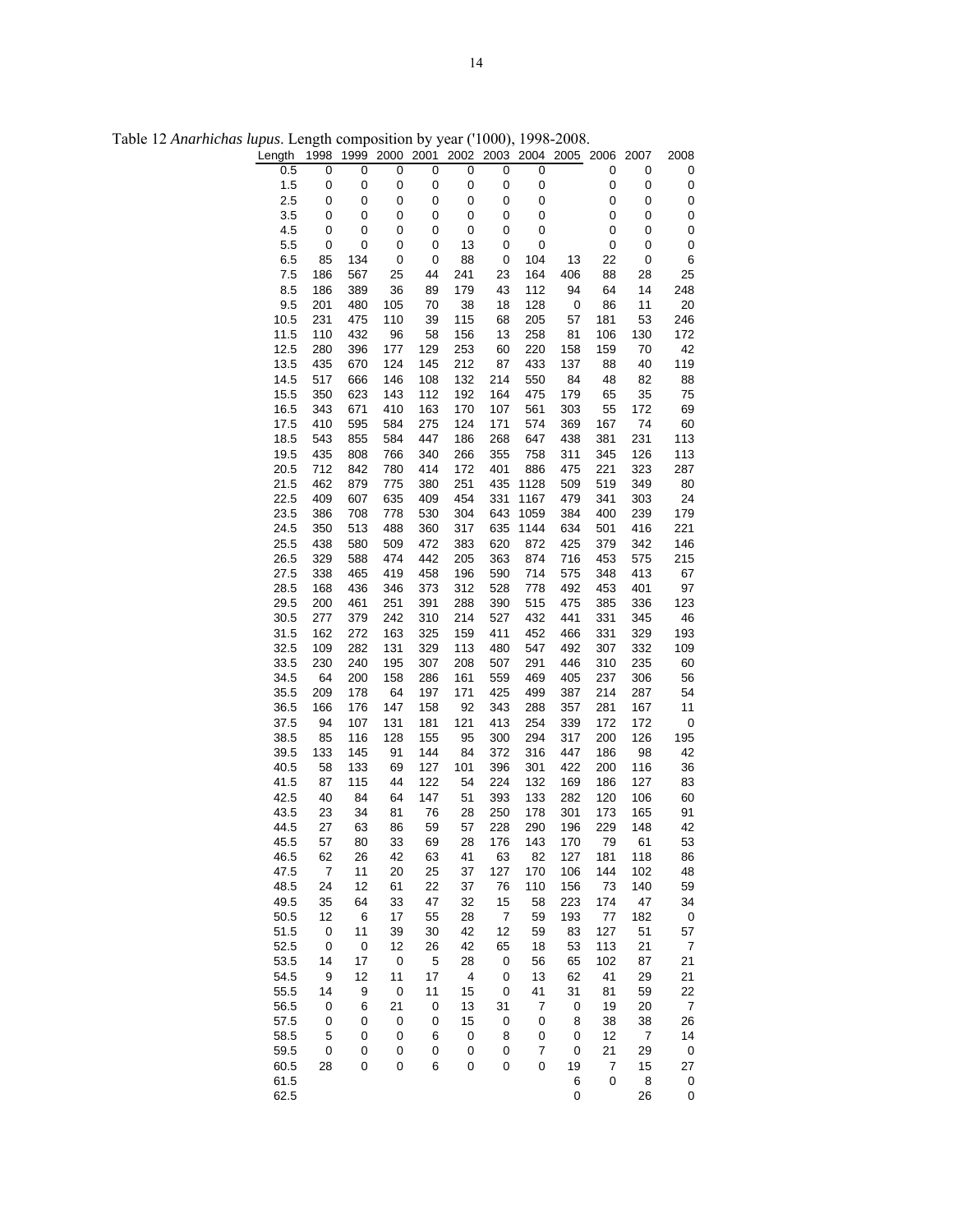Table 13 *Anarhichas minor*, abundance ('1000) and biomass (tons) for West Greenland by stratum and total, 1982- 2008. Confidence intervals (CI) are given in per cent of the stratified mean at 95% level of significance for West Greenland. Abundance

| Abundance      |              |                         |                                                                  |                |                         |            |                |             |     |                      |          |                                                                              |
|----------------|--------------|-------------------------|------------------------------------------------------------------|----------------|-------------------------|------------|----------------|-------------|-----|----------------------|----------|------------------------------------------------------------------------------|
| Year           |              |                         | Str1.1 Str1.2 Str2.1 Str2.2 Str3.1 Str3.2 Str4.1 Str4.2 Total CI |                |                         |            |                |             |     |                      |          |                                                                              |
|                | 1982         | 381                     | 154                                                              | 353            | 153                     | 130        | 14             | 326         |     | 1511                 | 28       |                                                                              |
|                | 1983         | 184                     | 38                                                               | 148            | 3                       | 89         | 39             | 367         |     | 868                  | 35       |                                                                              |
|                | 1984         | 184                     | 60                                                               | 176            | 14                      | 89         | 23             | 241         |     | 787                  | 24       |                                                                              |
|                | 1985         | 204                     | 115                                                              | 106            | 4                       | 29         | 61             | 110         |     | 629                  | 28       |                                                                              |
|                | 1986         | 483                     | 203                                                              | 108            | 38                      | 68         | 16             | 118         |     | 1034                 | 21       |                                                                              |
|                | 1987         | 306                     | 211                                                              | 63             |                         | 130        |                | 239         |     | 949                  | 29       |                                                                              |
|                | 1988         | 231                     | 150                                                              | 45             | 15                      | 145        | 33             | 316         |     | 935                  | 29       |                                                                              |
|                | 1989         | 245                     | 130                                                              | 49             | 25                      | 281        |                | 110         |     | 840                  | 32       |                                                                              |
|                | 1990         | 109                     | 201                                                              | 38             | 19                      | 99         |                | 152         | 6   | 624                  | 32       |                                                                              |
|                | 1991         | 333                     | 141                                                              | 26             | 33                      | 54         | $\overline{4}$ | 74          | 50  | 715                  | 26       |                                                                              |
|                | 1992         | 41                      | 47                                                               | 14             | 107                     | 37         | 23             | 13          | 29  | 311                  | 61       |                                                                              |
|                | 1993         | 82                      | 222                                                              | 49             | 51                      | 37         | 17             | 69          |     | 527                  | 43       |                                                                              |
|                | 1994         | 61                      | 109                                                              | 61             | 62                      | 21         | 9              | 28          | 7   | 358                  | 36       |                                                                              |
|                | 1995         |                         |                                                                  |                |                         | 14         | 4              | 18          | 0   | 36                   | 72       |                                                                              |
|                | 1996         | $\overline{\mathbf{0}}$ | 56                                                               | 54             | 38                      | 17         | 11             | 0           | 7   | 183                  | 59       |                                                                              |
|                | 1997         | 102                     | 58                                                               | 16             | 38                      | 60         | 16             | 49          | 73  | 412                  | 39       |                                                                              |
|                | 1998         | 116                     | 28                                                               | 26             | 11                      | 27         | 23             | 39          | 44  | 314                  | 36       |                                                                              |
|                | 1999         | 34                      | 83                                                               | 56             | 38                      | 50         | 19             | 21          |     | 301                  | 37       |                                                                              |
|                | 2000         | 218                     | 164                                                              | 26             | 88                      | 37         | 11             | 44          | 44  | 632                  | 22       |                                                                              |
|                | 2001         |                         |                                                                  | 47             | 27                      | 87         | 5              | 44          | 12  | 222                  | 30       |                                                                              |
|                | 2002         |                         |                                                                  | 101            |                         | 72         | 23             | 0           |     | 196                  | 40       |                                                                              |
|                | 2003         |                         |                                                                  | 63             | 32                      | 31         | 8              | 15          | 7   | 156                  | 49       |                                                                              |
|                | 2004         | 143                     | 60                                                               | 63             | 80                      | 64         | 23             | 108         | 80  | 621                  | 29       |                                                                              |
|                | 2005         |                         |                                                                  | 118            | 70                      | 37         | 14             | 270         | 29  | 538                  | 39       |                                                                              |
|                | 2006         | 437                     | 14                                                               | 88             | 46                      | 166        | 36             | 132         |     | 94 1013              | 35       |                                                                              |
|                | 2007         | 197                     | 28                                                               | 151            | 15                      | 135        | 17             | 101         | 58  | 702                  | 31       |                                                                              |
|                |              |                         |                                                                  | 35             | - 6                     | 48         | 29             | 150         | 56  | 548                  | 43       |                                                                              |
|                | 2008         | 224.                    |                                                                  |                |                         |            |                |             |     |                      |          |                                                                              |
|                |              |                         |                                                                  |                |                         |            |                |             |     |                      |          |                                                                              |
| <b>Biomass</b> |              |                         |                                                                  |                |                         |            |                |             |     |                      |          |                                                                              |
| Year           |              |                         |                                                                  |                |                         |            |                |             |     |                      |          | Str1.1 Str1.2 Str2.1 Str2.2 Str3.1 Str3.2 Str4.1 Str4.2 Total CI GLM Biomass |
|                | 1982         | 2198                    | 470                                                              | 1896           | 827                     | 531        | 42             | 1988        |     | 7952                 | 37       | 2399                                                                         |
|                | 1983         | 1674                    | 256                                                              | 656            | 5                       | 562        | 183            | 2357        |     | 5693                 | 36       | 1767                                                                         |
|                | 1984         | 851                     | 196                                                              | 1036           | 15                      | 448        | 55             | 1358        |     | 3959                 | 27       | 2267                                                                         |
|                | 1985         | 14                      | 119                                                              | 569            | $\overline{\mathbf{0}}$ | 134        | 307            | 681         |     | 1824                 | 36       | 1035                                                                         |
|                | 1986         | 1157                    | 307                                                              | 566            | 63                      | 370        | 36             | 1004        |     | 3503                 | 29       | 1542                                                                         |
|                | 1987         | 653                     | 126                                                              | 334            |                         | 1029       |                | 2034        |     | 4176                 | 38       | 1674                                                                         |
|                | 1988         | 136                     | 85                                                               | 195            | 87                      | 1141       | 101            | 3010        |     | 4755                 | 66       | 1501                                                                         |
|                | 1989         | 374                     | 32                                                               | 167            | 40                      | 1382       |                | 847         |     | 2842                 | 41       | 1033                                                                         |
|                | 1990         | 82                      | 83                                                               | 200            | 7                       | 667        |                | 1217        |     | 3 2 2 5 9            | 50       | 1326                                                                         |
|                | 1991         | 27                      | 30                                                               | $\overline{c}$ | 9                       | 252        | 5              | 724         |     | 179 1228             | 73       | 765                                                                          |
|                | 1992         | $\overline{7}$          | 6                                                                | 0              | $\overline{7}$          | 29         | 4              | 36          | 35  | 124                  | 85       | 281                                                                          |
|                | 1993         | 68                      | 40                                                               | 16             | 33                      | 35         | 16             | 211         |     | 419                  | 68       | 570                                                                          |
|                | 1994         | 27                      | 24                                                               | 75             | 25                      | 10         | $\mathbf 1$    | 141         | 3   | 306                  | 73       | 489                                                                          |
|                | 1995         |                         |                                                                  |                |                         | 66         | 40             | 218         | 0   | 324                  | 91       | 713                                                                          |
|                | 1996         | 0                       | 137                                                              | 33             | 42                      | 39         | 7              | 0           | 10  | 268                  | 71       | 1452                                                                         |
|                | 1997         | 75                      | 9                                                                | 26             | 38                      | 37         | $\overline{2}$ | 23          | 57  | 267                  | 51       | 517                                                                          |
|                | 1998         | 20                      | 2                                                                | 103            | 26                      | 118        | $\mathbf{3}$   | 252         |     | 49 573               | 65       | 660                                                                          |
|                | 1999         | 34                      | 43                                                               | 141            | 30                      | 109        | 13             | 113         |     | 483                  | 44       |                                                                              |
|                | 2000         | 218                     | 96                                                               | 108            | 167                     | 225        | 86             | 198         |     | 177 1275             | 40       | 670<br>949                                                                   |
|                |              |                         |                                                                  |                |                         |            |                |             |     |                      |          |                                                                              |
|                | 2001         |                         |                                                                  | 157            | 65                      | 516        | 38             | 229         |     | 56 1061              | 35       | 1093                                                                         |
|                | 2002         |                         |                                                                  | 197            |                         | 535        | 99             | 0           |     | 831                  | 55       | 1434                                                                         |
|                | 2003         |                         |                                                                  | 247            | 73                      | 91         | 53             | 56          | 113 | 633                  | 53       | 871                                                                          |
|                | 2004         | 116                     | 40                                                               | 289            | 186                     | 455        | 188            | 557         |     | 539 2370             | 40       | 1457                                                                         |
|                | 2005         |                         |                                                                  | 416            | 324                     | 347        | 152            | 1487        |     | 205 2931             | 41       | 1981                                                                         |
|                | 2006<br>2007 | 1237<br>1537            | 16<br>208                                                        | 254<br>831     | 188<br>13               | 808<br>992 | 192<br>78      | 415<br>1108 |     | 537 3647<br>467 5234 | 36<br>35 | 2629<br>1834                                                                 |

2007 1537 208 831 13 992 78 1108 467 5234 35 1834

513 3243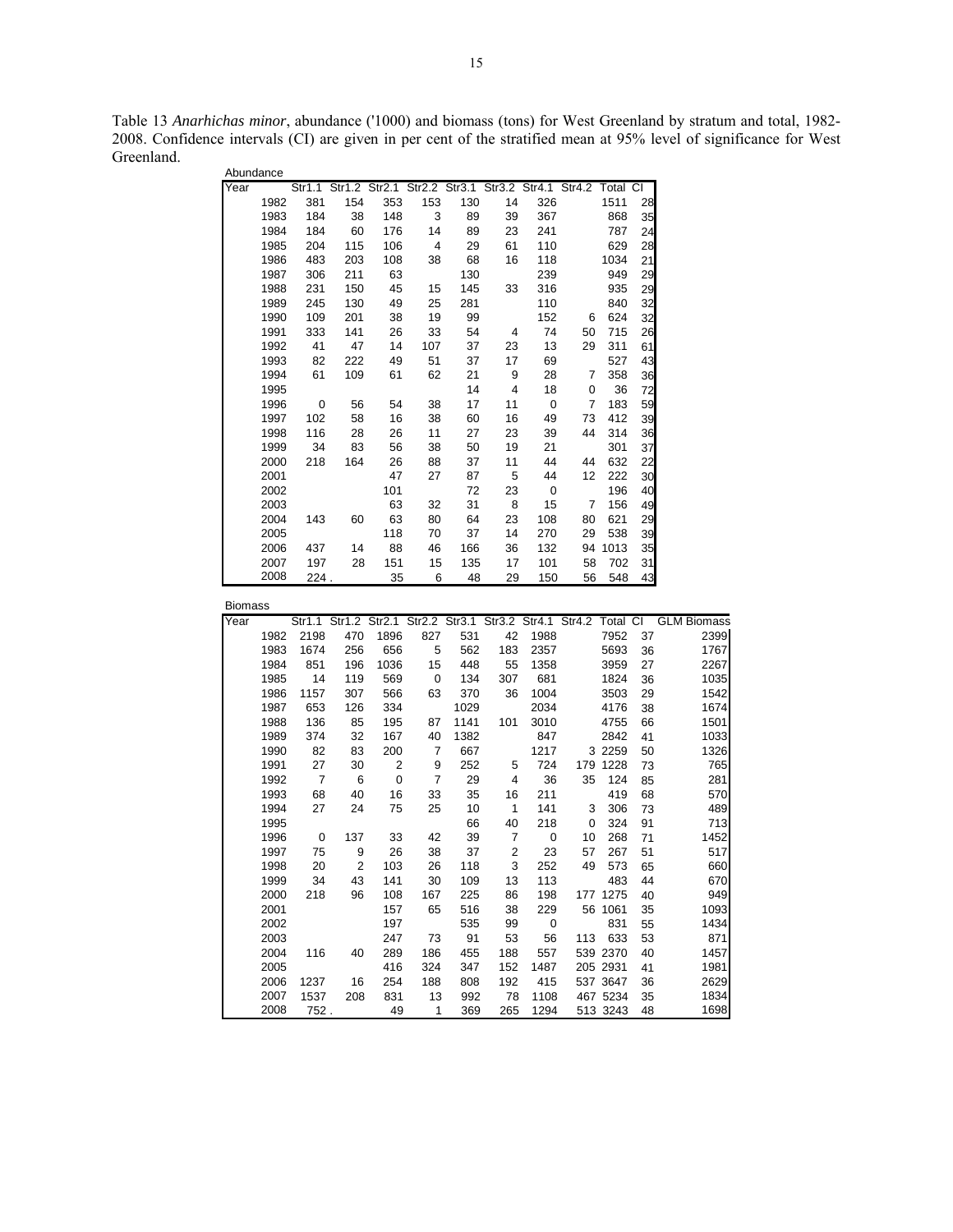| ength          | 1998                 | 1999                        | 2000                           | 2001                   | 2002                          | 2003                               | 2004                | 2005                    | 2006                          | 2007                      | 2008                                  |
|----------------|----------------------|-----------------------------|--------------------------------|------------------------|-------------------------------|------------------------------------|---------------------|-------------------------|-------------------------------|---------------------------|---------------------------------------|
| 10.5<br>11.5   | $\overline{0}$<br>0  | $\overline{0}$<br>6         | $\overline{12}$<br>$\mathbf 0$ | $\overline{0}$<br>0    | $\overline{0}$<br>0           | $\overline{0}$<br>0                | $\overline{0}$<br>0 | $\overline{0}$<br>0     | $\overline{0}$<br>42          | $\overline{0}$<br>0       | $\overline{0}$<br>0                   |
| 12.5           | 0                    | 0                           | 20                             | 0                      | 0                             | 0                                  | 0                   | 0                       | 0                             | 0                         | 0                                     |
| 13.5           | 0                    | 0                           | 52                             | 0                      | 0                             | 0                                  | 0                   | 0                       | 0                             | 0                         | 0                                     |
| 14.5           | 43                   | O                           | 69                             | 0                      | $\bf{0}$                      | $\mathbf 0$                        | 0                   | 0                       | 0                             | 13                        | $\mathbf 0$                           |
| 15.5<br>16.5   | O<br>0               | 12<br>O                     | 20<br>12                       | O<br>0                 | $\bf{0}$<br>0                 | O<br>0                             | 0<br>0              | $\bf{0}$<br>0           | O<br>0                        | O<br>0                    | O<br>6                                |
| 17.5           | 0                    | 0                           | 27                             | 0                      | 5                             | 0                                  | 0                   | 0                       | 0                             | 0                         | 21                                    |
| 18.5           | $\mathbf 0$          | 6                           | 0                              | 0                      | 0                             | 0                                  | 0                   | 0                       | 0                             | 0                         | 0                                     |
| 19.5<br>20.5   | 5<br>11              | 6<br>O                      | O<br>0                         | O<br>0                 | $\bf{0}$<br>0                 | O                                  | 0<br>0              | $\bf{0}$<br>0           | $\mathbf 0$<br>0              | O                         | $\bf{0}$                              |
| 21.5           | 7                    | 5                           | 0                              | 0                      | 13                            | 0<br>0                             | 29                  | 0                       | 0                             | 0<br>0                    | 0<br>0                                |
| 22.5           | o                    | $\mathbf 0$                 | O                              | 0                      | 0                             | $\mathbf 0$                        | 4                   | 0                       | $\mathbf 0$                   | 0                         | $\mathbf 0$                           |
| 23.5           | 5                    | o                           | 6                              | O                      | $\bf{0}$                      | 6                                  | 0                   | $\bf{0}$                | 42                            | 8                         | $\bf{0}$                              |
| 24.5<br>25.5   | 12<br>7              | O<br>O                      | $\mathbf 0$<br>35              | 9<br>0                 | $\bf{0}$<br>0                 | 0<br>0                             | 0<br>39             | 0<br>0                  | 85<br>42                      | 0<br>0                    | 0<br>112                              |
| 26.5           | 0                    | 0                           | 11                             | 5                      | 13                            | 0                                  | 7                   | 0                       | 0                             | 0                         | 0                                     |
| 27.5           | 0                    | 0                           | 6                              | 0                      | 0                             | 8                                  | 10                  | 0                       | 0                             | 0                         | 0                                     |
| 28.5<br>29.5   | 14<br>0              | 12<br>12                    | 35<br>0                        | O<br>0                 | $\bf{0}$<br>$\bf{0}$          | O<br>0                             | 4<br>8              | $\bf{0}$<br>11          | $\mathbf 0$<br>$\mathbf 0$    | O<br>0                    | $\bf{0}$<br>0                         |
| 30.5           | 5                    | 0                           | 0                              | 6                      | 0                             | 0                                  | 4                   | 0                       | 0                             | 0                         | 0                                     |
| 31.5           | $\mathbf 0$          | 12                          | O                              | $\mathbf 0$            | $\bf{0}$                      | $\mathbf 0$                        | 4                   | 0                       | 42                            | O                         | $\mathbf 0$                           |
| 32.5<br>33.5   | O<br>0               | 5<br>11                     | 6<br>0                         | O<br>0                 | 13<br>0                       | O<br>0                             | 0<br>6              | $\bf{0}$<br>0           | $\mathbf 0$<br>0              | O<br>0                    | O<br>0                                |
| 34.5           | 0                    | 0                           | 0                              | 0                      | 0                             | 0                                  | 0                   | 0                       | 0                             | 0                         | 0                                     |
| 35.5           | $\mathbf 0$          | 5                           | 0                              | 0                      | 0                             | 0                                  | 0                   | 0                       | 0                             | 0                         | 0                                     |
| 36.5           | O                    | $\mathbf{0}$                | O                              | O                      | 13                            | O                                  | 0                   | $\overline{\mathbf{r}}$ | 13                            | O                         | $\bf{0}$                              |
| 37.5<br>38.5   | 0<br>0               | 5<br>0                      | 0<br>0                         | 0<br>0                 | 0<br>0                        | 0<br>0                             | 10<br>0             | 0<br>0                  | 8<br>0                        | 0<br>0                    | 0<br>0                                |
| 39.5           | $\mathbf 0$          | 5                           | 6                              | 0                      | 0                             | $\mathbf 0$                        | 0                   | 0                       | $\mathbf 0$                   | 0                         | $\mathbf 0$                           |
| 40.5           | O                    | 6                           | 7                              | O                      | $\bf{0}$                      | O                                  | 18                  | $\bf{0}$                | $\mathbf 0$                   | O                         | $\bf{0}$                              |
| 41.5<br>42.5   | 0<br>15              | 12<br>O                     | 0<br>0                         | 0<br>5                 | 0<br>13                       | 0<br>0                             | 33<br>4             | 0<br>0                  | $\mathbf{0}$<br>$\mathbf{0}$  | 0<br>0                    | 0<br>0                                |
| 43.5           | 29                   | 0                           | 6                              | 0                      | 0                             | 0                                  | 0                   | 0                       | 12                            | 0                         | 0                                     |
| 44.5           | 0                    | 0                           | 0                              | 6                      | 0                             | 6                                  | 0                   | 0                       | 0                             | 0                         | 0                                     |
| 45.5<br>46.5   | O<br>0               | $\mathbf{0}$<br>12          | $\mathbf 0$<br>0               | O<br>0                 | $\bf{0}$<br>$\bf{0}$          | 6<br>0                             | 4<br>0              | 10<br>20                | $\mathbf 0$<br>10             | O<br>0                    | $\bf{0}$<br>0                         |
| 47.5           | 0                    | 6                           | 0                              | 0                      | 0                             | 0                                  | 0                   | 10                      | 27                            | 7                         | 0                                     |
| 48.5           | $\mathbf 0$          | 12                          | $\mathbf{0}$                   | O                      | 0                             | $\mathbf 0$                        | $\mathbf 0$         | 34                      | 0                             | $\mathbf 0$               | $\mathbf 0$                           |
| 49.5<br>50.5   | O<br>0               | 45<br>O                     | $\mathbf 0$<br>12              | O<br>0                 | $\bf{0}$<br>13                | 13<br>0                            | 51<br>14            | $\bf{0}$<br>34          | 21<br>$\mathbf 0$             | O<br>0                    | O<br>0                                |
| 51.5           | 0                    | 5                           | 0                              | 0                      | 0                             | 0                                  | 10                  | 16                      | 12                            | 0                         | 0                                     |
| 52.5           | $\mathbf 0$          | $\mathbf 0$                 | $\mathbf 0$                    | 0                      | 0                             | 0                                  | 19                  | 0                       | 13                            | 0                         | 0                                     |
| 53.5           | O                    | 5                           | $\mathbf 0$                    | O                      | $\bf{0}$                      | 10                                 | $\mathbf 0$         | $\bf{0}$                | $\overline{4}$                | 13                        | $\bf{0}$                              |
| 54.5<br>55.5   | 0<br>0               | O<br>O                      | 0<br>$^{21}$                   | 0<br>0                 | 0<br>$\bf{0}$                 | 0<br>0                             | 0<br>0              | 0<br>0                  | 19<br>37                      | 8<br>82                   | 0<br>7                                |
|                |                      |                             |                                |                        |                               |                                    |                     |                         |                               |                           |                                       |
| 56.5<br>57.5   | 9<br>O               | 12<br>5                     | 6<br>6                         | O<br>$\circ$           | 0<br>$\bf{0}$                 | $\mathbf 0$<br>10                  | 44<br>8             | 10<br>$\bf{0}$          | $\circ$<br>13                 | $\circ$<br>O              | $\bf{0}$<br>$\bf{0}$                  |
| 58.5           | 0                    | 5                           | 0                              | 5                      | $\bf{0}$                      | 0                                  | 4                   | 0                       | $\mathbf 0$                   | 0                         | 0                                     |
| 59.5           | 10                   | 6                           | 0                              | 12                     | 0                             | 0                                  | 6                   | 0                       | 0                             | 0                         | 0                                     |
| 60.5<br>61.5   | 7<br>15              | O<br>o                      | O<br>O                         | 12<br>O                | $\bf{0}$<br>$\bf{0}$          | $\mathbf 0$<br>$\mathbf 0$         | 0<br>8              | $\bf{0}$<br>25          | $\mathbf 0$<br>19             | O<br>13                   | 0<br>4                                |
| 62.5           | 7                    | 5                           | 6                              | 0                      | 0                             | 13                                 | 8                   | 0                       | $\mathbf 0$                   | 0                         | 0                                     |
| 63.5           | 0                    | 0                           | 6                              | 0                      | 0                             | 0                                  | 8                   | 0                       | 26                            | 6                         | 0                                     |
| 64.5<br>65.5   | $\mathbf 0$<br>9     | $\mathbf 0$<br>$\mathbf{0}$ | 0<br>O                         | 0<br>6                 | 0<br>$\bf{0}$                 | 0<br>$\mathbf 0$                   | 4<br>0              | 0<br>17                 | 8<br>$\overline{4}$           | 12<br>19                  | 0<br>$\bf{0}$                         |
| 66.5           | 0                    | 12                          | 0                              | 6                      | 0                             | 13                                 | 0                   | 0                       | 21                            | 14                        | 0                                     |
| 67.5           | 0                    | O                           | 5                              | 0                      | $\bf{0}$                      | 0                                  | 0                   | 5                       | $\mathbf{0}$                  | 0                         | 0                                     |
| 68.5           | 0                    | 6                           | 0<br>12                        | 11                     | 0                             | 0                                  | 0                   | 10                      | 10                            | 0                         | 14                                    |
| 69.5<br>70.5   | 10<br>O              | $\overline{0}$<br>o         | 12                             | 6<br>12                | 14<br>$\mathbf{0}$            | $\mathbf 0$<br>$\mathbf 0$         | 0<br>0              | 0<br>25                 | 36<br>24                      | 11<br>12                  | 14<br>$\bf{0}$                        |
| 71.5           | 0                    | O                           | 0                              | 6                      | $\bf{0}$                      | 15                                 | 11                  | 15                      | 4                             | 25                        | 0                                     |
| 72.5           | 0                    | 6                           | 29                             | 0                      | 0                             | 0                                  | 0                   | 10                      | 10                            | 0                         | 23                                    |
| 73.5<br>74.5   | 0<br>O               | 6<br>$\mathbf{0}$           | $\mathbf 0$<br>12              | 6<br>9                 | 0<br>9                        | 0<br>$\mathbf 0$                   | 0<br>4              | 25<br>30                | 0<br>13                       | 12<br>O                   | 0<br>$\bf{0}$                         |
| 75.5           | 0                    | O                           | $\overline{7}$                 | 6                      | 0                             | 10                                 | 4                   | 10                      | $\mathbf 0$                   | 13                        | 10                                    |
| 76.5           | 0                    | 0                           | 11                             | 0                      | 0                             | 0                                  | 0                   | 10                      | 7                             | 0                         | 0                                     |
| 77.5<br>78.5   | $\mathbf 0$<br>O     | 11<br>6                     | 42<br>O                        | 9<br>6                 | 13<br>$\bf{0}$                | $\mathbf 0$<br>13                  | 15<br>21            | 0<br>5                  | 18<br>$\mathbf 0$             | O<br>12                   | $\mathbf 0$<br>$\bf{0}$               |
| 79.5           | 0                    | O                           | 0                              | 0                      | 0                             | 0                                  | 11                  | 10                      | 10                            | 0                         | 0                                     |
| 80.5           | 6                    | 6                           | 0                              | 6                      | 0                             | 0                                  | 7                   | 0                       | 27                            | 12                        | 30                                    |
| 81.5<br>82.5   | 0<br>0               | 0<br>$\overline{0}$         | 0<br>5                         | 6<br>0                 | 0<br>0                        | 0<br>0                             | 11<br>0             | 49<br>5                 | 11<br>42                      | 0<br>0                    | 0<br>34                               |
| 83.5           | O                    | 6                           | 26                             | O                      | $\mathbf 0$                   | $\mathbf 0$                        | 19                  | 25                      | $\mathbf 0$                   | O                         | 112                                   |
| 84.5           | 0                    | O                           | 0                              | 0                      | 0                             | 0                                  | 0                   | 0                       | 11                            | 17                        | 0                                     |
| 85.5<br>86.5   | 10<br>$\circ$        | 0<br>$\overline{0}$         | 6<br>O                         | 0<br>6                 | 0<br>$\mathbf 0$              | 4<br>$\mathbf 0$                   | 0<br>$\mathbf 0$    | 0<br>5                  | 10<br>$\mathbf 0$             | 0<br>11                   | 0<br>0                                |
| 87.5           | 0                    | 0                           | 0                              | 17                     | 0                             | 0                                  | 10                  | 0                       | 24                            | 0                         | 15                                    |
| 88.5           | 0                    | $\mathbf 0$                 | 6                              | 5                      | $\pmb{0}$                     | 4                                  | 8                   | $\mathbf 0$             | 17                            | 24                        | 0                                     |
| 89.5<br>90.5   | 0<br>$\,0\,$         | $\pmb{0}$<br>11             | 0<br>$\,0\,$                   | 6<br>$\,0\,$           | $\mathbf 0$<br>14             | 0<br>$\,$ 0                        | 0<br>8              | $\pmb{0}$<br>$\circ$    | 8<br>10                       | 6<br>13                   | 0<br>$\pmb{0}$                        |
| 91.5           | $\mathbf 0$          | $\mathbf 0$                 | $\overline{\mathbf{7}}$        | $\mathsf 0$            | 14                            | 6                                  | $\overline{7}$      | $10$                    | 21                            | 91                        | $\pmb{0}$                             |
| 92.5           | $\,0\,$              | $\mathbf 0$                 | 12                             | $\,0\,$                | $\,0\,$                       | $\overline{\mathbf{0}}$            | $\overline{4}$      | $\overline{7}$          | $\overline{\phantom{0}}$      | 11                        | 0                                     |
| 93.5<br>94.5   | $\,0\,$<br>9         | $\mathbf 0$<br>$\mathbf 0$  | 6<br>6                         | $\,0\,$<br>23          | $\overline{\mathbf{0}}$<br>19 | $\overline{\mathbf{0}}$<br>$\,0\,$ | 6<br>27             | 25<br>25                | $\overline{7}$<br>$\,$ 0      | 12<br>$\overline{7}$      | 0<br>$\overline{7}$                   |
| 95.5           | $\mathbf 0$          | $\mathbf 0$                 | $\mathsf 0$                    | 12                     | $\circ$                       | 13                                 | 19                  | $\overline{\mathbf{0}}$ | 105                           | 25                        | 8                                     |
| 96.5           | $\,0\,$              | $\pmb{0}$                   | $\mathsf 0$                    | $\,$ 0                 | $\mathbf 0$                   | $\,0\,$                            | $10$                | 15                      | 10                            | 18                        | 0                                     |
| 97.5<br>98.5   | $\pmb{0}$<br>$\,0\,$ | $\pmb{0}$<br>$\pmb{0}$      | $\mathbf 0$<br>$\,0\,$         | $\mathsf 0$<br>$\,0\,$ | 14<br>$\sqrt{5}$              | $\,$ 0<br>$\,0\,$                  | 8<br>8              | $\mathbf 0$<br>$\,0\,$  | $\mathbf 0$<br>$\overline{7}$ | $\overline{7}$<br>$\,0\,$ | $\pmb{0}$<br>37                       |
| 99.5           | $\,0\,$              | $\,0\,$                     | $\mathsf 0$                    | $\,$ 0 $\,$            | $\mathbf 0$                   | $\,0\,$                            | $\overline{4}$      | $\,0\,$                 | $\mathbf 0$                   | 15                        | $\pmb{0}$                             |
| 100.5          | $\mathbf 0$          | $\mathbf 0$                 | $\mathsf 0$                    | $\mathbf 0$            | $\circ$                       | $\overline{0}$                     | $\mathsf 0$         | $\mathbf 0$             | $\mathbf 0$                   | $\overline{\mathbf{0}}$   | $\overline{\mathcal{I}}$              |
| 101.5          | $\,0\,$              | $\,0\,$                     | $\mathsf 0$                    | $\mathbf 0$            | $\,0\,$                       | $\,0\,$                            | $\,0\,$             | $\mathbf 0$             | $\,0\,$                       | 13                        | $\overline{\mathcal{I}}$<br>4         |
| 102.5<br>103.5 | $\,0\,$<br>$\,0\,$   | $\mathbf 0$<br>$\mathbf 0$  | $\mathsf 0$<br>$\mathsf 0$     | 0<br>0                 | $\,0\,$<br>$\,0\,$            | $\,0\,$<br>$\,0\,$                 | $\,0\,$<br>$\,0\,$  | $\,0\,$<br>$\,0\,$      | $\,0\,$<br>$^{\rm 8}$         | 12<br>13                  | 23                                    |
| 104.5          | $\mathbf 0$          | $\mathbf 0$                 | $\mathbf 0$                    | $\mathsf 0$            | $\mathbf 0$                   | $\mathbf 0$                        | $\,$ 0 $\,$         | $\mathbf 0$             | $\pmb{0}$                     | $\mathbf 0$               | $\pmb{0}$                             |
| 105.5          | $\bf{0}$             | $\pmb{0}$                   | $\mathbf 0$                    | $\bf 0$                | $\pmb{0}$                     | $\mathbf 0$                        | $\bf 0$             | $\pmb{0}$               | $\bf 0$                       | $\pmb{0}$                 | 7                                     |
| 106.5<br>107.5 | $\pmb{0}$<br>$\,0\,$ | $\pmb{0}$<br>$\bf{0}$       | $\,0\,$<br>$\,0\,$             | 0<br>0                 | $\,0\,$<br>$\pmb{0}$          | $\,0\,$<br>$\mathbf 0$             | $\,0\,$<br>$\,0\,$  | $\,0\,$<br>$\pmb{0}$    | $\pmb{0}$<br>$\,0\,$          | 12<br>$\,0\,$             | $\pmb{0}$<br>$\overline{\mathcal{I}}$ |
| 108.5          | $\mathbf 0$          | $\circ$                     | $\mathbf 0$                    | $\mathbf 0$            | $^{\circ}$                    | $^{\circ}$                         | $\circ$             | $\mathbf 0$             | $\mathbf 0$                   | $\mathbf 0$               | $\pmb{0}$                             |
| 109.5          | $\,0\,$              | $\bf{0}$                    | $\,0\,$                        | $\,0\,$                | $\mathbf 0$                   | $\mathbf 0$                        | $\,0\,$             | $\mathbf 0$             | $\,0\,$                       | $\overline{\mathbf{0}}$   | $\pmb{0}$                             |
| 110.5          | $\,0\,$              | $\pmb{0}$                   | $\mathbf 0$                    | 0                      | $\,$ 0                        | $\,0\,$                            | $\mathsf 0$         | $\scriptstyle{7}$       | $\mathbf 0$                   | $\,$ 0                    | $\pmb{0}$                             |
| 111.5<br>112.5 | $\,0\,$<br>$\,0\,$   | $\mathbf 0$<br>$\mathbf 0$  | $\,0\,$<br>$\pmb{0}$           | 0<br>0                 | $\,0\,$<br>$\mathbf 0$        | $\,0\,$<br>$\circ$                 | $\,0\,$<br>$\,0\,$  | $\,0\,$<br>$\,0\,$      | $\,0\,$<br>$\,0\,$            | $\,0\,$<br>$\,0\,$        | 8<br>$\pmb{0}$                        |
| 113.5          | $\bf{0}$             | $\mathbf 0$                 | $\mathbf 0$                    | $\mathsf 0$            | 0                             | $\bf{0}$                           | $\mathsf 0$         | 5                       | $\mathbf 0$                   | 51                        | $\pmb{0}$                             |
| 114.5          | 0                    | $\mathbf 0$                 | $\bf{0}$                       | $\bf{0}$               | $\mathbf 0$                   | $\mathbf 0$                        | 0                   | $\pmb{0}$               | $\pmb{0}$                     | 14                        | 0                                     |
| 115.5<br>116.5 |                      |                             |                                |                        |                               |                                    | 0<br>0              | $\pmb{0}$<br>9          | $\pmb{0}$<br>$\pmb{0}$        | 11<br>$\,0\,$             | 0<br>15                               |
| 117.5          |                      |                             |                                |                        |                               |                                    | 0                   | $\mathbf 0$             | $\mathbf 0$                   | $\overline{\mathcal{I}}$  |                                       |
| 118.5          |                      |                             |                                |                        |                               |                                    |                     | 0                       | 0                             | 11<br>0                   |                                       |
| 119.5<br>120.5 |                      |                             |                                |                        |                               |                                    |                     | 0                       | 0                             | $\mathbf 0$               |                                       |

Table 14 *Anarhichas minor*. Length composition by year ('1000), 1998-2008.<br>
<u>Length 1998 1999</u> 2000 2001 2002 2003 2004 2005 2007 2008 2007 2009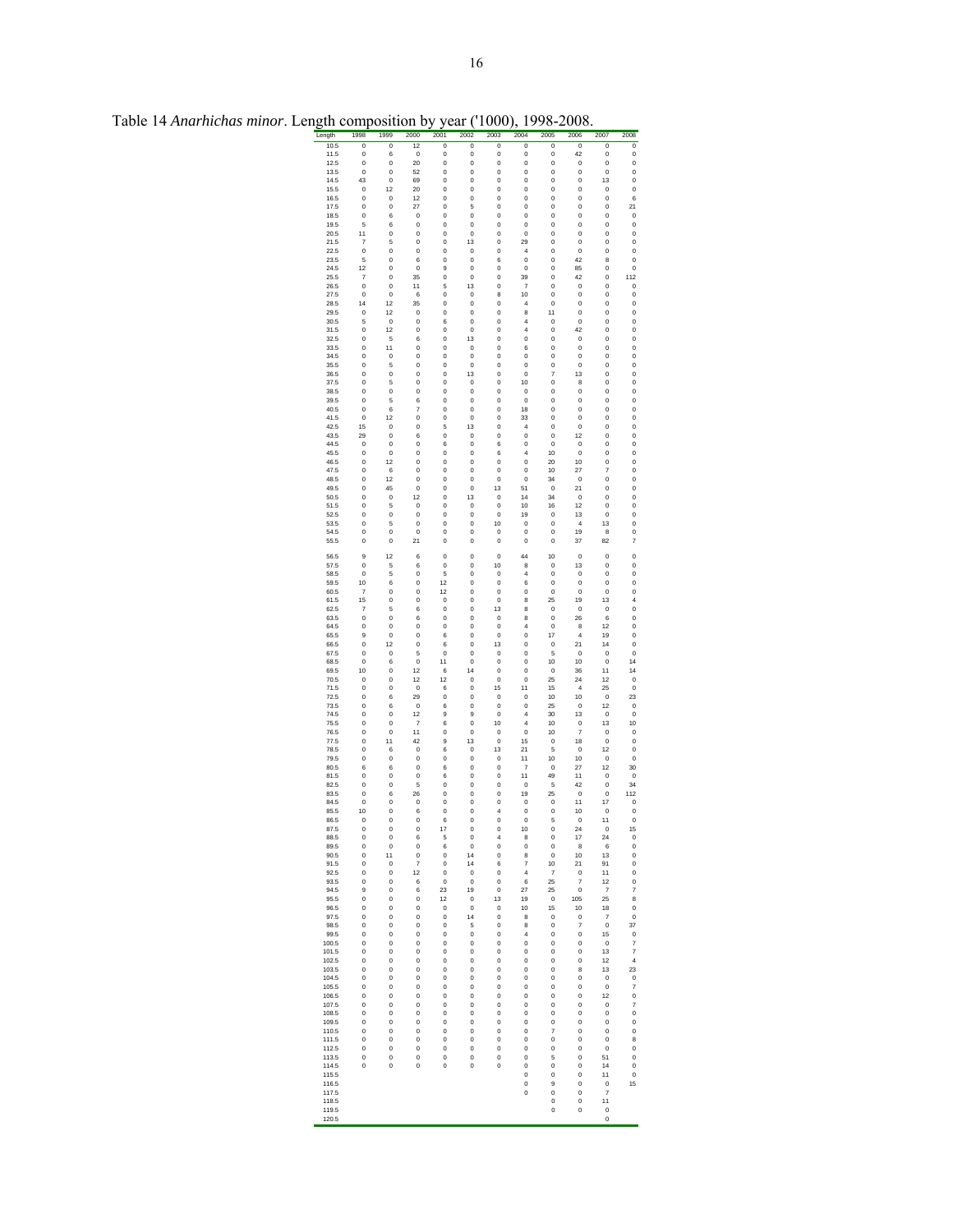Table 15 *Raja radiata*, abundance (1 000) and biomass (tons) for West Greenland by stratum and total, 1982-2008. Confidence intervals (CI) are given in per cent of the stratified mean at 95% level of significance.

| Abundance |      |        |      |      |      |     |                                                        |     |             |       |    |
|-----------|------|--------|------|------|------|-----|--------------------------------------------------------|-----|-------------|-------|----|
| Year      |      | Str1.1 |      |      |      |     | Str1.2 Str2.1 Str2.2 Str3.1 Str3.2 Str4.1 Str4.2 Total |     |             |       | CI |
|           | 1982 | 5383   | 1625 | 1412 | 473  | 556 | 83                                                     | 162 |             | 9694  | 28 |
|           | 1983 | 4798   | 589  | 815  | 360  | 349 | 27                                                     | 59  |             | 6997  | 54 |
|           | 1984 | 2742   | 1672 | 653  | 505  | 149 | 482                                                    | 116 |             | 6319  | 34 |
|           | 1985 | 2239   | 2393 | 1847 | 689  | 397 | 56                                                     | 257 |             | 7878  | 32 |
|           | 1986 | 2178   | 2806 | 766  | 326  | 295 | 131                                                    | 203 |             | 6705  | 36 |
|           | 1987 | 1790   | 538  | 653  |      | 291 |                                                        | 64  |             | 3336  | 22 |
|           | 1988 | 3879   | 1046 | 996  | 770  | 335 | 39                                                     | 85  |             | 7150  | 30 |
|           | 1989 | 11963  | 2141 | 3859 | 694  | 607 |                                                        | 149 |             | 19413 | 26 |
|           | 1990 | 7145   | 1981 | 2489 | 548  | 271 |                                                        | 550 | 345         | 13329 | 36 |
|           | 1991 | 1967   | 480  | 1220 | 262  | 610 | 130                                                    | 95  | 65          | 4829  | 22 |
|           | 1992 | 4457   | 598  | 2844 | 1531 | 496 | 523                                                    | 205 | 58          | 10712 | 38 |
|           | 1993 | 2266   | 352  | 684  | 279  | 188 | 263                                                    | 95  |             | 4127  | 27 |
|           | 1994 | 2531   | 378  | 872  | 272  | 233 | 79                                                     | 398 | 15          | 4778  | 31 |
|           | 1995 |        |      |      |      | 182 | 301                                                    | 116 | 15          | 614   | 74 |
|           | 1996 | 1273   | 126  | 428  | 76   | 114 | 111                                                    | 56  | 29          | 2213  | 24 |
|           | 1997 | 4886   | 493  | 879  | 46   | 120 | 122                                                    | 180 | $\mathbf 0$ | 6726  | 31 |
|           | 1998 | 1694   | 534  | 439  | 202  | 258 | 46                                                     | 49  | 15          | 3237  | 24 |
|           | 1999 | 2164   | 235  | 684  | 195  | 297 | 194                                                    | 213 |             | 3982  | 27 |
|           | 2000 | 721    | 188  | 503  | 870  | 248 | 134                                                    | 234 | 15          | 2913  | 42 |
|           | 2001 |        |      | 435  | 88   | 116 | 134                                                    | 629 | 30          | 1432  | 39 |
|           | 2002 |        |      | 642  |      | 116 | 194                                                    | 121 |             | 1073  | 40 |
|           | 2003 |        |      | 428  | 292  | 62  | 286                                                    | 208 | 0           | 1276  | 52 |
|           | 2004 | 878    | 81   | 623  | 228  | 120 | 888                                                    | 193 | 21          | 3032  | 28 |
|           | 2005 |        |      | 743  | 218  | 217 | 342                                                    | 223 | $\mathbf 0$ | 1743  | 39 |
|           | 2006 | 339    | 70   | 593  | 411  | 41  | 375                                                    | 504 | 36          | 2372  | 43 |
|           | 2007 | 514    | 120  | 331  | 184  | 68  | 56                                                     | 107 | 0           | 1380  | 28 |
|           | 2008 | 233.   |      | 622  | 221  | 178 | 223                                                    | 106 | 7           | 1590  | 43 |

| <b>Biomass</b> |      |      |                                                               |      |     |     |     |     |             |        |    |                |
|----------------|------|------|---------------------------------------------------------------|------|-----|-----|-----|-----|-------------|--------|----|----------------|
| Year           |      |      | Str1.1 Str1.2 Str2.1 Str2.2 Str3.1 Str3.2 Str4.1 Str4.2 Total |      |     |     |     |     |             |        |    | CI GLM Biomass |
|                | 1982 | 2994 | 811                                                           | 1328 | 340 | 409 | 59  | 154 |             | 6095   | 28 | 2149           |
|                | 1983 | 966  | 192                                                           | 703  | 132 | 331 | 27  | 56  |             | 2407   | 25 | 1198           |
|                | 1984 | 728  | 333                                                           | 404  | 96  | 136 | 126 | 95  |             | 1918   | 27 | 1359           |
|                | 1985 | 497  | 427                                                           | 804  | 181 | 159 | 46  | 56  |             | 2170   | 27 | 1394           |
|                | 1986 | 517  | 527                                                           | 421  | 83  | 122 | 65  | 39  |             | 1774   | 27 | 1073           |
|                | 1987 | 415  | 149                                                           | 306  |     | 184 |     | 13  |             | 1067   | 39 | 976            |
|                | 1988 | 653  | 122                                                           | 503  | 238 | 174 | 19  | 33  |             | 1742   | 27 | 1107           |
|                | 1989 | 2076 | 429                                                           | 980  | 107 | 314 |     | 90  |             | 3996   | 24 | 1593           |
|                | 1990 | 980  | 263                                                           | 526  | 56  | 91  |     | 113 | 201         | 2230   | 34 | 1320           |
|                | 1991 | 279  | 81                                                            | 181  | 36  | 246 | 42  | 10  | 33          | 908    | 28 | 844            |
|                | 1992 | 327  | 94                                                            | 139  | 134 | 221 | 89  | 23  | 27          | 1054   | 30 | 1192           |
|                | 1993 | 340  | 88                                                            | 82   | 31  | 29  | 24  | 3   |             | 597    | 23 | 781            |
|                | 1994 | 231  | 71                                                            | 143  | 30  | 91  | 14  | 54  | 11          | 645    | 22 | 720            |
|                | 1995 |      |                                                               |      |     | 70  | 37  | 41  | 0           | 148    | 49 | 1045           |
|                | 1996 | 95   | 23                                                            | 38   | 23  | 21  | 16  | 8   | 13          | 237    | 26 | 625            |
|                | 1997 | 354  | 96                                                            | 181  | 6   | 16  | 29  | 33  | $\mathbf 0$ | 715    | 31 | 793            |
|                | 1998 | 143  | 90                                                            | 89   | 47  | 56  | 13  | 8   | 15          | 461    | 29 | 675            |
|                | 1999 | 150  | 68                                                            | 143  | 65  | 68  | 26  | 54  |             | 574    | 30 | 886            |
|                | 2000 | 116  | 47                                                            | 141  | 298 | 103 | 12  | 28  | 13          | 758    | 54 | 876            |
|                | 2001 |      |                                                               | 75   | 30  | 58  | 24  | 131 | 18          | 336    | 40 | 1063           |
|                | 2002 |      |                                                               | 136  |     | 21  | 32  | 15  |             | 204    | 35 | 958            |
|                | 2003 |      |                                                               | 73   | 55  | 25  | 51  | 90  | 0           | 294    | 43 | 1147           |
|                | 2004 | 82   | 17                                                            | 143  | 47  | 39  | 152 | 33  | 10          | 523    | 34 | 761            |
|                | 2005 |      |                                                               | 148  | 55  | 78  | 59  | 67  | $\mathbf 0$ | 407    | 32 | 1134           |
|                | 2006 | 25   | 13                                                            | 145  | 130 | 8   | 66  | 151 | 10          | 548    | 46 | 977            |
|                | 2007 | 71   | 19                                                            | 69   | 21  | 23  | 4   | 15  | 0           | 222    | 35 | 693            |
|                | 2008 | 10.  |                                                               | 45   | 21  | 35  | 28  | 5   | 5           | 149 56 |    | 540            |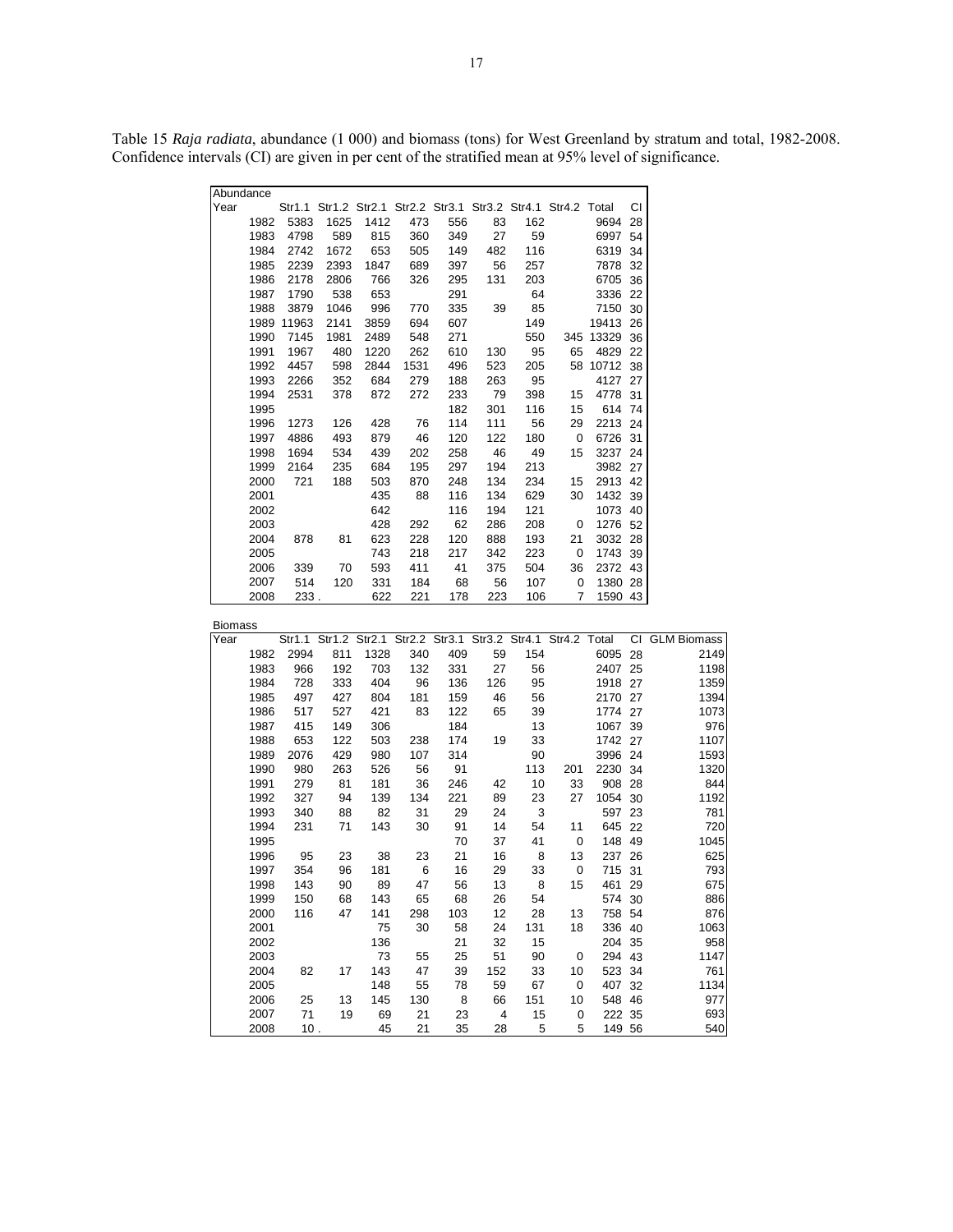| Length | 1998        | 1999        | 2000        | 2001        | 2002             | 2003           | 2004                    | 2005             | 2006             | 2007             | 2008                     |
|--------|-------------|-------------|-------------|-------------|------------------|----------------|-------------------------|------------------|------------------|------------------|--------------------------|
| 0.5    | 0           | 0           | 0           | 0           | 0                | 0              | 0                       | 0                | 0                | 0                | 0                        |
| 1.5    | $\mathbf 0$ | 0           | 0           | 0           | 0                | $\pmb{0}$      | 0                       | $\pmb{0}$        | $\pmb{0}$        | 0                | $\pmb{0}$                |
| 2.5    | 0           | 0           | 0           | 0           | 0                | 0              | 0                       | 6                | 0                | 0                | $\pmb{0}$                |
| 3.5    | $\mathbf 0$ | 0           | 0           | 0           | 0                | 0              | 0                       | 0                | 0                | 0                | $\pmb{0}$                |
| 4.5    | 0           | 0           | 0           | 0           | 0                | 0              | 0                       | 0                | 0                | 0                | $\pmb{0}$                |
| 5.5    | $\mathbf 0$ | 0           | 0           | 0           | 0                | 0              | 0                       | 0                | 0                | 0                | $\mathbf 0$              |
| 6.5    | $\mathbf 0$ | 0           | 0           | 0           | 0                | 0              | 11                      | 0                | 0                | 0                | $\pmb{0}$                |
| 7.5    | $\mathbf 0$ | 0           | 0           | 0           | 0                | 0              | 0                       | 0                | 0                | 0                | 0                        |
| 8.5    | 0           | 38          | 12          | 0           | 0                | 0              | 0                       | 0                | 0                | 25               | $\pmb{0}$                |
| 9.5    | 82          | 364         | 89          | 9           | 13               | 0              | 61                      | 11               | 27               | 21               | 62                       |
| 10.5   | 435         | 681         | 62          | 84          | 93               | 63             | 155                     | 23               | 74               | 69               | 162                      |
| 11.5   | 225         | 369         | 124         | 82          | 80               | 49             | 179                     | 85               | 110              | 126              | 185                      |
| 12.5   | 196         | 249         | 131         | 82          | 5                | 76             | 242                     | 75               | 105              | 190              | 86                       |
| 13.5   | 121         | 277         | 93          | 81          | 36               | 50             | 116                     | 61               | 141              | 64               | 175                      |
| 14.5   | 165         | 152         | 56          | 98          | 72               | 107            | 85                      | 143              | 83               | 13               | 31                       |
| 15.5   | 92          | 88          | 137         | 90          | 68               | 80             | 100                     | 68               | 37               | 107              | 22                       |
| 16.5   | 116         | 43          | 127         | 52          | 84               | 38             | 126                     | 102              | 33               | 40               | 202                      |
| 17.5   | 162         | 125         | 96          | 72          | $\boldsymbol{9}$ | 91             | 249                     | 58               | 106              | 76               | 96                       |
| 18.5   | 125         | 133         | 109         | 50          | 14               | 88             | 198                     | 42               | 223              | 51               | 77                       |
| 19.5   | 93          | 40          | 63          | 41          | 22               | 26             | 69                      | 54               | 43               | 73               | 31                       |
| 20.5   | 63          | 44          | 58          | 35          | 64               | 39             | 70                      | 47               | 90               | 72               | 69                       |
| 21.5   | 97          | 18          | 86          | 58          | 50               | 51             | 91                      | 33               | 108              | 33               | 21                       |
| 22.5   | 49          | 89          | 77          | 24          | 55               | 37             | 167                     | 32               | 83               | 53               | 62                       |
| 23.5   | 95          | 63          | 112         | 35          | 15               | 37             | 101                     | 98               | 165              | 8                | 27                       |
| 24.5   | 79          | 40          | 47          | 11          | 33               | 35             | 94                      | 68               | 28               | 32               | 55                       |
| 25.5   | 73          | 41          | 80          | 17          | 13               | 30             | 73                      | 84               | 24               | 14               | 24                       |
| 26.5   | 103         | 71          | 77          | 15          | 38               | 4              | 127                     | 81               | 56               | 27               | 4                        |
| 27.5   | 151         | 85          | 16          | 44          | 15               | 8              | 33                      | 59               | 27               | 11               | $\overline{7}$           |
| 28.5   | 54          | 58          | 144         | 17          | 25               | 0              | 69                      | 27               | 27               | 51               | 30                       |
| 29.5   | 74          | 126         | 47          | 9           | 13               | 46             | 68                      | 14               | 82               | 11               | 6                        |
| 30.5   | 91          | 46          | 30          | 20          | 25               | 6              | 29                      | 30               | 59               | 8                | 14                       |
| 31.5   | 54          | 142         | 90          | 12          | 13               | 16             | 44                      | 5                | 45               | 14               | 6                        |
| 32.5   | 9           | 77          | 71          | 20          | 28               | 20             | 62                      | 29               | 45               | 0                | 16                       |
| 33.5   | 58          | 90          | 121         | 20          | 0                | 14             | 40                      | 15               | 45               | 0                | $\mathbf 0$              |
| 34.5   | 59          | 45          | 72          | 36          | 13               | 4              | 12                      | 26               | 25               | 0                | $\pmb{0}$                |
| 35.5   | 40          | 34          | 68          | 21          | 18               | 8              | 79                      | 23               | 50               | 0                | 18                       |
| 36.5   | 59          | 74          | 40          | 29          | 0                | 0              | 20                      | 28               | 60               | 0                | $\pmb{0}$                |
| 37.5   | 33          | 30          | 92          | 24          | 13               | 0              | 0                       | 5                | 65               | 0                | $\pmb{0}$                |
| 38.5   | 42          | 130         | 93          | 19          | 37               | 29             | 22                      | 27               | 34               | 38               | 10                       |
| 39.5   | 34          | 33          | 79          | 43          | 13               | 17             | 24                      | 22               | 25               | 23               | 10                       |
| 40.5   | 49          | 33          | 60          | 30          | 14               | 20             | 12                      | 47               | 33               | 8                | 18                       |
| 41.5   | 0           | 29          | 91          | 60          | 13               | 25             | 12                      | 6                | 20               | 69               | 17                       |
| 42.5   | 7           | 35          | 57          | 11          | 18               | 49             | 48                      | 45               | 67               | 0                | 0                        |
| 43.5   | 0           | $\pmb{0}$   | 38          | 19          | 49               | 30             | 21                      | 73               | 24               | $\pmb{0}$        | 0                        |
| 44.5   | 5           | 11          | 34          | 44          | $\overline{0}$   | 13             | 64                      | 53               | 64               | 39               | $\overline{\mathcal{L}}$ |
| 45.5   | 14          | 0           | 33          | 12          | $\pmb{0}$        | 20             | 16                      | 11               | 20               | $\pmb{0}$        | $\pmb{0}$                |
| 46.5   | 20          | $\mathbf 0$ | $\,0\,$     | 0           | 13               | 17             | 8                       | $\pmb{0}$        | 15               | $\pmb{0}$        | $\mathbf 0$              |
| 47.5   | 5           | 0           | 0           | 9           | $\pmb{0}$        | 18             | 9                       | $\pmb{0}$        | 8                | 25               | 4                        |
| 48.5   | $\mathbf 0$ | $\mathbf 0$ | 0           | 0           | 0                | $\overline{0}$ | 4                       | 26               | $\boldsymbol{0}$ | $\boldsymbol{0}$ | $\mathbf 0$              |
| 49.5   | $\mathbf 0$ | 0           | $\mathbf 0$ | $\mathbf 0$ | 0                | 16             | $\overline{\mathbf{4}}$ | $\pmb{0}$        | $\boldsymbol{0}$ | $\pmb{0}$        | $\pmb{0}$                |
| 50.5   | 5           | 0           | $\mathbf 0$ | $\mathbf 0$ | $\mathbf 0$      | $\pmb{0}$      | 13                      | $\boldsymbol{0}$ | 0                | 0                | $\mathbf 0$              |
| 51.5   | 0           | $\mathbf 0$ | $\mathbf 0$ | 0           | 0                | $\pmb{0}$      | 4                       | 0                | 0                | 0                | 0                        |
| 52.5   | 0           | 0           | 0           | 0           | 0                | 0              | 0                       | 0                | 0                | 0                | 0                        |
| 53.5   | 0           | 0           | 0           | 0           | 0                | 0              | 0                       | 0                | 0                | 0                | 0                        |

Table 16 *Raja radiata*. Length composition by year (1 000), 1982-2008.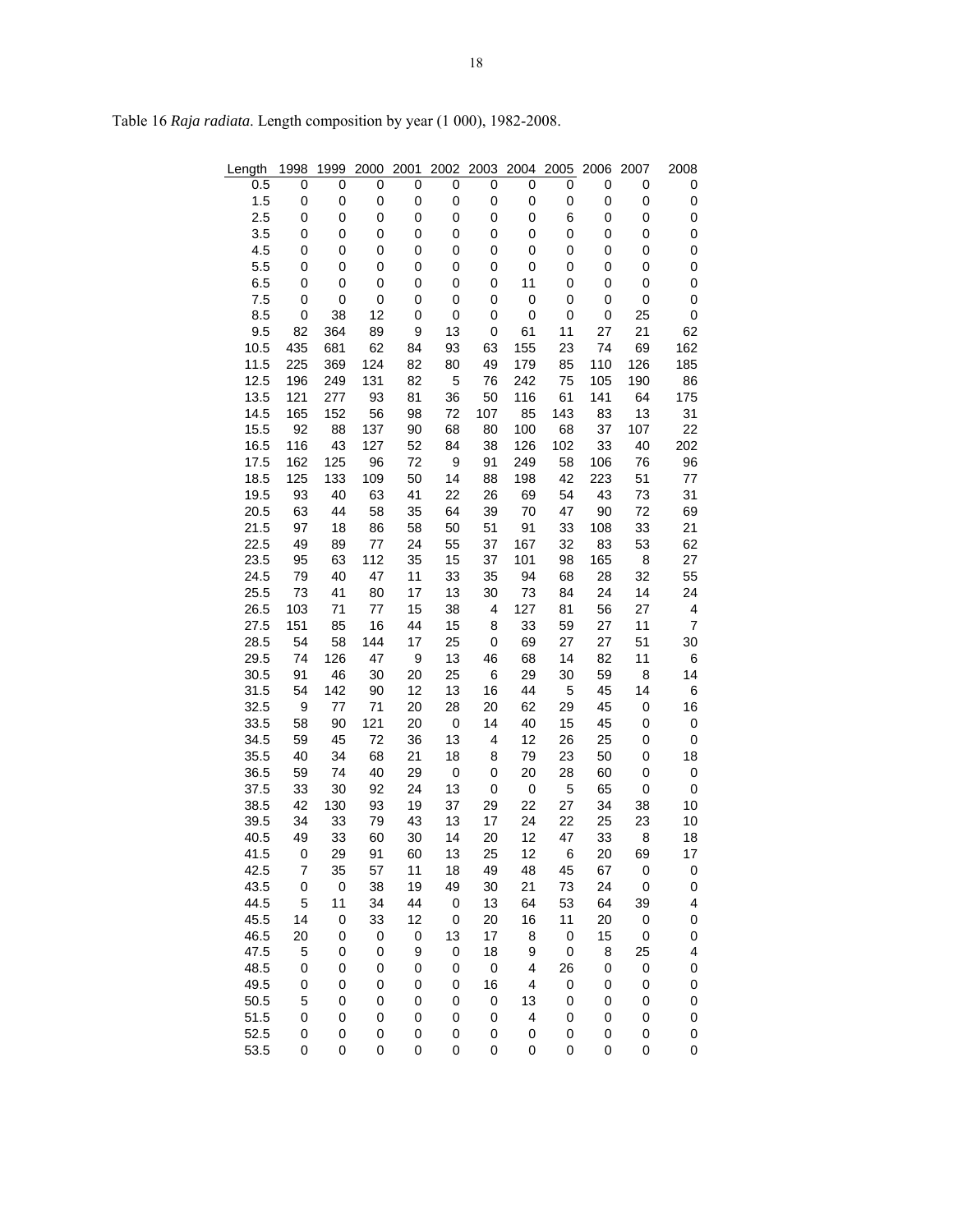| Bottem             |     |       |     |     |     |     |     |     |                       |     |     |     |     |
|--------------------|-----|-------|-----|-----|-----|-----|-----|-----|-----------------------|-----|-----|-----|-----|
| temperature -      |     |       |     |     |     |     |     |     |                       |     |     |     |     |
| Mean by stratum 1C |     | 1D    |     | 1E  |     | 1F  |     |     | <b>East Greenland</b> |     |     |     |     |
| year               | 1.1 | $1.2$ | 2.1 | 2.2 | 3.1 | 3.2 | 4.1 | 4.2 | 5.1                   | 5.2 | 6.1 | 6.2 | 7.2 |
| 1981               | 2.5 | 2.7   | 1.4 | 4.7 | 3.0 | 3.9 | 4.2 | 4.0 | 3.4                   | 4.3 | 4.4 | 4.1 | 3.2 |
| 1982               | 2.5 | 4.2   | 2.1 | 4.2 | 3.3 | 4.4 | 2.6 | 5.4 |                       |     |     | 4.3 | 4.6 |
| 1983               | 2.0 | 3.7   | 1.4 | 3.8 | 2.1 | 4.7 | 2.2 | 5.0 | 3.7                   | 4.2 | 3.6 | 4.0 | 4.0 |
| 1984               | 1.4 | 2.8   | 1.6 | 3.9 | 2.6 | 4.7 | 2.4 | 3.8 | 4.5                   | 4.8 | 4.2 | 4.1 | 5.0 |
| 1985               | 4.2 | 5.2   | 3.1 | 4.6 | 2.6 | 4.3 | 4.4 | 5.3 | 5.0                   | 5.2 | 4.4 | 4.3 | 3.3 |
| 1986               | 3.7 | 4.4   | 4.0 | 5.1 | 4.2 | 5.1 | 4.0 | 4.6 | 4.6                   | 4.8 | 4.0 | 4.5 | 3.3 |
| 1987               | 3.1 | 4.8   | 3.4 | 4.5 | 3.5 | 5.3 | 3.5 | 4.6 | 3.3                   | 4.5 | 3.7 | 4.4 | 3.3 |
| 1988               | 2.7 | 4.3   | 3.0 | 5.0 | 4.2 | 5.2 | 4.3 | 5.3 | 4.5                   | 4.6 | 4.3 | 4.6 | 3.8 |
| 1989               |     |       |     |     |     |     |     |     | 3.3                   | 3.7 | 3.7 | 4.1 | 5.6 |
| 1990               | 2.5 | 3.9   | 3.0 | 4.8 | 3.4 | 4.8 | 2.5 | 4.6 | 4.4                   | 4.6 | 3.3 | 4.0 | 3.0 |
| 1992               | 3.9 | 4.4   | 2.9 | 4.5 | 3.0 | 4.7 | 1.9 | 3.5 |                       |     |     |     | 3.6 |
| 1993               | 3.0 | 4.3   | 2.5 | 3.4 | 4.7 | 5.0 | 2.8 |     | 3.8                   | 4.1 | 4.3 | 4.4 | 2.8 |
| 1994               | 2.9 | 4.4   | 3.7 | 4.6 | 3.9 | 5.1 | 3.8 | 5.2 |                       |     |     |     | 3.6 |
| 1995               |     |       | 3.8 |     | 4.2 | 4.6 | 3.5 | 4.2 | 2.6                   | 3.6 | 3.7 | 4.3 | 3.8 |
| 1996               | 4.6 | 5.5   | 4.3 | 5.7 | 5.6 | 5.7 | 4.9 | 5.7 | 4.5                   | 5.1 | 5.3 | 5.0 | 2.9 |
| 1997               | 3.3 | 4.9   | 4.0 | 5.2 | 4.6 | 5.5 | 4.6 | 5.5 | 4.6                   | 4.7 | 4.6 | 4.3 | 3.5 |
| 1998               | 4.1 | 5.3   | 4.6 | 5.8 | 6.4 | 6.4 | 5.4 | 6.0 | 6.0                   | 5.8 | 5.5 | 5.2 | 4.7 |
| 1999               | 4.9 | 5.7   | 4.4 | 5.7 | 4.8 | 5.8 | 4.1 | 5.7 | 5.2                   | 5.3 | 4.8 | 4.1 | 3.0 |
| 2000               | 3.1 | 4.6   | 4.3 | 5.0 | 4.6 | 5.3 |     | 5.2 |                       |     |     |     |     |
| 2001               |     |       | 5.0 | 5.4 | 5.1 | 6.0 | 4.3 | 5.9 | 5.7                   | 5.2 | 4.9 | 4.2 | 4.3 |
| 2002               |     |       | 4.5 | 5.7 | 5.8 | 6.0 | 4.9 | 6.0 | 4.8                   | 5.3 | 4.8 | 4.9 | 4.3 |
| 2003               |     |       | 6.9 | 6.5 | 6.5 | 6.6 | 5.5 | 6.5 | 6.1                   | 5.8 | 5.0 | 5.1 | 3.9 |
| 2004               | 4.8 | 5.6   | 5.1 | 5.8 | 5.6 | 6.2 | 5.9 | 6.0 | 5.9                   | 5.7 | 5.8 | 4.4 | 4.6 |
| 2005               |     |       | 5.0 | 5.6 | 4.6 | 5.8 | 4.7 | 5.5 | 3.8                   | 5.3 | 4.6 | 4.4 | 3.9 |
| 2006               | 3.3 | 5.8   | 4.0 | 4.9 | 4.1 | 5.0 | 2.7 | 5.8 | 5.6                   | 6.3 | 5.0 | 4.8 | 4.1 |
| 2007               | 4.8 | 5.8   | 4.4 | 5.8 | 4.7 | 6.0 | 4.0 | 6.0 | 5.2                   | 5.8 | 5.1 | 4.8 | 3.6 |
| 2008               | 4.4 |       | 3.8 | 4.8 | 4.4 | 5.4 | 4.0 | 5.5 | 5.6                   | 5.5 | 4.9 | 4.7 | 3.7 |

Table 17 Stratum means of near bottom temperature (°C), 1982-2008.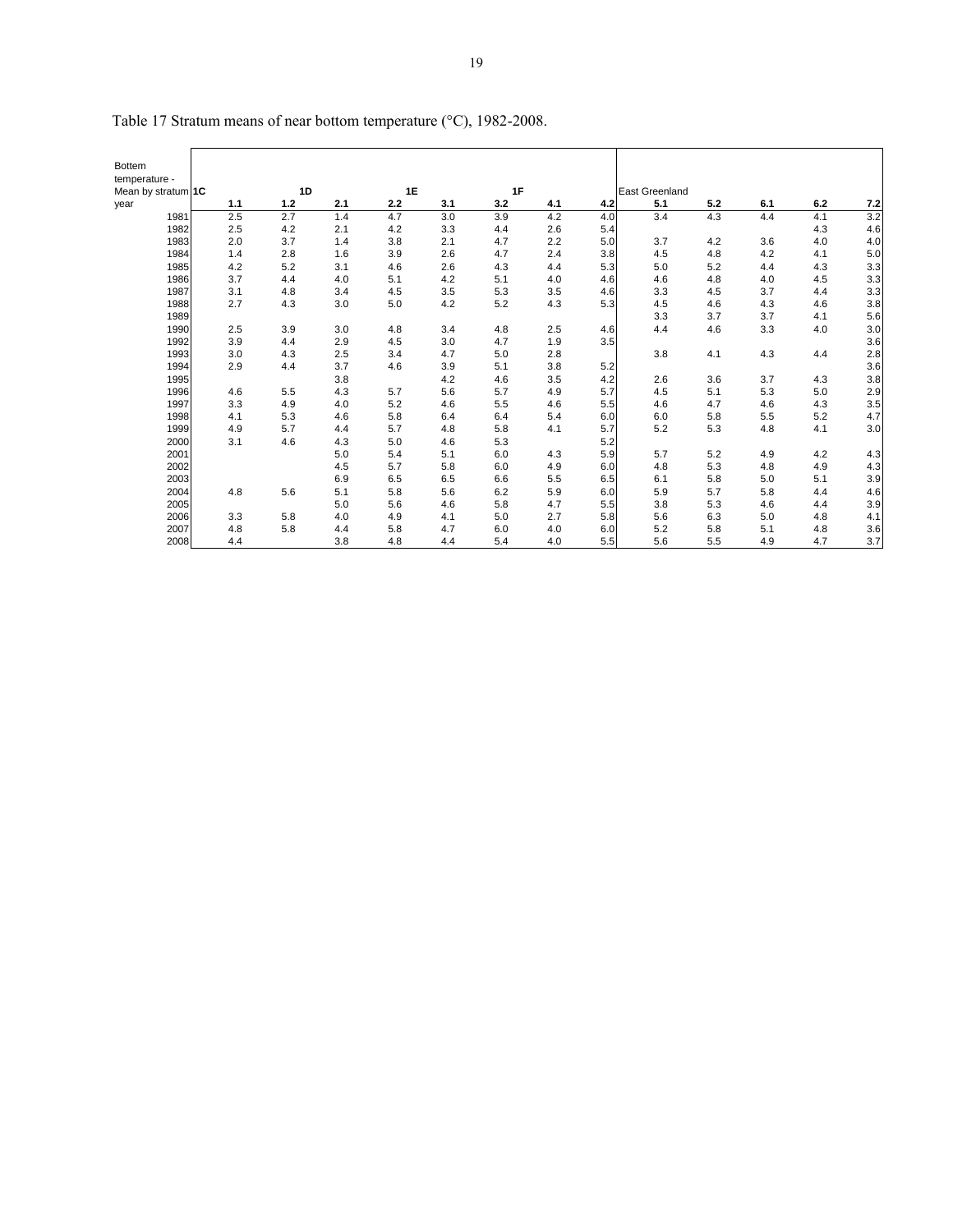

Fig. 1 Stratification of the survey area in 2007 as specified in Table 2, positions of hauls carried out off West Greenland refer to strata 1 to 4.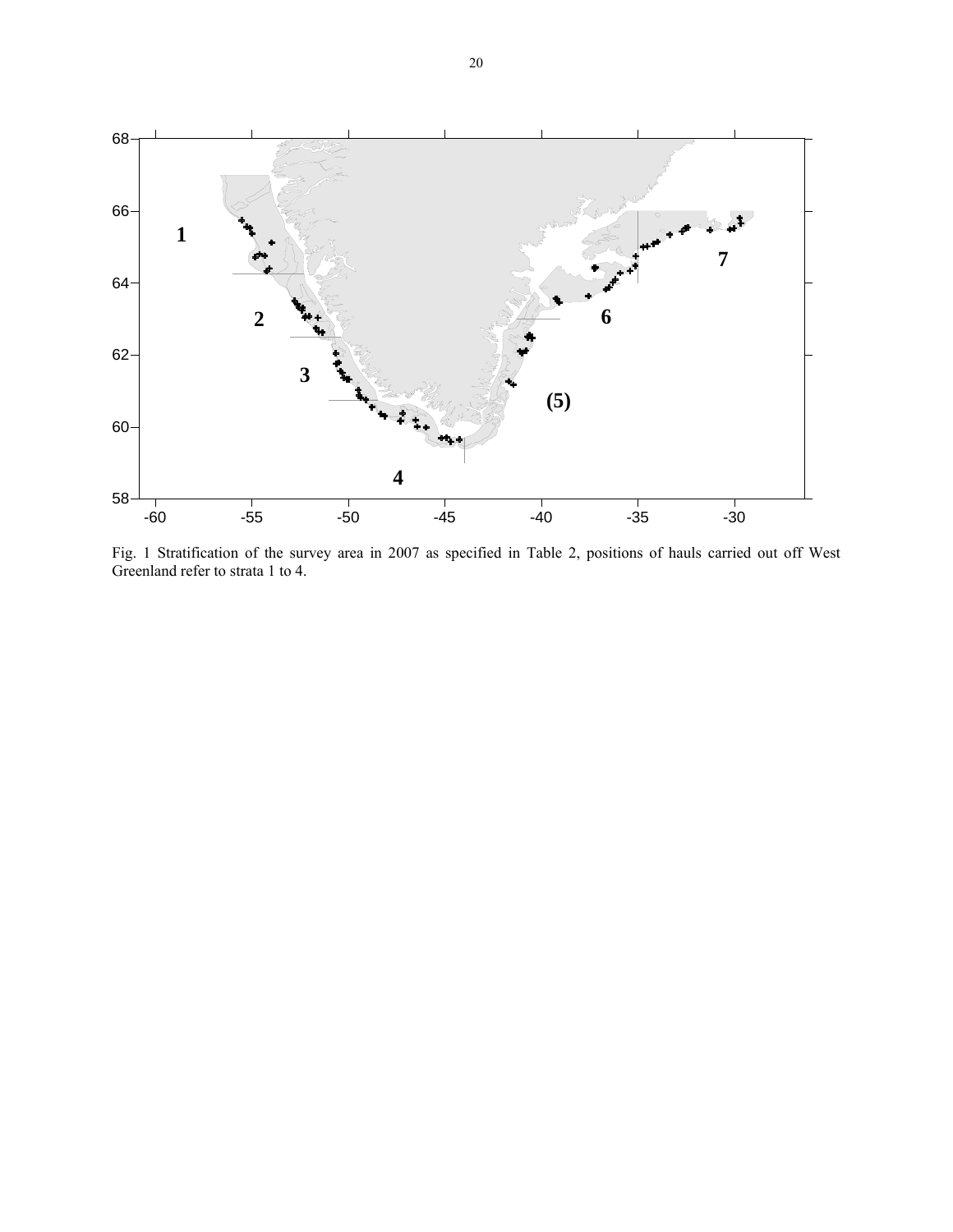

Fig. 2 Abundance and biomass indices for *S. marinus* >=17 cm off West Greenland, 1982-2008. Respective values are listed in Table 3. GLM 1985-1989 subject to revision.



Fig. 3 Length disaggregated abundance indices for *S. marinus* >=17 cm off West Greenland, 2004-2008. Respective values are listed in Table 4.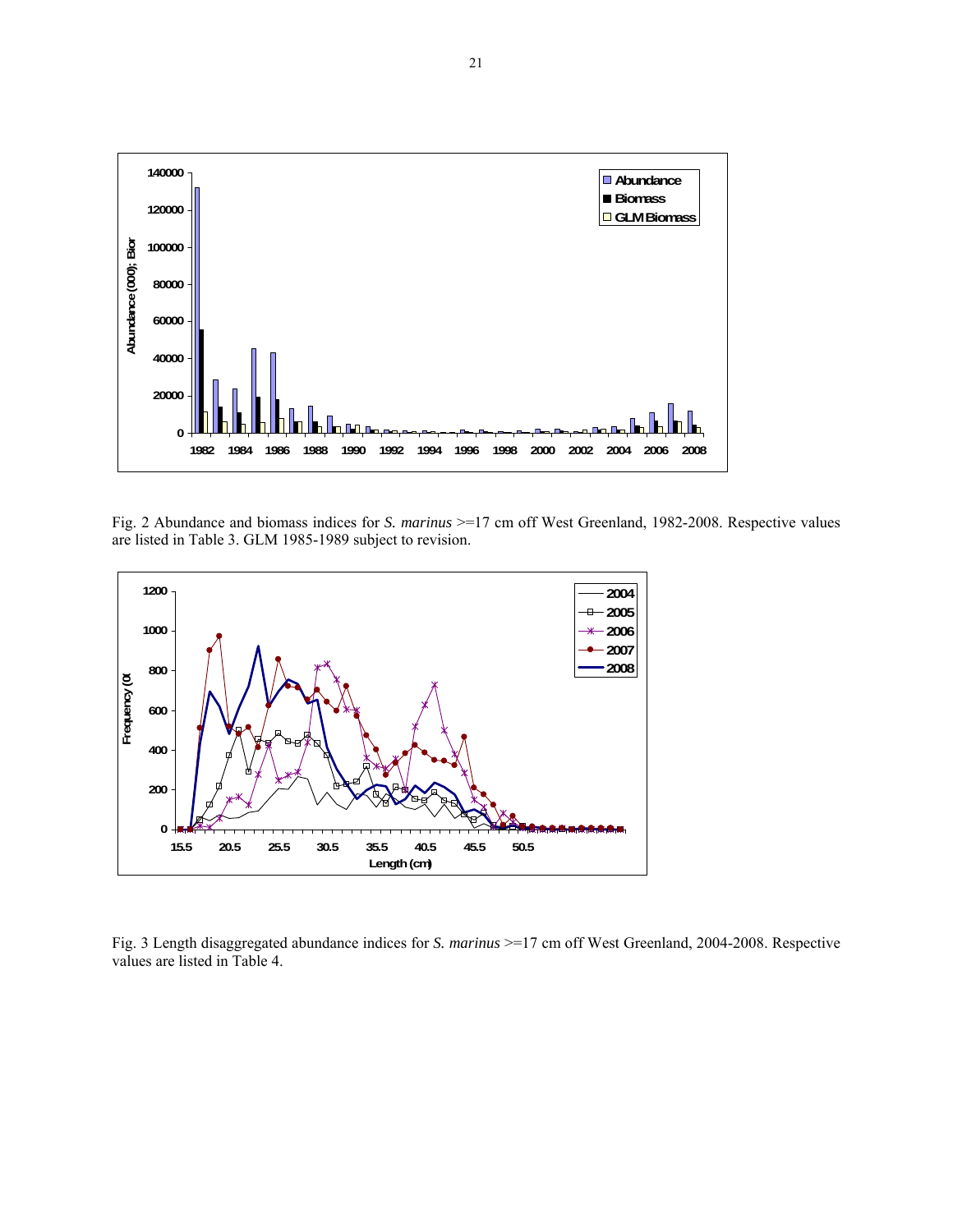

Fig. 4 Abundance and biomass indices for *S. mentella* >=17 cm off West Greenland, 1982-2008. Respective values are listed in Table 5. GLM 1985-1989 subject to revision.



Fig. 5 Length disaggregated abundance indices for *S. mentella* >=17 cm off West Greenland, 2004-2008. Respective values are listed in Table 6.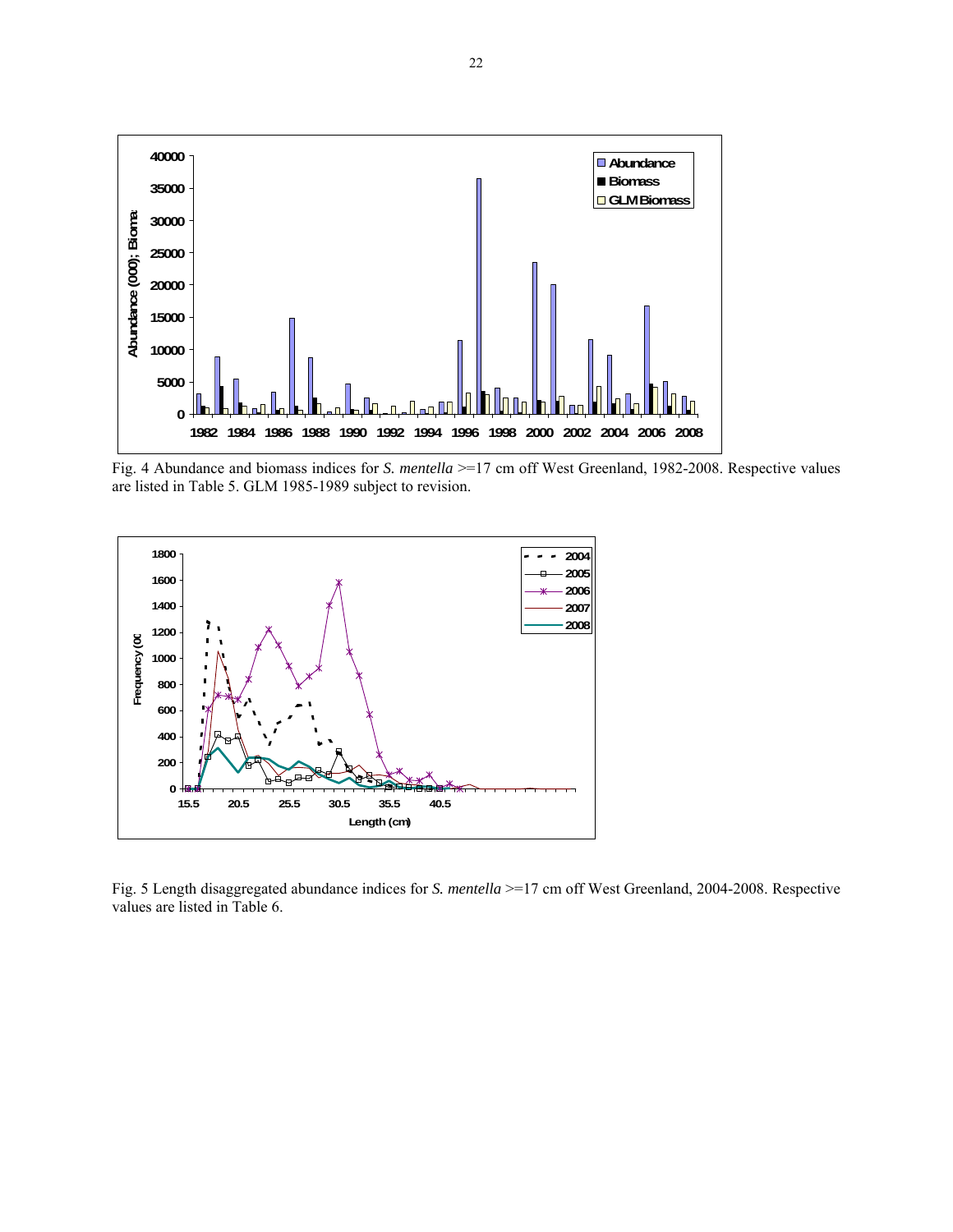

Fig. 6 Abundance and biomass indices for *Sebastes spp.* <17 cm off West Greenland, 1982-2008. Respective values are listed in Table 7.



Fig. 7 Length disaggregated abundance indices for *Sebastes spp.* <17 cm off West Greenland, 2004-2008. Respective values are listed in Table 8.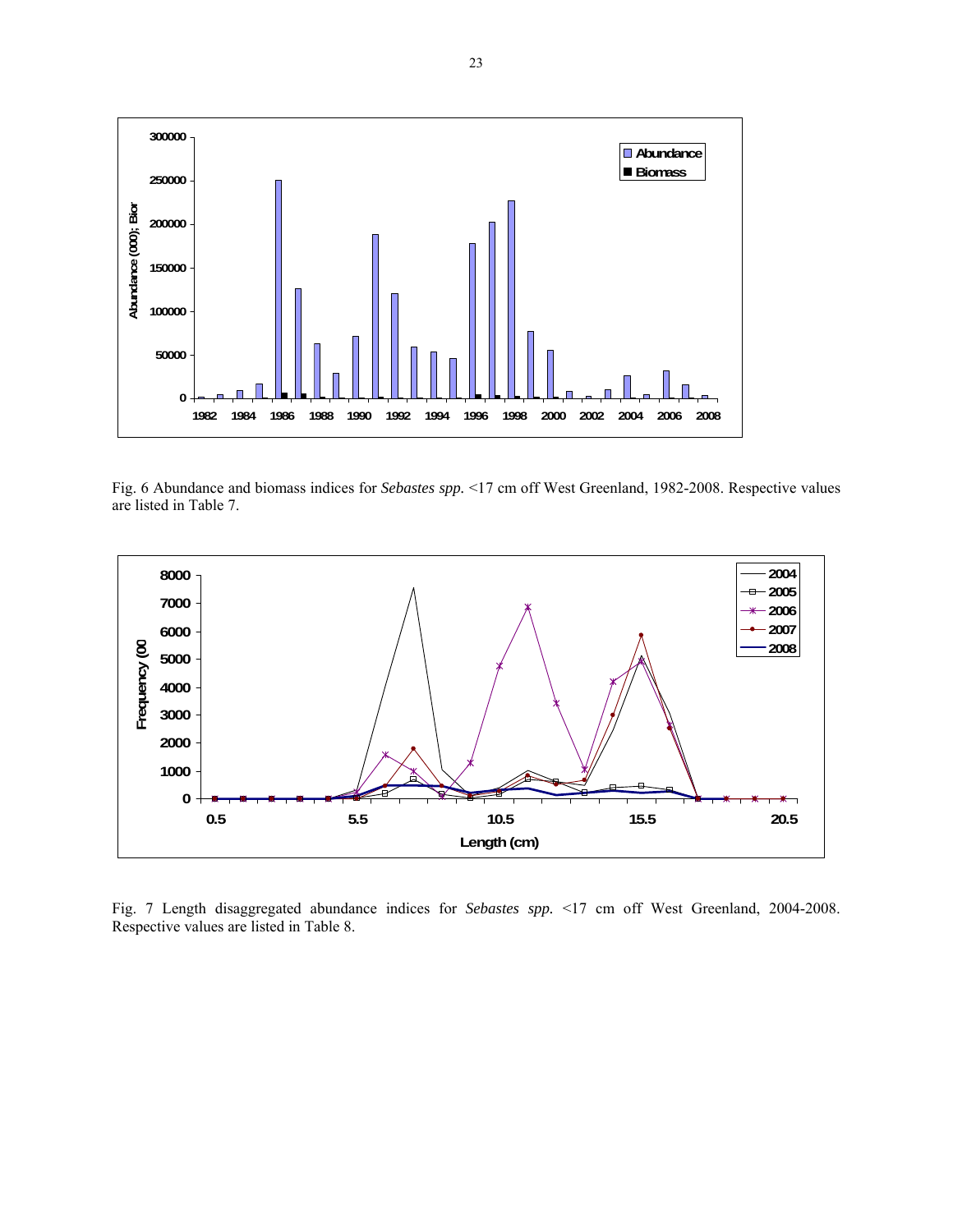

Fig. 8 Abundance and biomass indices for *Hippoglossoides platessoides* off West Greenland, 1982-2008. Respective values are listed in Table 9.



Fig. 9 Length disaggregated abundance indices for *Hippoglossoides platessoides* off West Greenland, 2004-2008. Respective values are listed in Table 10.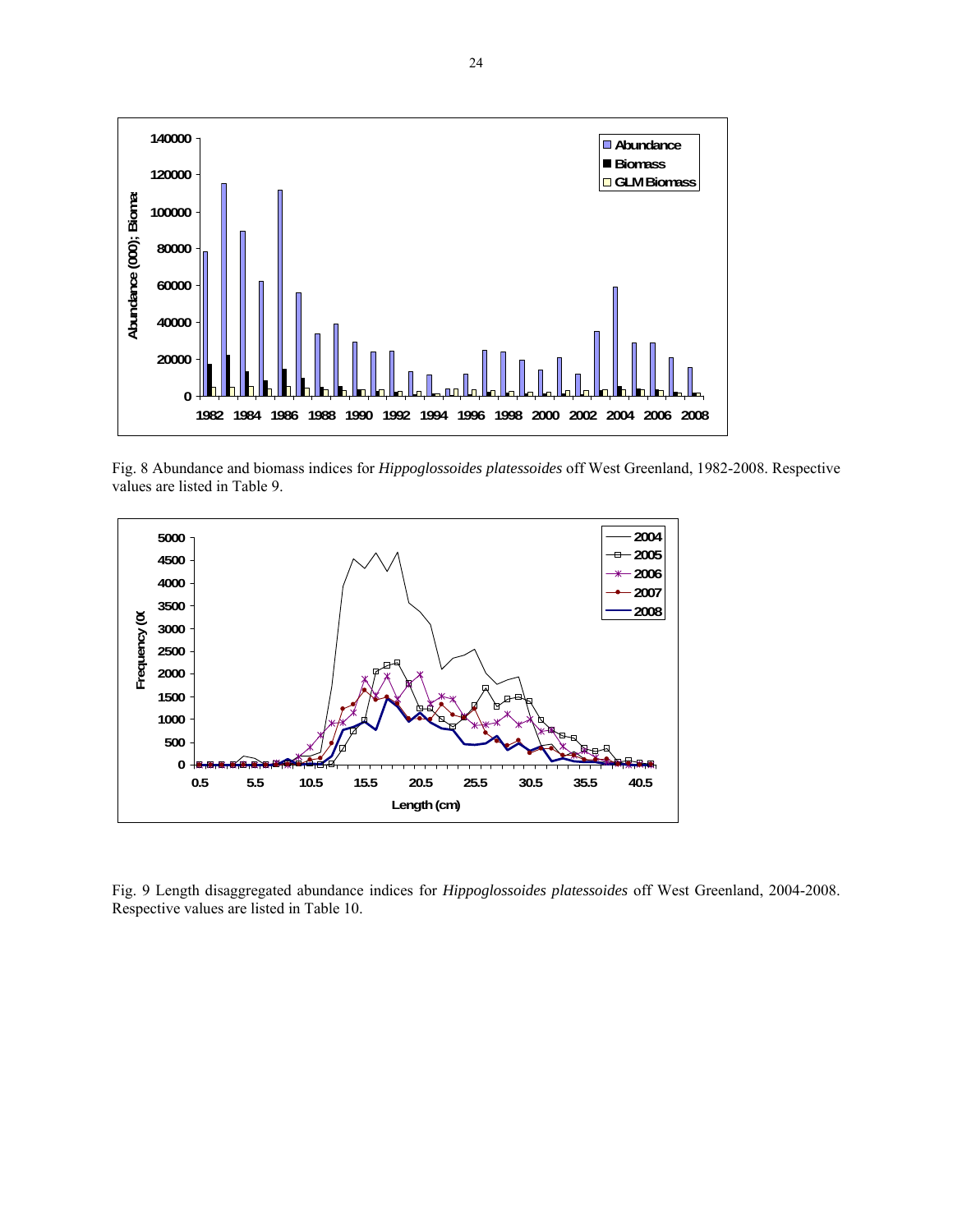

Fig. 10 Abundance and biomass indices for *Anarhichas lupus* off West Greenland, 1982-2008. Respective values are listed in Table 11.



Fig. 11 Length disaggregated abundance indices for *Anarhichas lupus* off West Greenland, 2004-2008. Respective values are listed in Table 12.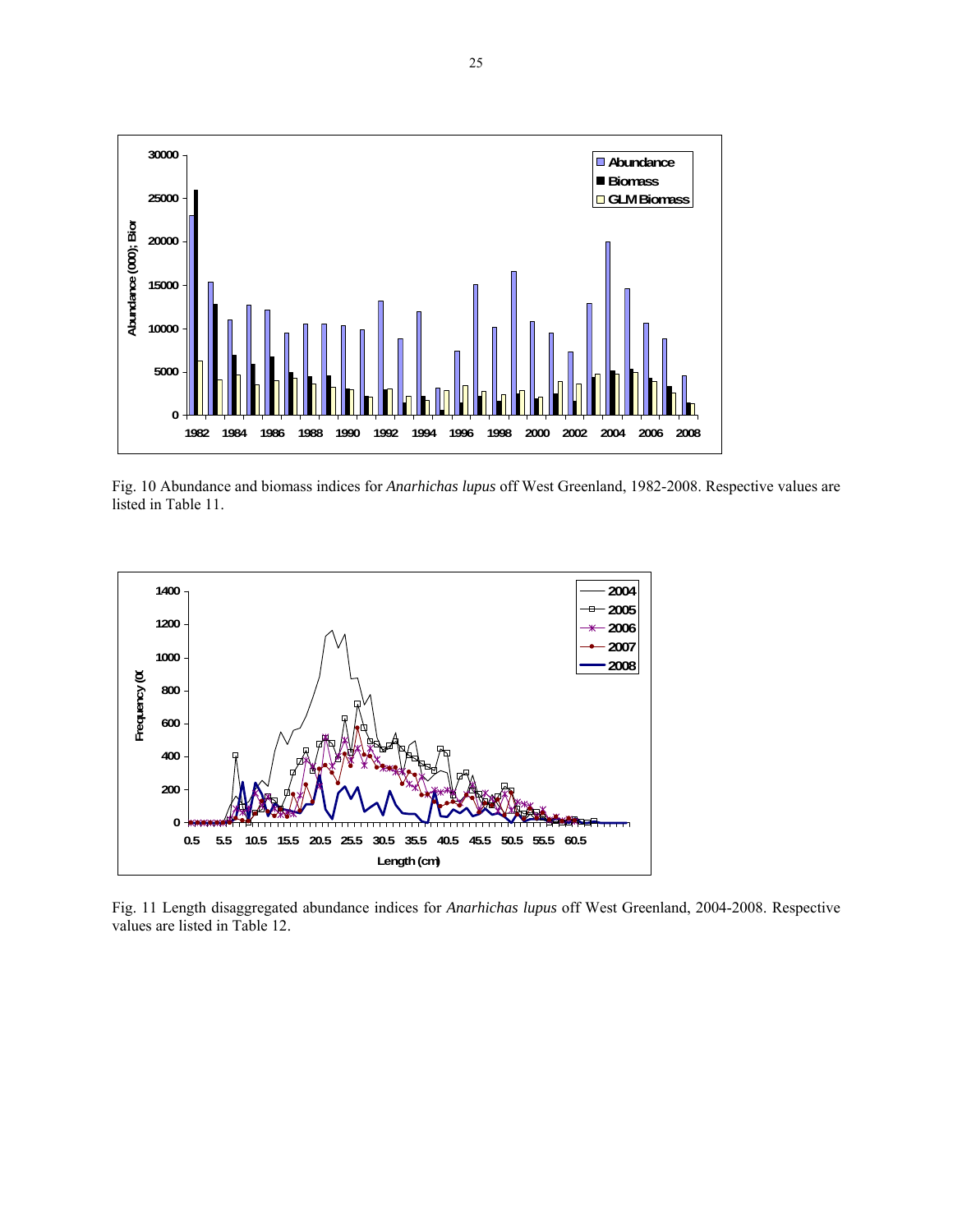

Fig. 12 Abundance and biomass indices for *Anarhichas minor* off West Greenland, 1982-2008. Respective values are listed in Table 13.



Fig. 13 Length disaggregated abundance indices for *Anarhichas minor* off West Greenland, 2004-2008. Respective values are listed in Table 14.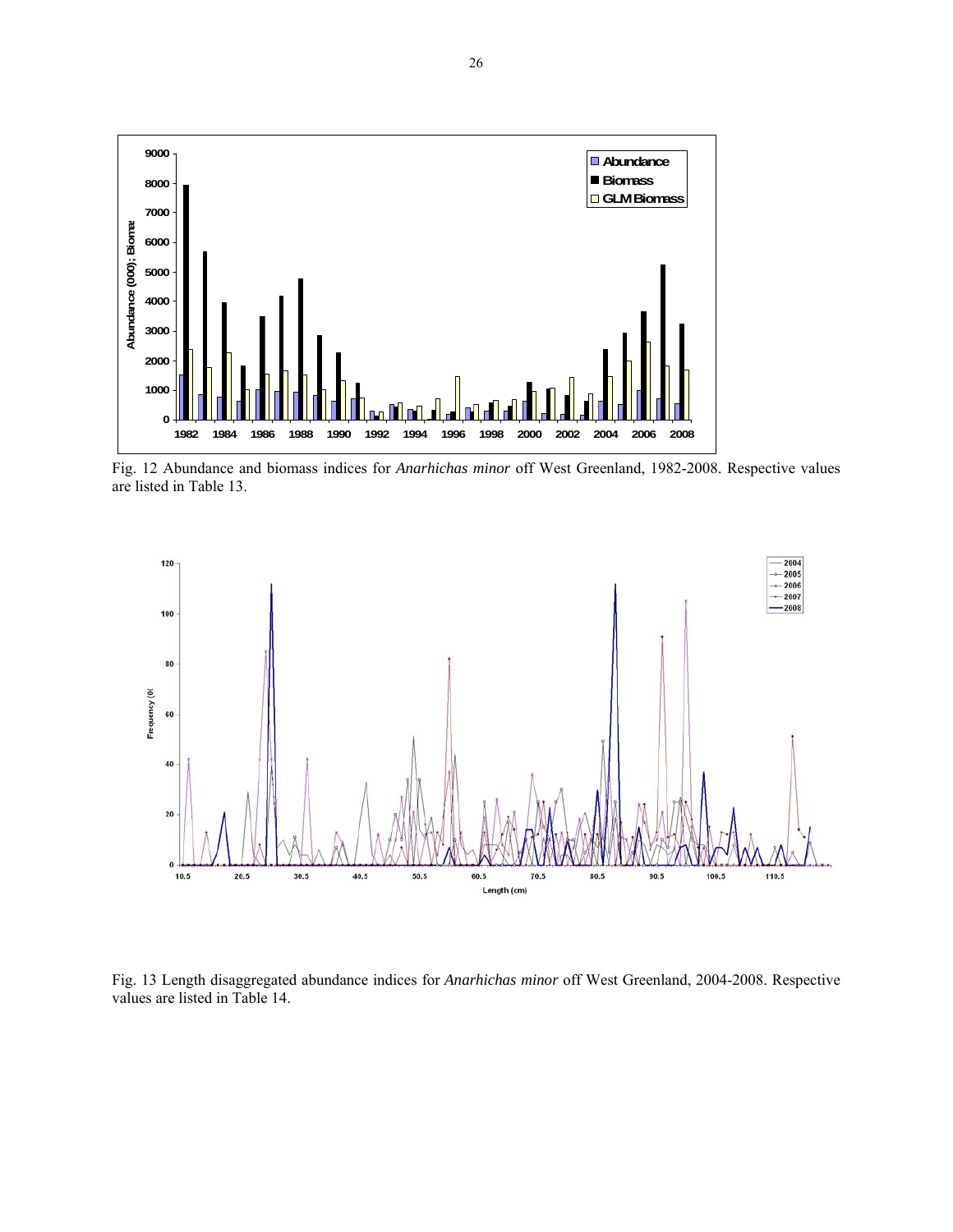

Fig. 14 Abundance and biomass indices for *Raja radiata* off West Greenland, 1982-2008. Respective values are listed in Table 15.



Fig. 15 Length disaggregated abundance indices for *Raja radiata* off West Greenland, 2004-2008. Respective values are listed in Table 16.